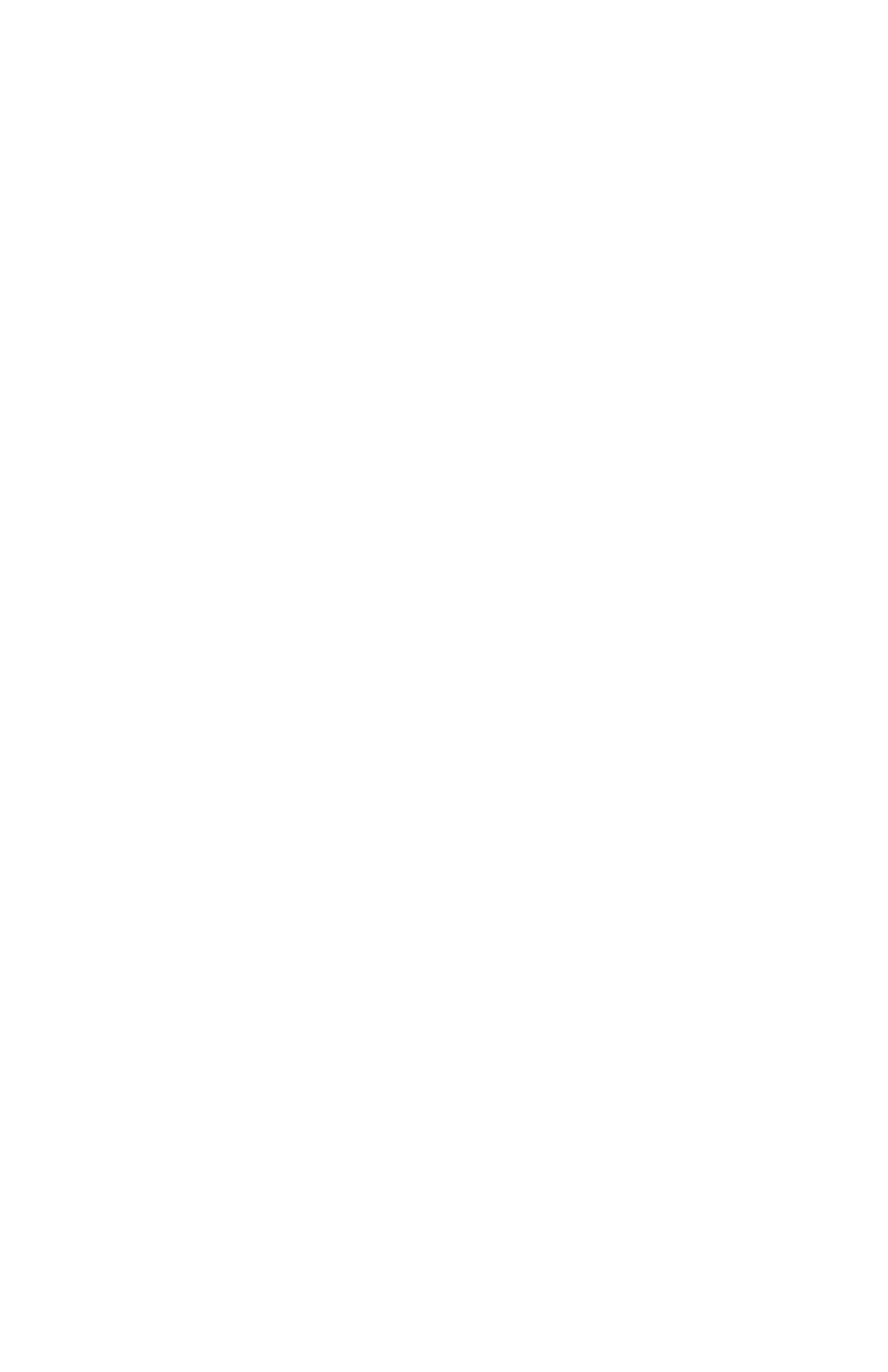# *The Immaculate Conception In the Divine Will*

*From the Writings of The Servant of God Luisa Piccarreta The Little Daughter of the Divine Will*

#### *Volume 34 – December 8, 1936)*

"My child, I want to honor my Celestial Mother. I want to narrate to you the story of her Immaculate Conception. Only I Who am the Author can worthily speak of this great, prodigious Act. Her acts, her words, her steps—before having life in her person—were first conceived in Me, Son of the Living God. Her love, incarnate in Mine, enclosed everything and everyone and loved as God loves, with the same madness toward Us—and toward all creatures. Even her prayer was conceived in Mine.

"…"My child, really no one is qualified to speak of the Immaculate Conception of my Divine Mother. Even Holy Church, up till now, did not reveal but tiny bits of knowledge of her sanctity, of her greatness, and of the gifts with which She was enriched. Only I, having conceived Her in Me, can narrate the true story of her life, and reveal the marvels that were accomplished in Her by our Divine Fiat."

#### **NOVENA OF THE IMMACULATE CONCEPTION Introduction**

Luisa wrote this novena as a little example of how to thank and requite God for the Most Holy Virgin (e.g. Dec.18, 1920 Volume 12); of how to thank and requite our Celestial Mother Herself (e.g. June 26, 1926 Volume 19), and of how to put into practice the teachings contained in the chapters about the Immaculate Conception (e.g. Dec.8, 1922 Volume 15). More than simply reciting it with words, we should follow it with the will, truly uniting ourselves to the acts that Luisa did*. (J.L. Acuña)*

"Day", in God, means the time in which one operates and acts… And when it is a Divine Will that operates and acts, then a "day" becomes an eternity, and the acts or works done in that "day" are infinite and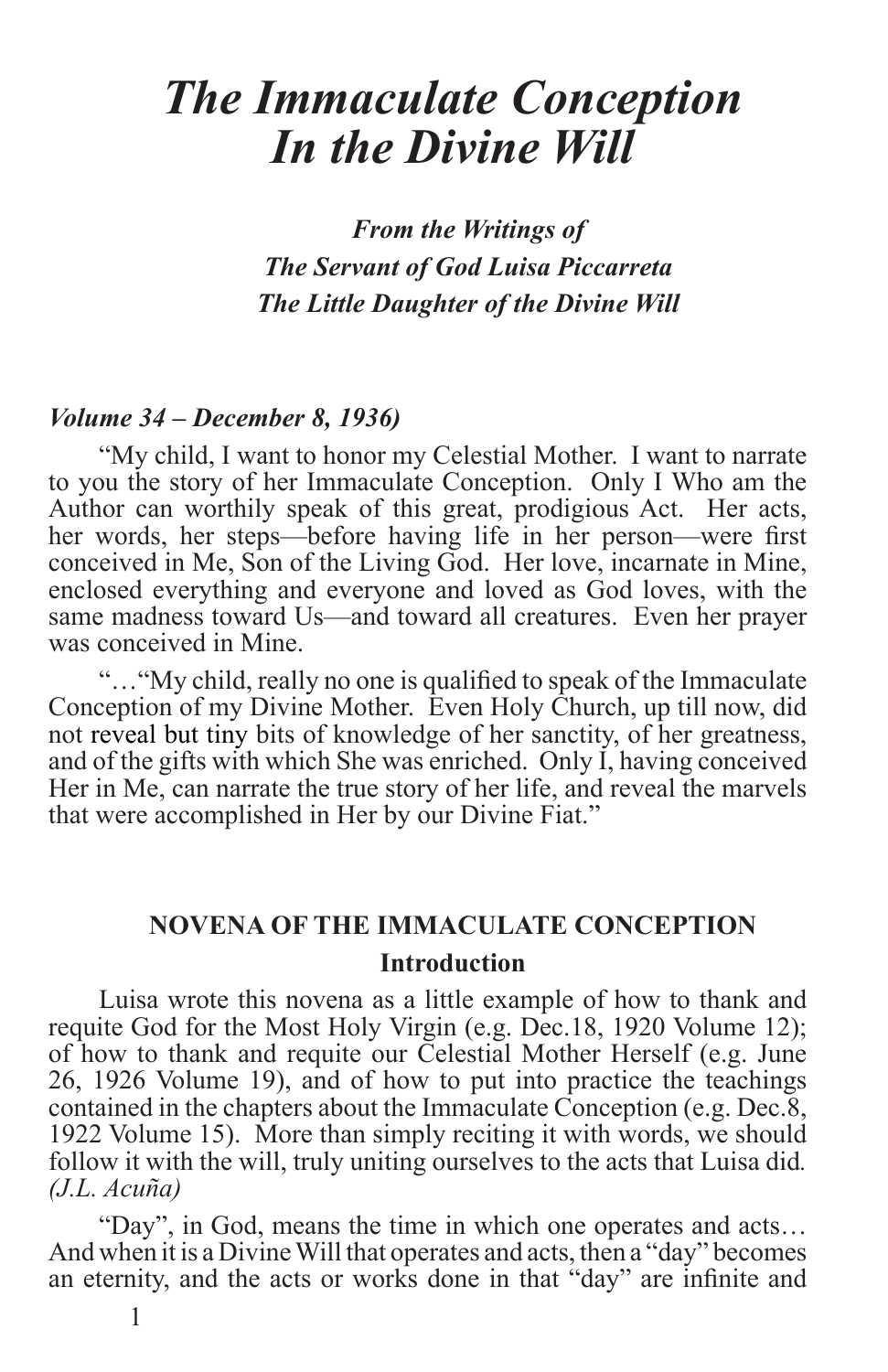inexhaustible goods placed at everyone's disposal. The six "days" of Creation are not yet ended, because God continues to operate, in every instant, by preserving all things and maintaining them in existence. The "day" of the creation of man, in which God says, *"Let us make man in our Image and Likeness"* and infuses His life-giving breath in him, is certainly not ended, because this act of God is eternal and continuously in act, and from this act we receive life and preservation at this very moment! The seventh "day", then, is the eternal day in which God, far from ceasing to operate, actively enjoys and delights in His works, resting in them because they fulfill the purpose for which He made them. The longed-for seventh day is the Kingdom of His Will reigning on earth as it does in Heaven – the eternal perennial sunny day in which man possesses the Will of God as his own life, and does all that God does together with Him, in perfect Unity and mutual Rest.

With this novena of nine "days", Luisa is calling us to enter the Divine Will and participate actively - with our acts - in the eternal Day of the Will of God. Every single act of love, of reparation, of thanksgiving that we do in the Divine Will fills Heaven and earth, and all eternity. Therefore, each "day" of this novena can be an eternity of love and glory that we give to God, and of good that we do for all, if we call His very Will to animate and vivify all of our acts. But eternity never ends…! In the same, this novena must never end within us! Indeed Luisa wrote it for us in order to help us to acquire and to exercise, for *"ninety times nine days",* the continuous attitude of going around in the Divine Will, to trace all of Its acts and repeat them within us, so as to let Divine Life grow in us, increasing our Likeness to our Creator and Father, and therefore fulfilling the purpose for which we were created!

How infinitely greater and more profound than a simple devotion or pious practice! Thank you Luisa. Guide us in this eternal Day!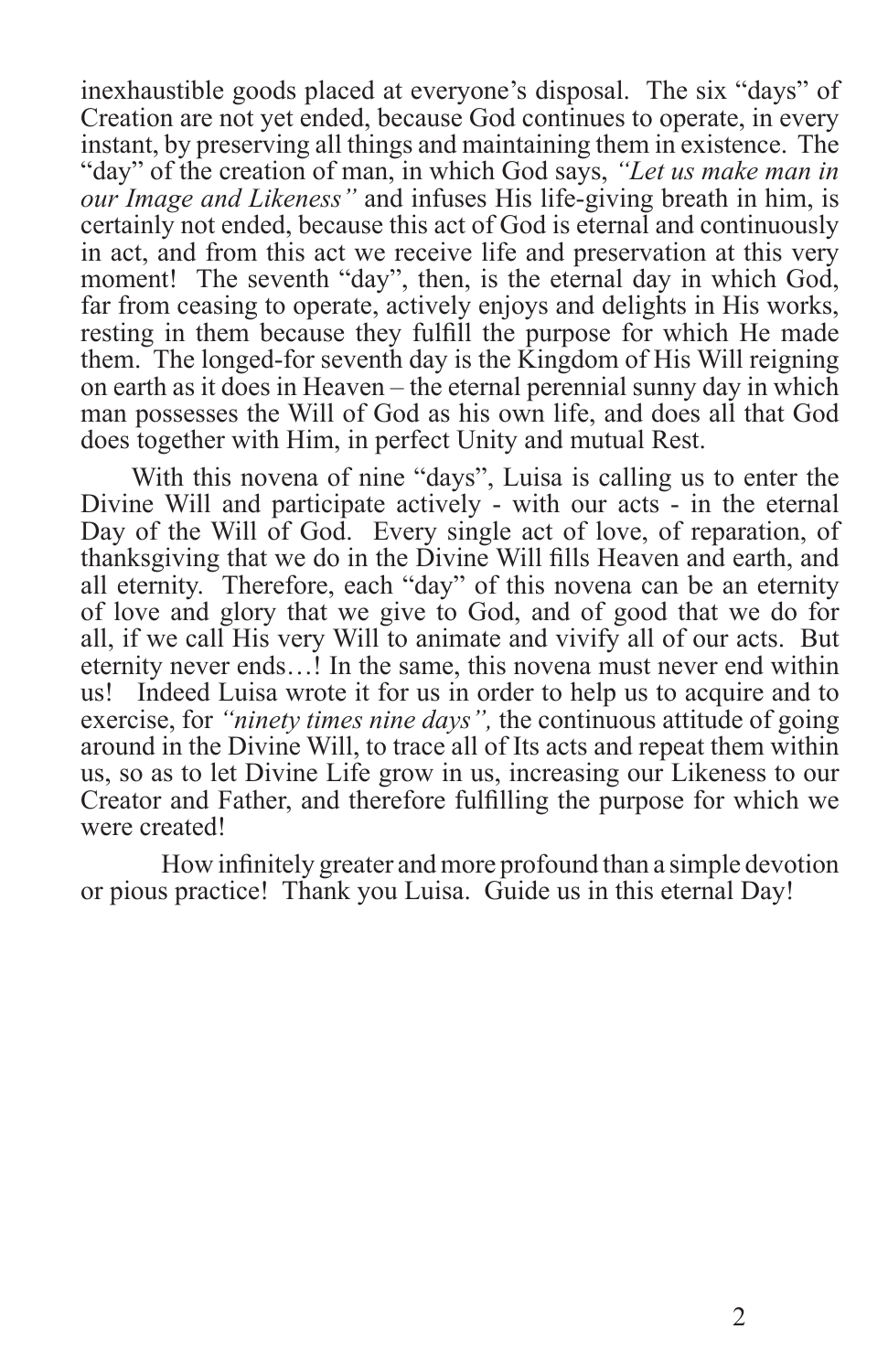#### **Day One**

Let us honor Mary with nine acts of love. Let us do these acts in the Divine Will, so as to be able to place a most refulgent Sun over the august head of our Queen, with all the fullness of grace, of light and all the good which the Divine Will contains.

- In the first act we will give to Mary all the love of the Father.
- In the second, the love of the Son.
- In the third, the love of the Holy Spirit.
- In the fourth, the very love of Her Heart of Mother.
- In the fifth, the love of the Angels.
- In the sixth, the love of the Saints,
- In the seventh, the love of all present creatures.
- In the eighth, the love of all the creatures who will come.
- In the ninth, the love of all of Purgatory.

**Ejaculatory prayer:** O Sacrosanct Trinity, send a flow of your love into my heart, that it may be enflamed completely with love, so as to form, with your own love, a most refulgent Sun over the august head of our Queen.

#### **Day Two**

In creating the world, God lavished so many beauties as to leave the mark of His beauty everywhere. He did this first, in order to prepare a sweet dwelling for the Humanity of Jesus who was to come upon earth, and also for the Virgin, the purest, holiest and most beautiful creature after Jesus.

Let us enter into the Divine Will; let us make all this love our own - the love which God transfused into Creation: in the Sun, in the moon, in the stars, in the flowers…, and let us give it to the Virgin, so that She may receive, not a love from nature, but the love of all Three Divine Persons, loving Her within this nature.

**Ejaculatory prayer:** My God, infuse in my heart all the love which is spread in Creation, so that, as I go to the Virgin, I may give Her all the love and glory that You placed in the Creation.

#### **Day Three**

As soon as She was conceived, Mary offered Her first adorations. All Three Divine Persons concurred in the conception of Mary. The Father inundated Her with a sea of Wisdom; the Son, with a sea of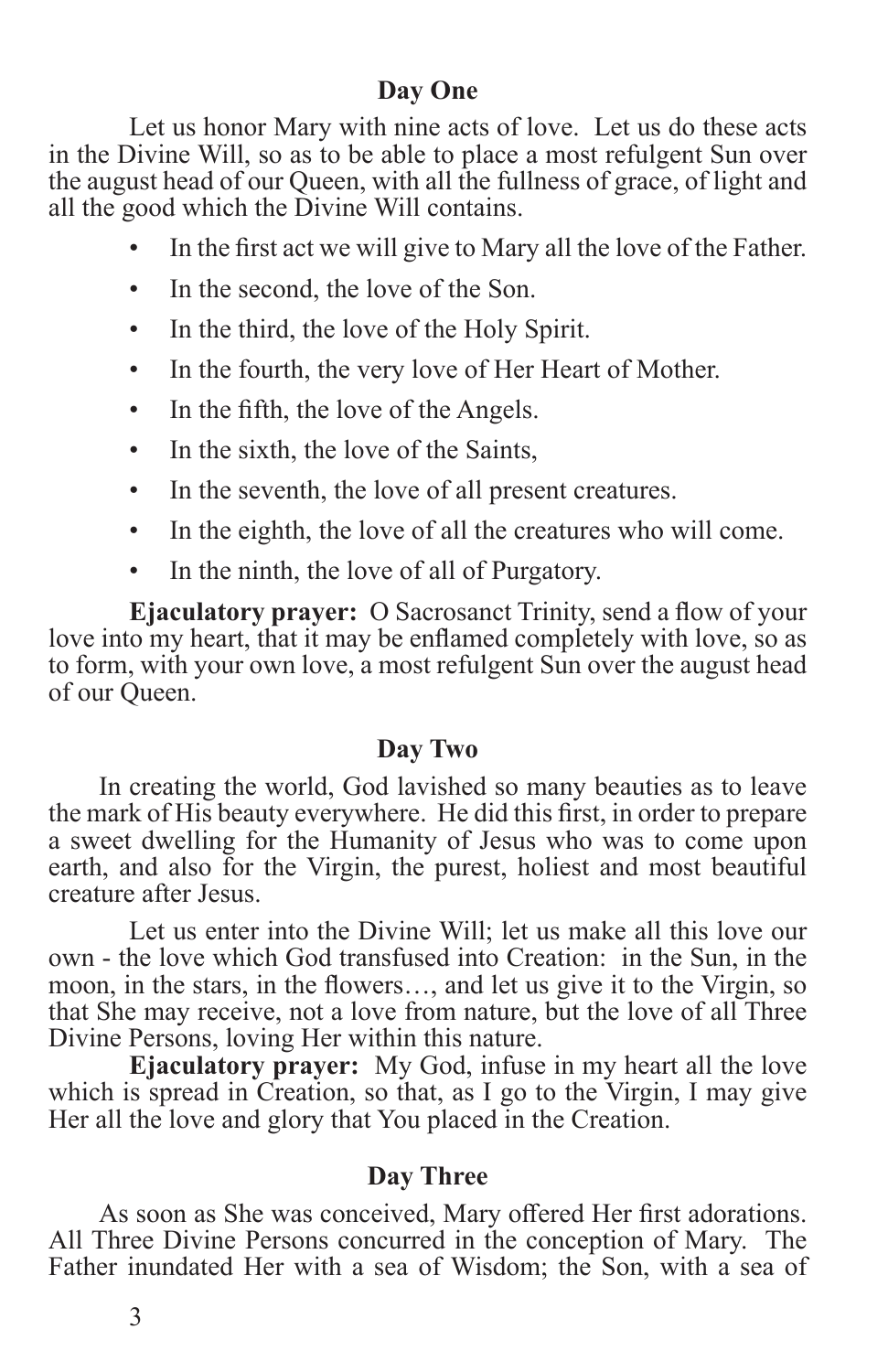Sanctity; the Holy Spirit, with a sea of Love. From the union of these three seas came Mary, the most perfect of all creatures; and, newly conceived, She did Her first act of adoration.

Together with the sweet Mama, let us do a round in the Will of God: let us take all the adorations of all creatures, animate and inanimate, and in the flight of each thought, of each gaze, of each word, of each ray of the Sun, in the twinkling of the stars and in the murmuring of the waters, let us give to the Father a continuous and complete act of adoration.

**Ejaculatory prayer:** My Mama, for the sake of that first act of adoration which You did for God, let it be that my mind, my heart, my affections, my desires and all of my being, may, from now on, be but one continuous act of adoration.

#### **Day Four**

After the act of adoration, on seeing Herself enriched with all the gifts of the Sacrosanct Trinity which competed with Itself in filling Her with graces - confused, the Virgin prostrated Herself before the Supreme Majesty and offered all of Herself as an act of sacrifice, keeping nothing for Herself – not even one thought, one gaze, one word, one affection or one heartbeat. Then She looked at the world, and on seeing the ruin of so many souls, She offered all of Herself for the salvation of these souls.

And we – in obsequy, beginning from the morning, let us do a round in the Divine Will together with our Mama, offering all of our thoughts, our gazes, our words, etc. in a spirit of sacrifice and for the salvation of souls.

**Ejaculatory prayer:** My Mama, I come to your feet, I throw myself into your arms; and You, pour all of your love into my heart, so as to infuse in me the love of sacrifice of the mind, of the heart, of the will and of all my being.

#### **Day Five**

After the act of sacrifice, the Virgin turned Her gaze to the world, and upon seeing the immense number of souls that were lost and all the evil committed, from the first father Adam up to the last creature, having before Her all generations, past, present and future, She did Her first act of reparation - the most complete act, because it embraced all, and each thought, gaze, word, step and affection of all creatures!

And we – together with our Mama, always fused in the Divine Will, we will do our acts of reparation for all creatures, for each gaze, for each word etc.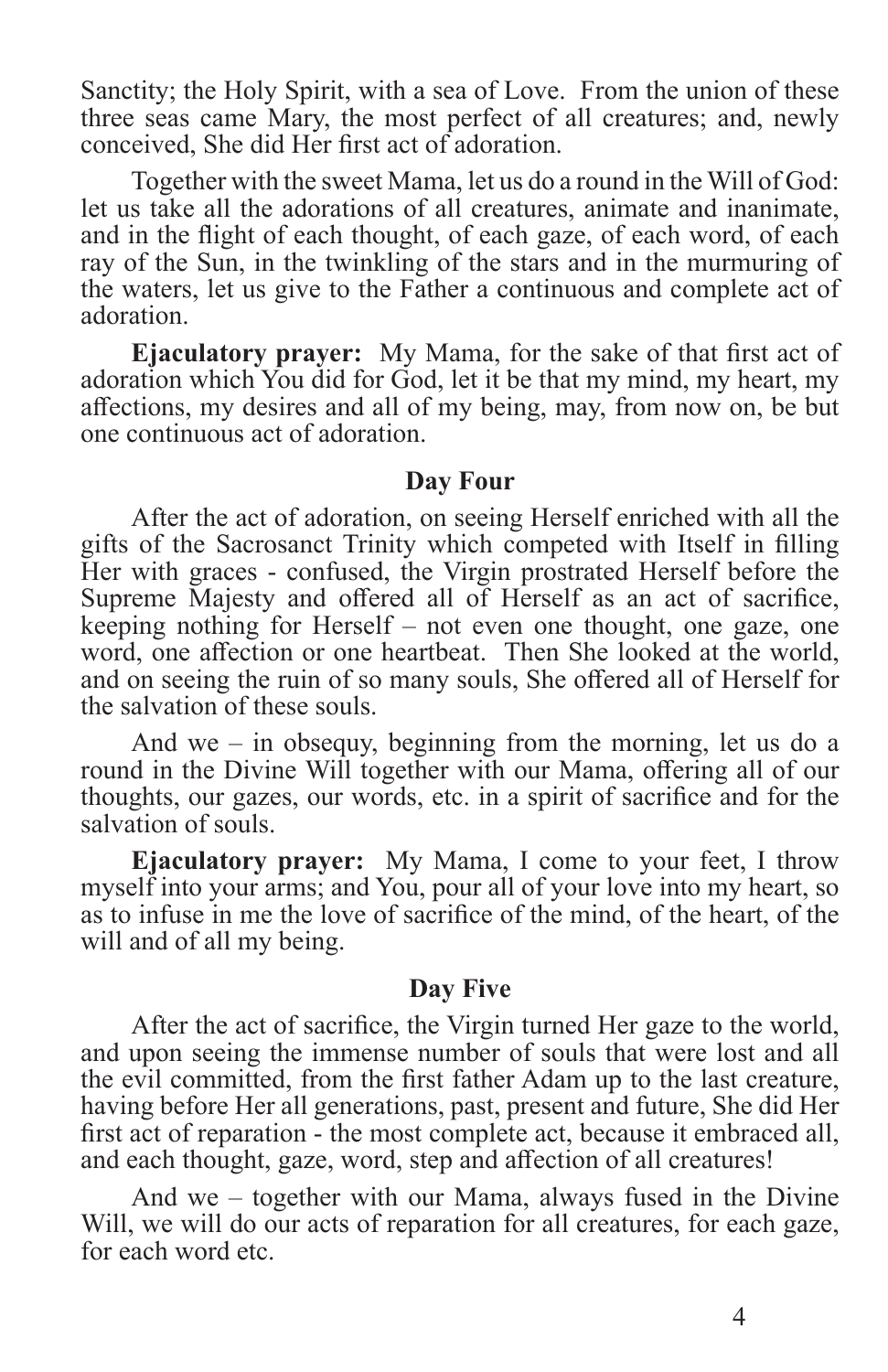**Ejaculatory prayer:** My Mama, take my heart in your hands, and hold it very tightly, so as to infuse in me the true spirit of reparation.

#### **Day six**

Upon seeing the many offenses that are given, the Virgin felt Her Heart catch with sorrow, and from that moment She began Her continuous, uninterrupted prayer for the good of all.

And we – let us unite with our Mama to do what She did together with Her, so as to bind Heaven and earth once again, which sin had disunited.

**Ejaculatory prayer:** My Mama, press me to your maternal Heart, and with your heartbeats infuse in me the spirit of true prayer, so as to impetrate from God that His Will reign in all hearts.

#### **Day Seven**

From the very first instant of Her conception, the Virgin, the greatest of all Saints, never let one thought, one gaze, one word, one sigh escape Her – She did everything in the Divine Will.

And we – today let us unite our thought to the Divine thought, our gaze, our word, our actions to the Divine; in this way we will form another Sun ray which will shine over the august head of our Queen.

**Ejaculatory prayer:** My Mama, I unite myself with You; let all of my being live always in the Divine Will.

#### **Day Eight**

In order to fill the void which was produced, before the Divine Majesty, by the lack of thanksgiving for having given us a Mother so great, preserving Her from original sin, we will do nine acts of thanksgiving in the Supreme Volition in the name of all creatures, from Adam up to the last creature which will exist on earth. And then, nine acts of thanksgiving to the Virgin, for having accepted us as Her children, though ungrateful and inconsiderate of such a great favor.

**Ejaculatory prayer**: My Mama, You who are the fullness of grace, reserve it in my heart, that I may thank God for having preserved You from original sin.

#### **Day Nine**

We will honor the first tears that Our Lady shed before the Divinity.

It was then that God, on seeing in Her the littleness crying – She, who is little and great, little and strong, little and bright, on whom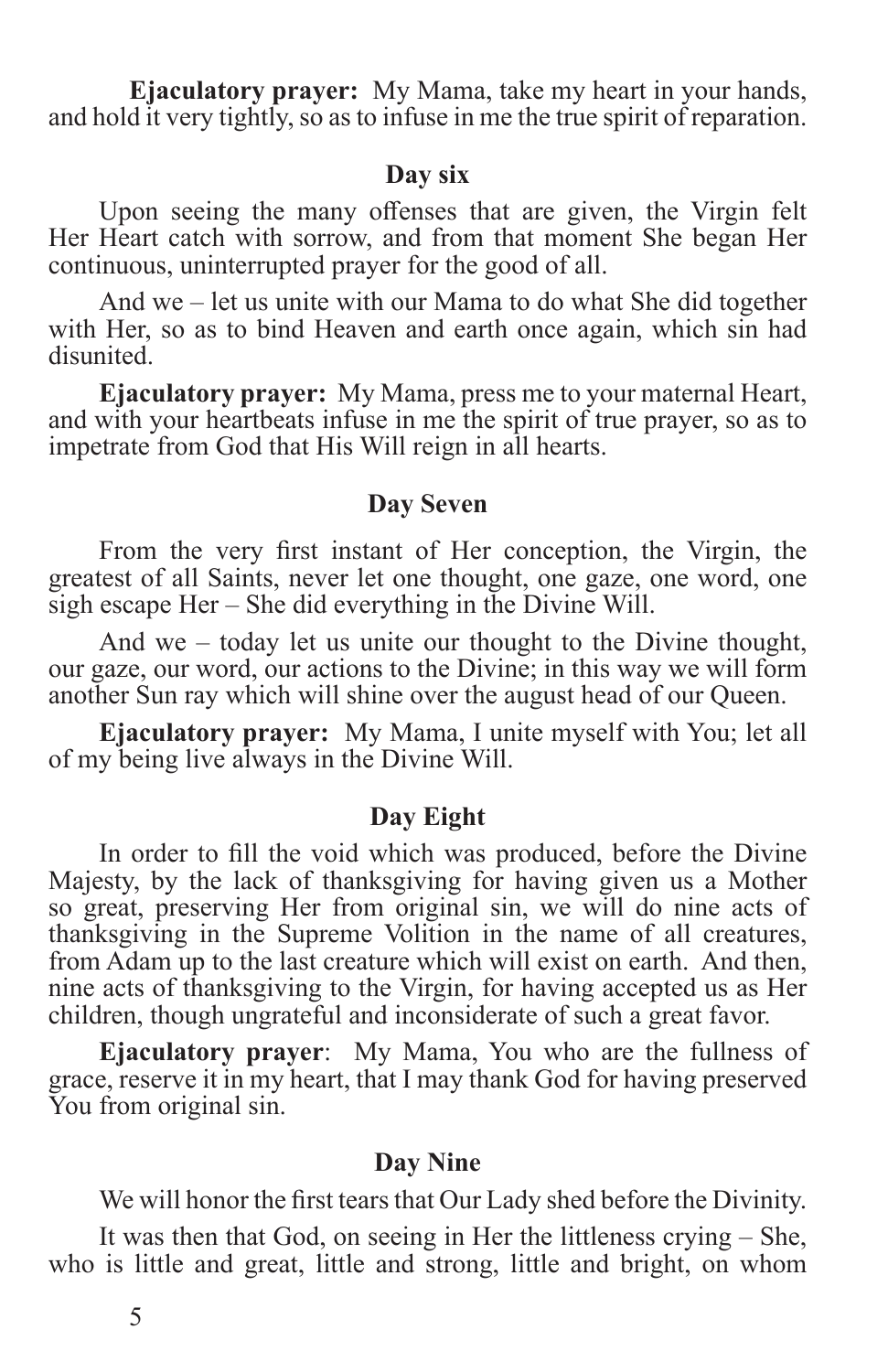everything depends – touched and softened, was moved to let His Son descend upon earth.

And we – today we will do a round in the Divine Will and, for nine times, we will gather all the human tears that have been shed, are shed and will be shed on earth until the end of the world, and we will bring them all onto lap of our Mama, that She may take them before the Divine Majesty and change them all into tears of conversion and of love.

**Ejaculatory prayer:** My Mama, let your tears descend into my heart, that it may be softened, and if it is bad it may be converted, if it is good it may be sanctified. And then, let them descend into the hearts of creatures, so that all may be converted.

#### **Feast Day**

Today, for nine times, let us honor Mary by thanking the Divine Will for having given Her to us as our Queen, as our Mother and as our Intercessor. Then we will recite nine 'Glory Be's' for the nine choirs of Angels, praying them to unite with us in giving to Mary all that ever increasing glory which the Divine Will contains. And submerging all Angels and all Saints in this Divine Will, we will give Mary all the glory which befits Her, and which is due to Her.

**Ejaculatory prayer:** My Mama, Queen of all, reign and take dominion over all, and let all recognize You for who You are.

#### **MEDITATIONS ON THE IMMACULATE CONCEPTION Excerpt from Day One**

*The Queen of Heaven in the Kingdom of the Divine Will.*

#### *The First Step of the Divine Will in the Immaculate Conception of the Celestial Mama.*

…My child, listen to me: it is my maternal heart that loves you very much, and wants to pour itself out upon you. Know that I have you here, inscribed in my heart, and that I love you truly, as my child. But I feel a sorrow, because I do not see you as similar to your Mama. Do you know what renders us dissimilar? It is your will, that takes away from you the freshness of grace, the beauty that enamors your Creator, the strength that conquers and bears everything, the love that consumes everything. In sum, it is not that Will which animates your celestial Mama.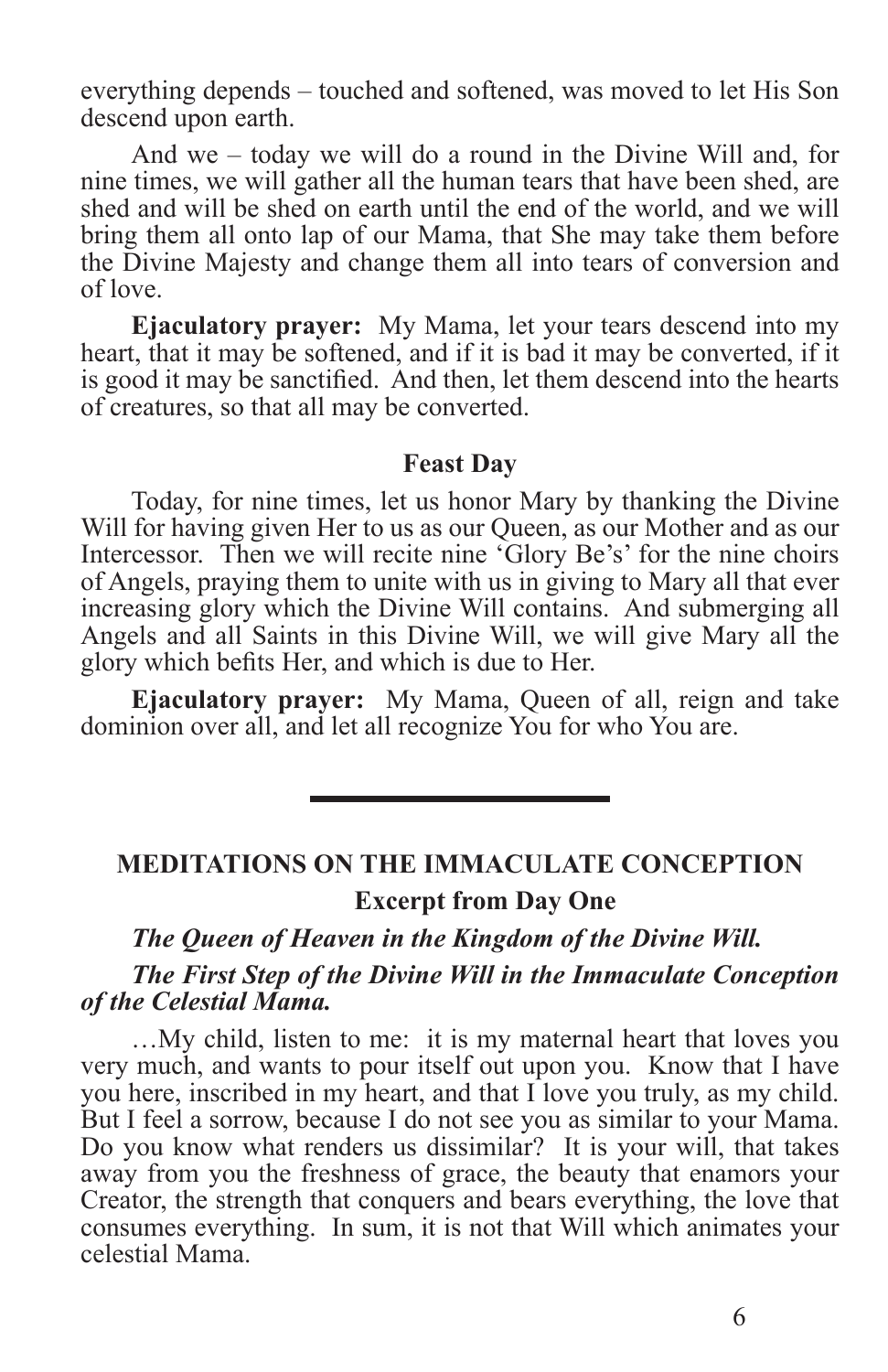You must know that I knew my human will only to keep it sacrificed in homage to my Creator; my life was all of Divine Will. From the first instant of my Conception, I was molded, warmed and placed into Its light, which purified my human seed with Its power, in such a way that I was conceived without original sin. Therefore, if my Conception was spotless, and so glorious as to form the honor of the Divine Family, it was only because the Omnipotent Fiat poured Itself upon my seed, and pure and holy I was conceived. If the Divine Will had not, more than a tender mother, poured Itself upon my seed in order to prevent the effects of original sin, I would have encountered the sad destiny of the other creatures – that of being conceived with original sin. Therefore, the primary cause was, wholly, the Divine Will; to It be honor, glory, thanksgiving, for having been conceived without original sin.

Now, child of my heart, listen to your Mama: banish your human will; content yourself with dying rather than concede one act of life to it. Your celestial Mama would have been content with dying thousands and thousands of times, rather than do one single act of my will. Do you not want to imitate me? Ah, if you will keep it sacrificed in honor of your Creator, the Divine Will will take the first step in your soul, and you will feel molded with a celestial aura, purified and warmed, in such a way as to feel the seeds of your passions being annihilated. You will feel placed in the first steps of the Kingdom of the Divine Will. Therefore, be attentive; if you are faithful in listening to me, I will guide you, I will lead you by the hand along the interminable ways of the Divine Fiat; I will keep you sheltered under my blue mantel, and you will be my heart, my glory, my victory as well as yours.

#### **Excerpt from Day Two**

#### *The Second Step of the Divine Will in the Queen of Heaven. The First Smile of the Most Holy Trinity over Her Immaculate Conception.*

**…** listen to me, my beloved child.

As soon as the Divine Fiat poured Itself over my human seed in order to prevent the sad effects of sin, the Divinity smiled, and put Itself in feast in seeing in my seed that human seed, pure and holy, just as it came out of their creative hands in the creation of man. So the Divine Fiat took the second step in me, by carrying my human seed, purified and sanctified by It, before the Divinity, that It might pour out in torrents upon my littleness in the act of being conceived. Recognizing in me Its creative work, beautiful and pure, the Divinity smiled with satisfaction, and wanting to celebrate me, the celestial Father poured upon me seas of power; the Son, seas of wisdom; the Holy Spirit, seas of love. So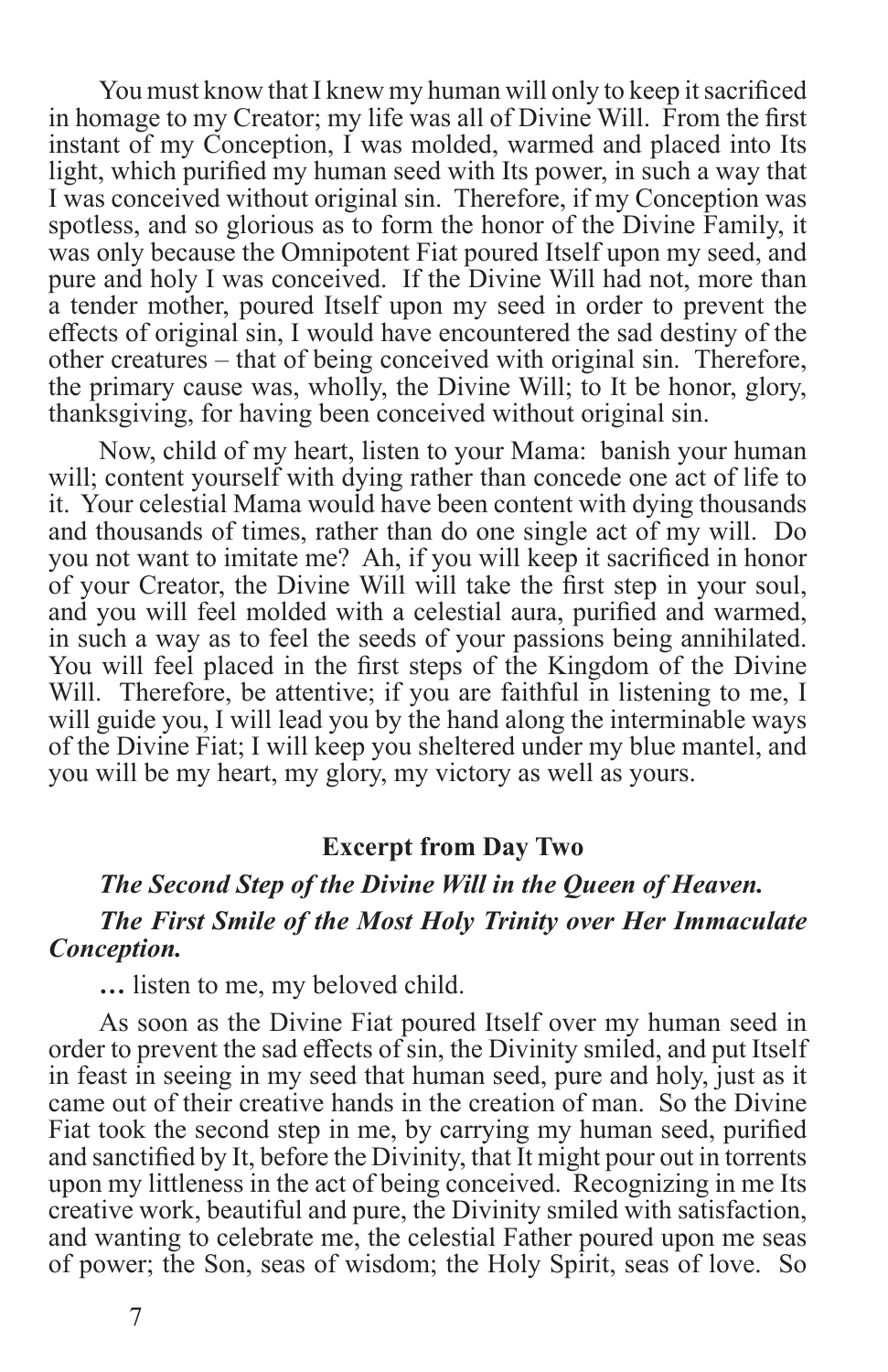I was conceived in the never ending light of the Divine Will. In the midst of these divine seas, which my littleness could not contain, I formed highest waves in order to send them back as homage of love and glory to the Father, to the Son, and to the Holy Spirit.

The Divinity was all eyes over me, and not to be won over by me in love, smiling and caressing me, sent me more seas, which so much embellished me that as soon as my little humanity was formed, I acquired the enrapturing virtue of enrapturing my Creator. And He really let Himself be enraptured; so much so, that between me and God, it was always feast. We denied nothing to each other. I never denied Him anything, nor did He. But do you know who animated me with this enrapturing power? The Divine Will, reigning in me as life. This is why the power of the Supreme Being was mine, and this is why we had equal power to enrapture each other.

Now, my child, listen to your Mama: know that I love you very much, and would like to see your soul filled with my own seas. These seas of mine are swollen, and want to pour themselves out; but in order to do this, you must empty yourself of your will, so that the Divine Will may take the second step over you, and becoming the principle of life in your soul, It may call the attention of the celestial Father, of the Son and of the Holy Spirit, to pour themselves upon you with their overflowing seas. But in order to do this, they want to entrust to your human will their seas of power, of wisdom and of unspeakable beauty.

Child most dear to me, listen to your Mama; place your hand upon your heart and tell me your secrets: how many times have you been unhappy, tortured, embittered, because you did your will? Know that you have cast out a Divine Will, and fell into the abyss of evils. It wanted to render you pure and holy, happy and beautiful - of an enchanting beauty; and you, by doing your own will, waged war against It, and, in sorrow, you cast It out of Its dear dwelling – your soul.

Listen, child of my heart, it is a sorrow for your Mama not to see the sun of the Divine Fiat in you, but the darkness of the night of your human will.

But, get up - courage! If you promise to place your will into my hands, I, your celestial Mama, will take you in my arms. I will place you upon my knees, and reorder the life of the Divine Will in you; so you too, after so many tears, will make my smile, my feast, and the smile and the feast of the Most Holy Trinity.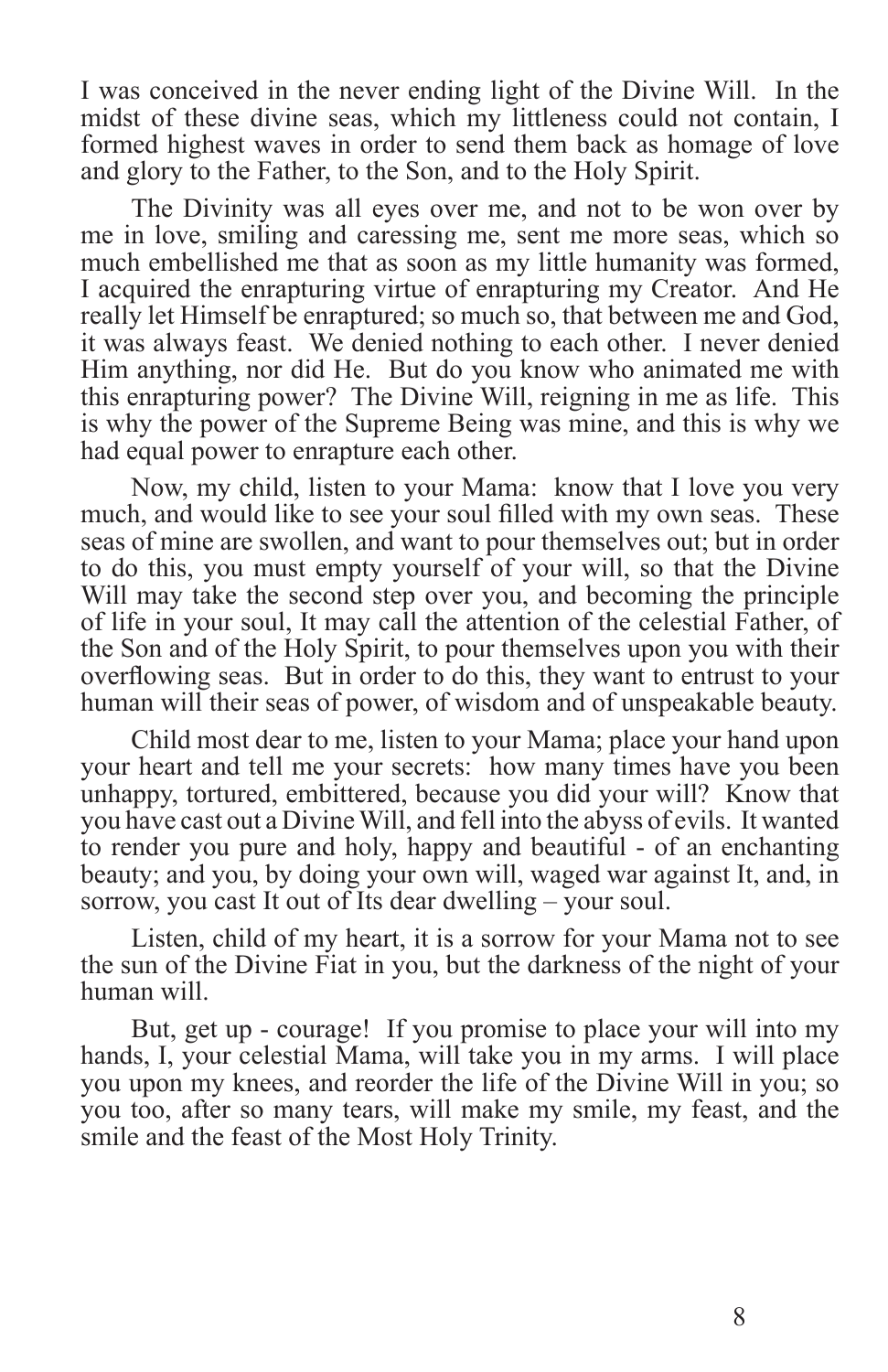#### **Excerpt from Day Five**

#### *The Fifth Step of the Divine Will in the Queen of Heaven. The Triumph over the Test.*

… Child most dear to me, oh!, how I long to confide my secrets to my child, secrets which will give me much glory, and which will glorify that Divine Fiat that was the primary cause of my Immaculate Conception, of my sanctity, sovereignty and maternity. I owe everything to the Fiat – I know nothing else; all of my sublime qualities for which the holy Church so much honors me, are nothing other than the effects of that Divine Will which dominated me, reigned and lived in me. This is why I yearn so much that That which produced in me so many qualities and admirable effects as to astonish Heaven and earth, be known.

Now listen to me, dear child: as soon as the Supreme Being asked for my human will, I understood the great evil that the human will can do in the creature, and how it puts everything in danger, even the most beautiful works of her Creator. The creature, with her human will, is all vacillations; she is weak, inconstant, disordered. And this, because God, in creating her, had created her, as though by nature, united with His Divine Will, in such a way that It was to be the strength, the prime motion, the support, the food and the life of the human will. Therefore, by not giving life to the Divine Will in our own, we reject the goods we received from God in the creation, and the rights we received, by nature, in the act in which we were created.

Oh, how well I understood the grave offense that is given to God, and the evils that pour upon the creature! I had such great horror and fear of doing my will - and I feared with reason, because Adam too was created innocent by God, yet, by doing his own will, into how many evils did he not plunge himself, and all the generations?

Therefore, I, your Mama, taken by terror, and even more, by love for my Creator, swore never to do my will. And to be more sure and to better attest my sacrifice to the One Who had given me so many seas of graces and privileges, I took my human will and bound it to the foot of the Divine Throne, in continuous homage of love and sacrifice, promising never to use my will, not even for one instant of my life, but always that of God.

My child, to you my sacrifice of living without my will may not seem great, but I tell you that there is no sacrifice similar to mine – even more, all other sacrifices of the whole history of the world can be called shadows in comparison with mine. To sacrifice oneself for one day – now yes, now no – is easy; but to sacrifice oneself in every instant, in every act, even in the very good one wants to do, for one's entire life, without ever giving life to one's own will, is the sacrifice of sacrifices;

9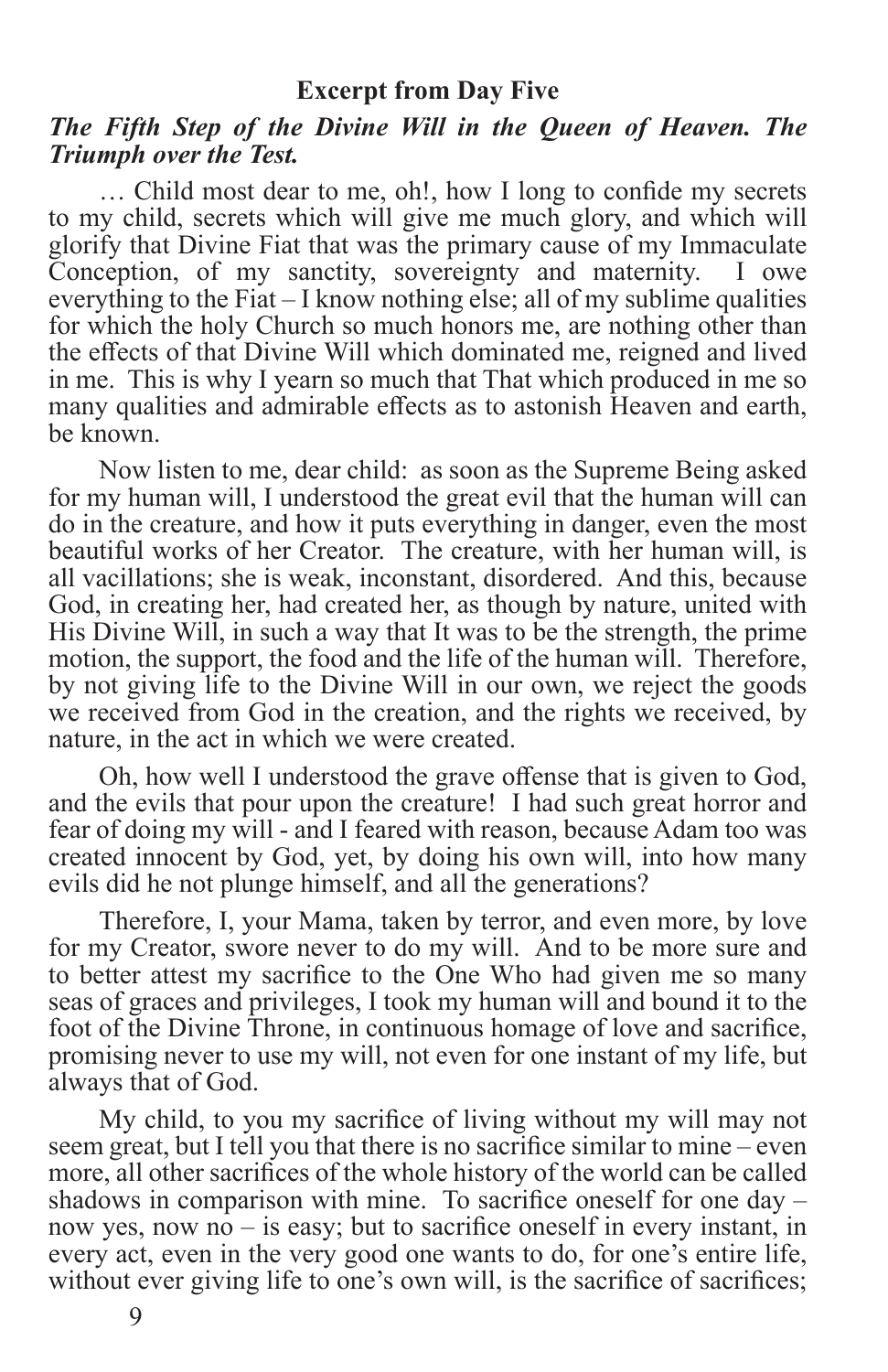it is the greatest proof that can be offered; it is the purest love - filtered through the Divine Will Itself - that can be given to our Creator. This sacrifice is so great that God cannot ask anything more of the creature, nor can she find how to sacrifice more for her Creator.

Now, my most dear child, as soon as I offered my will to my Creator, I felt triumphant in the test asked of me, and God felt triumphant in my human will. God was waiting for my test – that is, that a creature would live without will – in order to adjust the balance with mankind, and to assume the attitude of clemency and mercy.

#### **Volume 12 - December 18, 1920**

#### **Return of love and thanksgiving for all that God operated in the Celestial Mama.**

I was all afflicted without my Jesus when, as I was praying, I felt Him near me, saying: "Ah, my daughter, things are getting worse. It will come like whirlwind, to shake everything; it will reign as long as a whirlwind does, and it will end just as a whirlwind ends. The Italian government lacks the ground under its feet, and it does not know what to aim at. Justice of God!"

After this, I felt I was outside of myself, and I found myself together with my sweet Jesus, but clinging so tightly to Him, and He to me, that I almost could not see His Divine Person. I don't know how, I said: 'My Jesus, while I am clinging to You, I want to prove to You my love, my gratitude, and everything which the creature has the duty to do, because *You have created our Immaculate Queen Mama - the most beautiful one, the holiest, a portent of Grace, enriching Her with all gifts, and making Her also our Mother. And I do this in the name of creatures, past, present and future; I want to seize each act of creature - each word, thought, heartbeat and step - and tell You, in each one of them, that I love You, I thank You, I bless You, I adore You, for all that You have done in your Celestial Mama and mine."* Jesus enjoyed my act – but so much that He said to me: 'My daughter, I was anxiously awaiting this act of yours in the name of all generations. My Justice and my Love felt the need of this return, because great are the graces which descend upon all, for having enriched my Mama so much. Yet, they never have a word, a 'thank You' to say to Me.

Another day I was saying to my lovable Jesus: 'Everything is over for me – suffering, visits of Jesus – everything.' And He, immediately: "Have you perhaps stopped loving Me, or doing my Will?" And I: 'No, may this never be.' And He: "If this is not - nothing is over."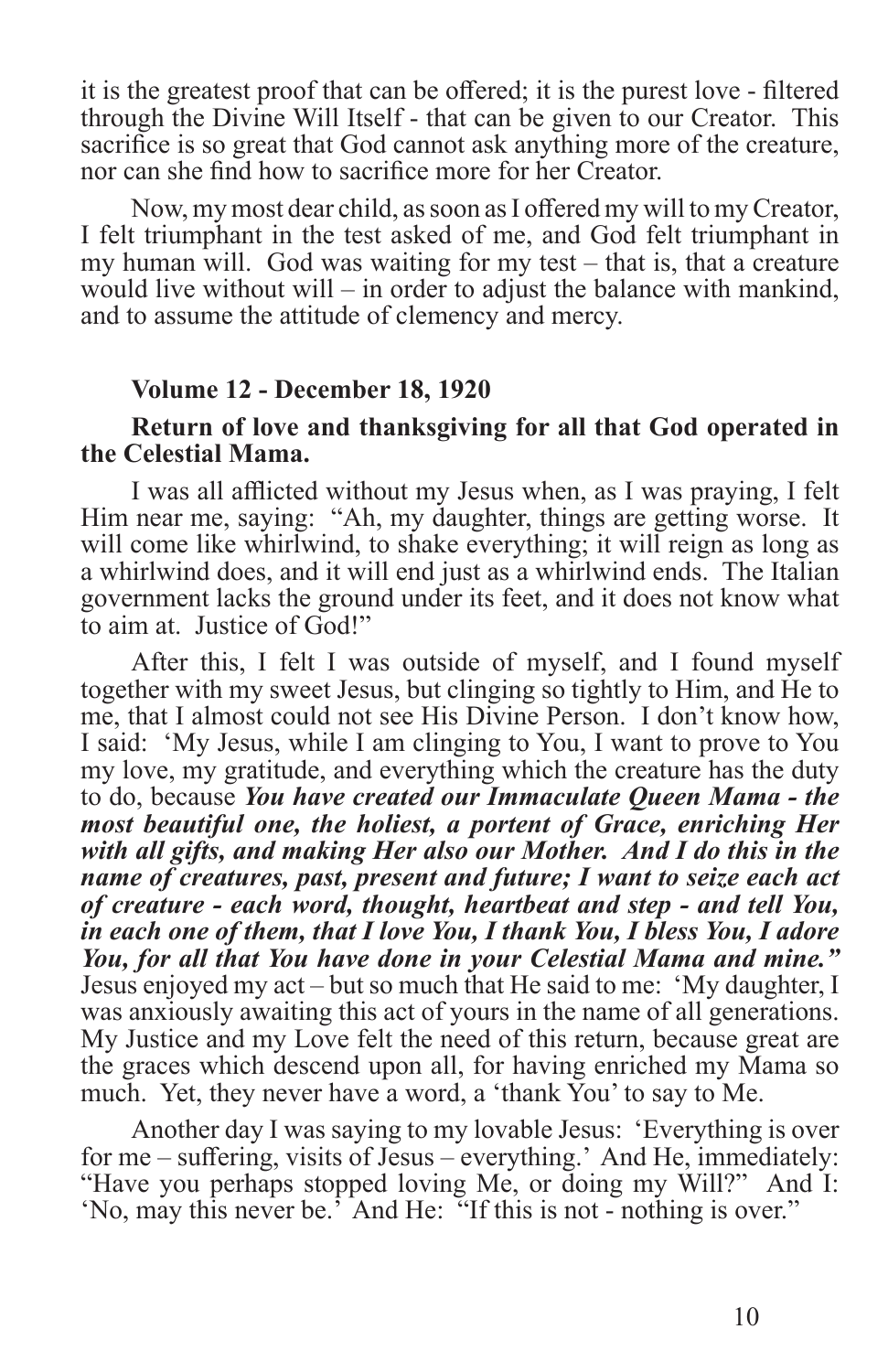#### **Volume 15 - December 8, 1922**

#### *On the Immaculate Conception of Most Holy Mary.*

I write to obey, and I offer everything to my sweet Jesus, uniting myself to the sacrifice of His own obedience, in order to obtain grace and strength to do it as He wants… And now, oh my Jesus, give me your holy hand and the light of your Intelligence, and write with me.

I was thinking of the great portent of the Immaculate Conception of my Queen and Celestial Mama, and in my interior I heard Him say: "My daughter, the Immaculate Conception of my beloved Mama was prodigious and fully marvelous; so much so, that Heaven and earth were astonished, and made feast. The Three Divine Persons competed with each other: the Father made an immense sea of Power overflow; I, the Son, an infinite sea of Wisdom, and the Holy Spirit, an immense sea of eternal Love, which, converging into one, formed one single sea. And in the middle of this sea the Immaculate Conception of this Virgin was formed, chosen among the chosen. Therefore, the Divinity administered the substance of this Conception, and not only was this sea the center of Life of this admirable and unique creature, but it was around Her, not only to defend Her from anything which might shadow Her, but to give Her in every instant new beauties, new graces, power, wisdom, love, privileges, and so on. Therefore, her little nature was conceived in the center of this sea, and was formed and grew under the influence of these divine waves; so much so, that the Divinity did not want to wait as It usually does with other creatures: as soon as this noble and unique creature was formed, It wanted Her embraces, the return of Her love, Her kisses, and to enjoy Her innocent smiles. Therefore, as soon as Her Conception was formed, I gave Her the use of reason, I provided Her with all sciences, I made Her aware of Our joys and Our sorrows with regard to Creation. And even from her maternal womb, She came into Heaven, at the foot of Our Throne, to give Us Her embraces, the return of Her love, Her tender kisses. Throwing Herself into Our arms, She smiled at Us with such delight of gratitude and thanksgiving as to snatch Our smiles. Oh, how beautiful it was to see this innocent and privileged creature, enriched with all of the divine qualities, coming into Our midst, all love, all trust, without fear; because only sin is what puts distance between Creator and creature, breaking love, dissolving trust, and striking fear. So She came into Our midst as Queen, Who, with her love, given by Us, drew Us to her volition, enraptured Us, put Us in feast, and captured yet more love. And We let Her do - enjoying the love that enraptured Us, and constituting Her Queen of Heaven and earth.

Heaven and earth exulted and made feast together with Us, in having their Queen after so many centuries… The sun smiled in its light, and considered itself fortunate in having to serve its Queen by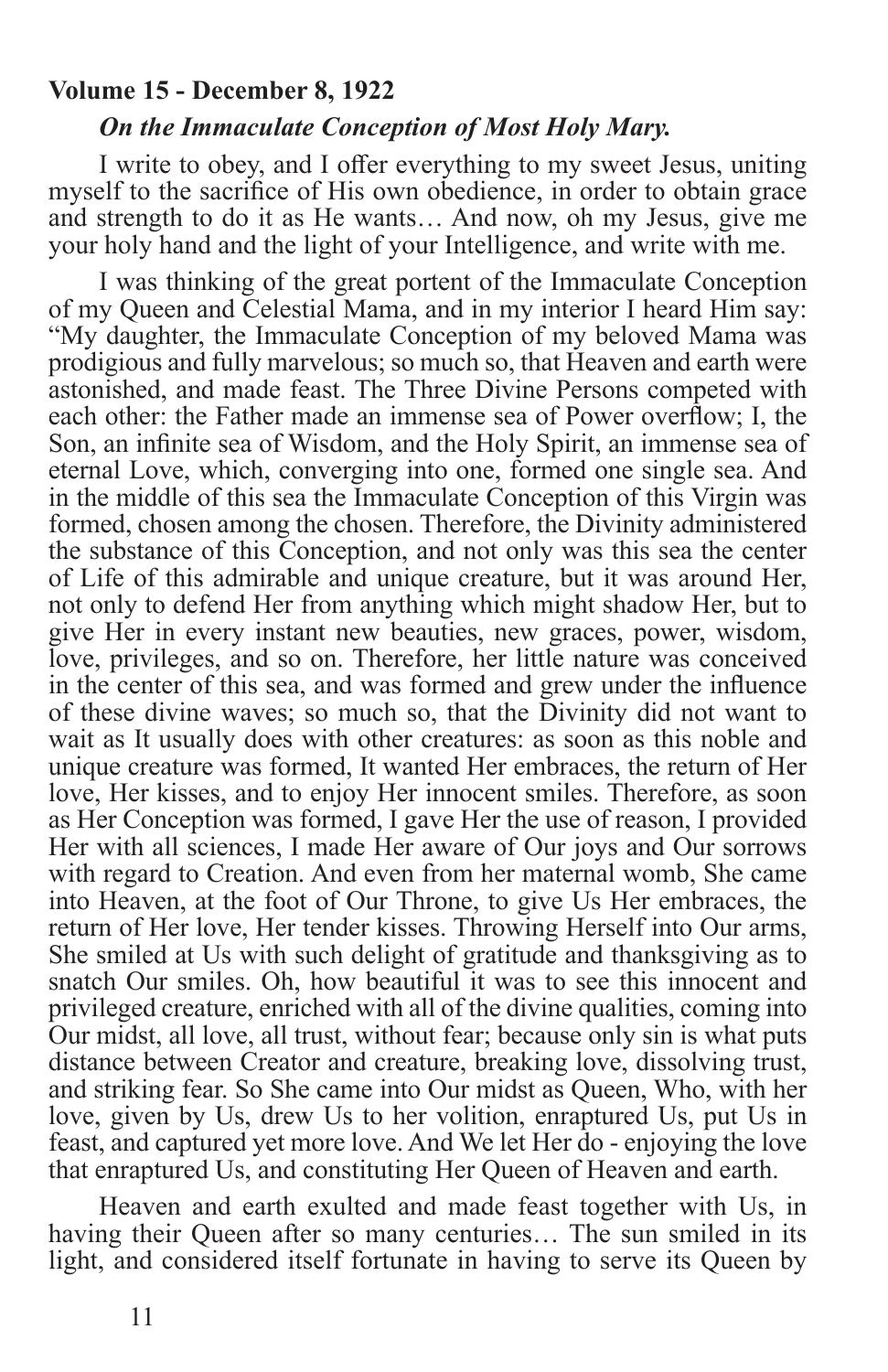giving Her light. The heavens, the stars, and the whole universe smiled with joy and made feast, because they were to delight their Queen, showing Her the harmony of the spheres and of their beauty. The plants smiled, which were to nourish their Queen; and the earth too, smiled and felt ennobled in having to provide the residence for its Empress and to be trodden by Her steps. Only hell cried and felt itself to be losing strength by the dominion of this Sovereign Lady.

But do you know what was the first act of this Celestial Creature when She found Herself before Our Throne for the first time? She recognized that all of the evil for man had been the split between his will and That of his Creator, and She trembled; without a moment's hesitation She bound her will to the foot of my Throne, without ever wanting to know it; and my Will bound Itself to Her and became the center of Her Life, to the extent that all of the currents, all of the relations, all of the communications were opened between Us and Her, and there was not one secret which We did not entrust to Her. This was precisely the most beautiful, the greatest, the most heroic act She did – to place her will at Our feet – an act which made Us, enraptured, constitute Her Queen of all. Do you see then, what it means to bind oneself to my Will and to not know one's own?

The second act was to offer Herself for any sacrifice, for love of Us. The third, to render Us the honor, the glory of the whole Creation, which man had taken away from Us by doing his own will. Even from her maternal womb She cried for love of Us, in seeing Us offended, and cried with sorrow over guilty man… Oh, how these innocent tears moved Us, and hastened Redemption, so longed for! This Queen dominated Us, bound Us, and extracted infinite graces from Us. She made Us bend toward mankind; so much so, that We could not resist, nor did We know how to resist Her repeated petitions. But where did so much power come from, and so much influence over the Divinity Itself? Ah, you have understood: it was the power of Our Will acting in Her, which, while dominating Her, rendered Her dominator of God Himself. Moreover, how could We resist so innocent a Creature, possessed by the Power and Sanctity of Our Will? It would be as though resisting Ourselves. We could see our divine qualities in Her; like waves did the reflections of Our Sanctity flow over Her - reflections of divine manners, of Our Love, of Our Power, and so forth; and Our Will, Which was their center, attracted all the reflections of Our divine qualities, and made Itself crown and defense of the Divinity dwelling within Her. If this Immaculate Virgin had not had the Divine Will as center of Life, all the other qualities and privileges with which We so enriched Her would have been, comparatively, an absolute nothing. This is what confirmed and preserved Her many privileges; even more, in every instant It multiplied new ones.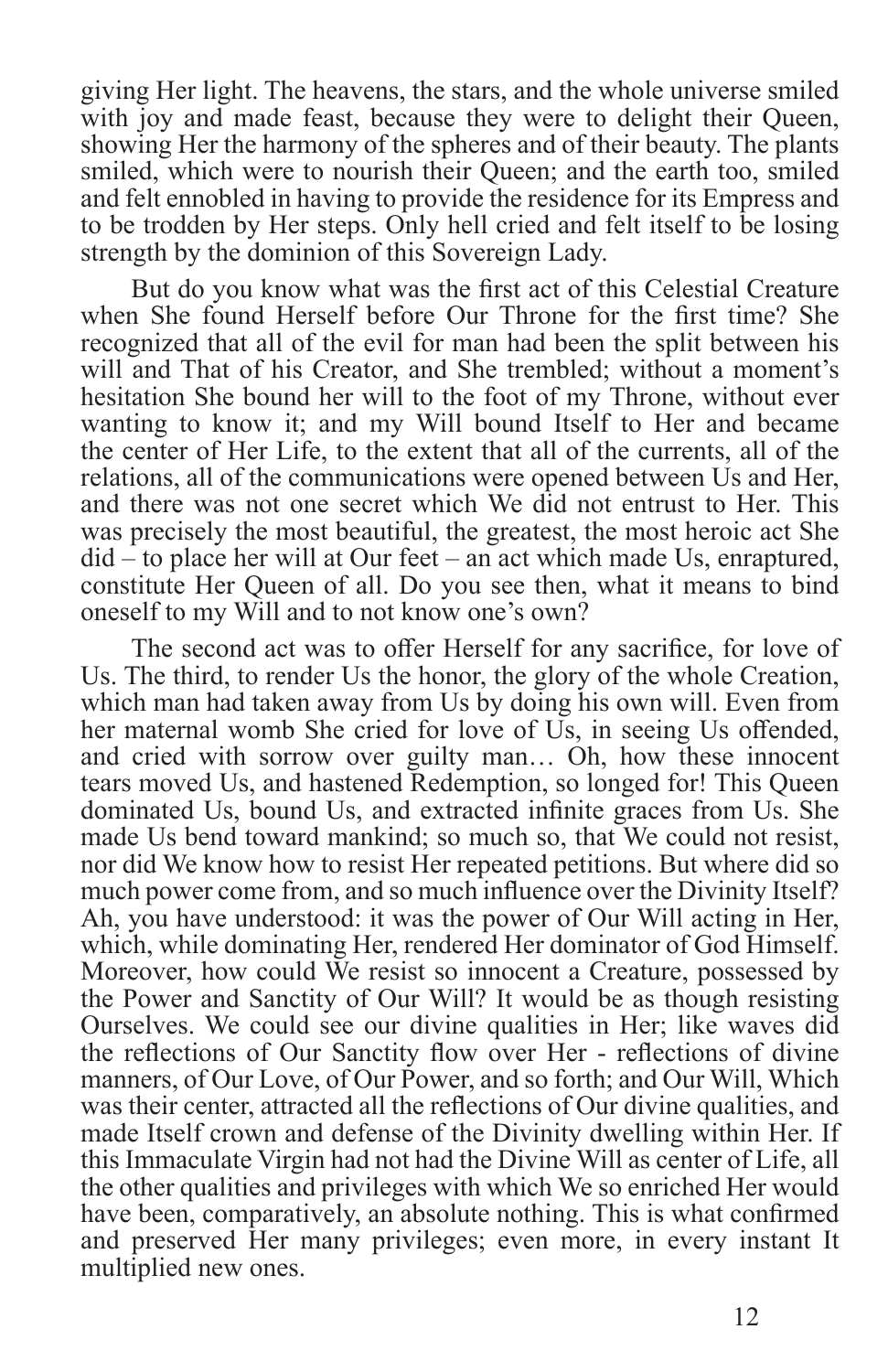Here, then, is the reason for which We constituted Her Queen of all, because when We operate, We do it with reason, wisdom and justice: She never gave life to her human will, but our Will was always intact in Her. How could We say to another creature, 'You are Queen of Heaven, of the sun, of the stars, and so on', if instead of having our Will as dominion, she were dominated by her own human will? All of the elements, Heaven, sun and earth, would have withdrawn from the rule and dominion of this creature. All would have cried out in their mute language: 'We do not want her! We are superior to her, because we have never withdrawn from your eternal Volition; as You created us, so we are'; so would the Sun have cried out with Its light, the stars with their flickering, the sea with its waves, and so on with all the rest. Instead, as soon as they all felt the dominion of this excelling Virgin, who, almost as their sister, never wanted to know her own will but only That of God, not only did they make feast, *but felt honored to have their Queen, and thronged around Her to court Her and pay tribute to Her – the moon, by placing itself as footstool at her feet, the stars as crown, the sun as diadem, the Angels as servants, men as though in waiting… Everyone, everyone honored Her and paid to Her their obsequies. There is no honor and glory that cannot be given to our Will - whether It is acting in Us, Its own residence, or dwelling in the creature.* 

But do you know the first act of this noble Queen when, coming out of the maternal womb, She opened her eyes to the light of this low world? As She was born, the Angels sang ditties to the Little Celestial Baby, and She remained enraptured; her beautiful soul left her little body, accompanied by throngs of angels, and went around Heaven and earth, gathering all the Love that God had spread through the whole of Creation, and penetrating into Heaven, She came to the foot of our Throne and offered Us the return of the love for all Creation, and pronounced her first *'Thank You'* in the name of all. Oh, how happy We felt in hearing the *'Thank You'* of this Little Baby Queen; so We confirmed in Her all the graces, all the gifts, such as to make Her surpass all other creatures together. Then, throwing Herself into our arms, She delighted with Us, swimming in the sea of all contentments, being embellished with new beauty, new light and new love. She pleaded once again for mankind, with tears praying Us to let the Eternal Word descend in order to save Her brothers; but as She was doing this, our Will let Her know that She had to descend to the earth, and soon She left Our contentments and Our joys, and departed, in order to do… what? Our Will. Powerful magnet Our Will was, residing on earth in this newborn Queen! No longer did the earth appear alien to Us; We no longer felt like striking it, making use of our Justice. We had the Power of Our Will, which, in this innocent Baby, held back our arms, smiled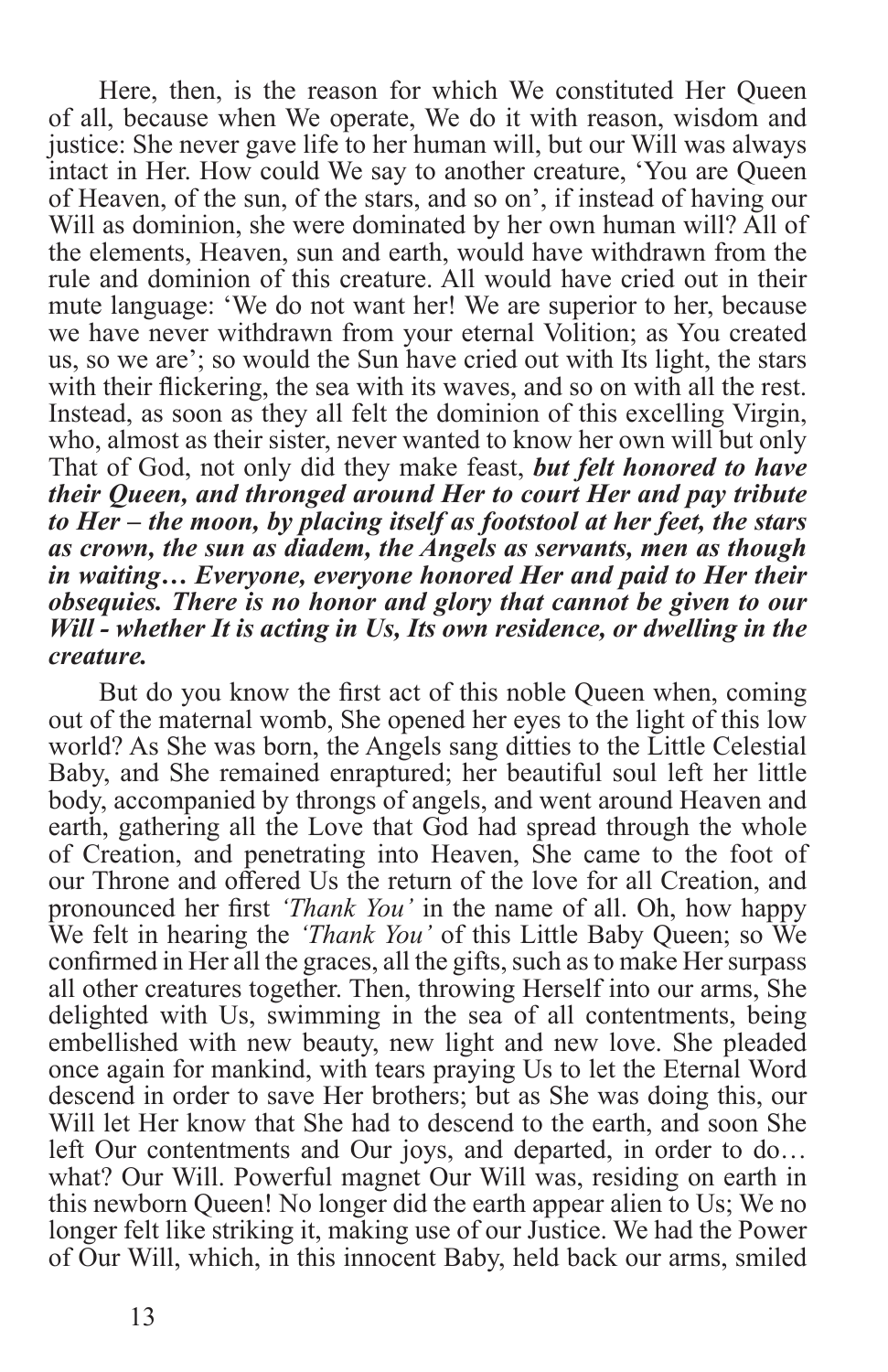at Us from the earth, and turned Justice into graces and sweet smile; to the extent that, unable to resist this sweet enchantment, the Eternal Word accelerated His course. Oh, prodigy of my Divine Will, to You everything is due, through You everything is accomplished, and there is no greater prodigy than my Will dwelling in the creature!"

#### **Volume 16 - December 8, 1923**

#### *The Immaculate Conception of the Most Holy Virgin. To be able to conceive the Son of God, She was conceived eternally in the life and in the works, in the sufferings and in the merits of the Incarnate Word.*

I was thinking about the Immaculate Conception of my Queen Mama, and after I received Holy Communion, my always adorable Jesus made Himself seen in my interior, as though inside a room filled with light. In this light He was showing all He did during the course of His life. One could see, lined up in order, all His merits, His works, His pains, His wounds, His Blood, and all that the Life of a Man God contained, as though in the act of protecting a Soul, very, very dear to Him from the slightest evil that could possibly shadow Her. I was stupefied in seeing so much attention from Jesus, and He said to me: "To my Little Newborn I want to make known the Immaculate Conception of the Virgin, conceived without sin.

First you must know that my Divinity is one single Act; all Its acts concentrate into a single One. This is what it means to be God – the greatest portent of Our Divine Essence: not to be subject to succession of acts. And if to the creature it seems that We now do something, and now something else – it is, rather, that We allow her to know what is within that single Act; and since the creature is incapable of knowing it all at once, We allow her to know it little by little. Now, everything that I, Eternal Word, was to do in my assumed Humanity, formed one act with that single Act contained in my Divinity. Therefore, before this noble Creature was conceived, everything that the Eternal Word was to do upon earth already existed; and so, in the act of the conception of this Virgin, all my merits, my pains, my Blood, and all that the Life of a Man God contained, lined up around her Conception. She was conceived in the interminable abysses of my merits, of my Divine Blood, and in the immense sea of my sufferings. By virtue of them, She remained Immaculate, beautiful and pure; since my incalculable merits barred the way to the enemy, he could do no harm to her.

It is fair that the one who was to conceive the Son of a God, had to first be conceived in the works of this God, to be able to have the virtue of conceiving that Word, who was to come to redeem humankind. Therefore, first She was conceived in Me, and then I was conceived in Her. There was nothing left but to make it known to the creatures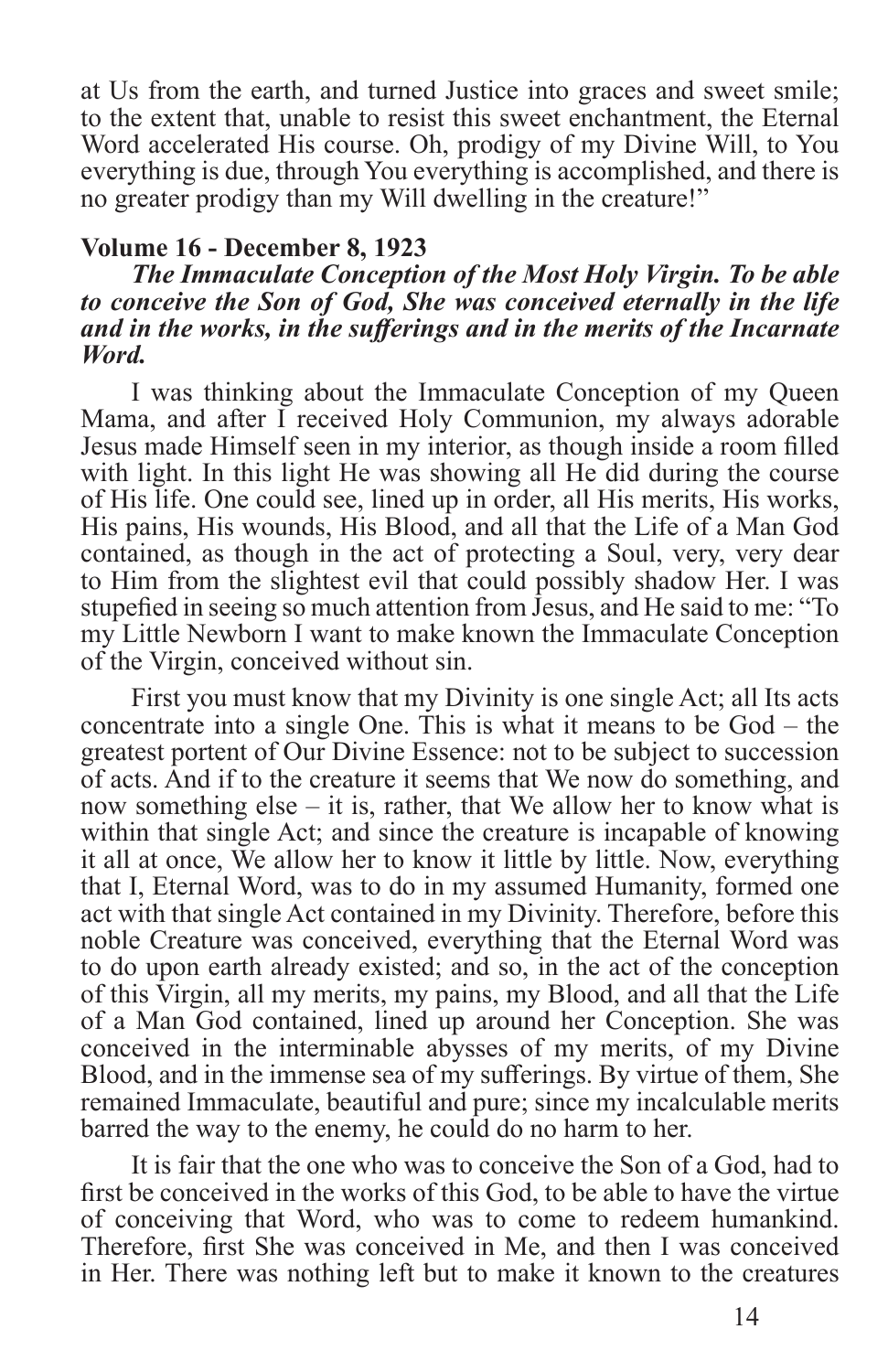at the appropriate time, although in the Divinity it was already done. Therefore, the one who most gathered the fruits of Redemption – or rather, who received Its complete fruit – was this excelling Creature. Having been conceived in It, She loved, esteemed and kept as her own, everything that the Son of God did upon earth. Oh, the beauty of this tender little one! She was a prodigy of Grace, a portent of Our Divinity. She grew up as Our own Daughter; She was Our decorum, Our joy, Our honor and Our glory."

While Jesus was saying this, I was thinking in my mind: 'It is true that the Queen Mama was conceived in the interminable merits of my Jesus, but her blood, her body, were conceived in the womb of St. Anne, who was not exempt from original sin. So, how can it be that She inherited nothing of the many evils which we all have inherited from the sin of our first father Adam?'

And Jesus: "My daughter, you have not yet understood that all the evil is in the will. It was the will that crushed man - that is, his nature; not nature that crushed the will of man. Nature remained in its place, just as it was created by Me; nothing changed. It was his will that changed, and put itself against nothing less than a Divine Will. This rebellious will crushed his nature, debilitating it, contaminating it, and rendering it slave to most vile passions. It happened as to a container full of fragrances or precious objects: if it is emptied and then filled with rottenness or vile things, does the container perhaps change? The content has changed, but the container is always the same; at the most, it becomes more or less estimable, depending on what it contains. Such was man.

Now, to be conceived in the womb of a creature of the human race did no harm to my Mama, because her soul was immune to every sin. There was no division between her will and the Will of her God. The divine currents found no obstacle or opposition in pouring out into Her; in every instant She was under the pouring rain of new graces. So, with this will and this soul, all holy, all pure, all beautiful, the container of Her body which She received from her mother, remained fragrant, restored, ordered, divinized, in such a way as to be exempt from all the natural troubles by which human nature is invaded. Ah, yes! She was the One who received the seed of the *"Fiat Voluntas Tua"* on earth as It is in Heaven; and this ennobled Her and restored Her to her origin, as man was created by Us, before he sinned. Even more, it made Her surpass it. It embellished Her even more, through the continuous flows of that FIAT, which has the singular virtue of reproducing images fully similar to the One Who created them. And by virtue of the Divine Will acting in Her, one can say that what God is by nature, She is by Grace. Our Will can do anything and can reach everywhere, when the soul gives Us the freedom to act, and does not interrupt Our work with her own will."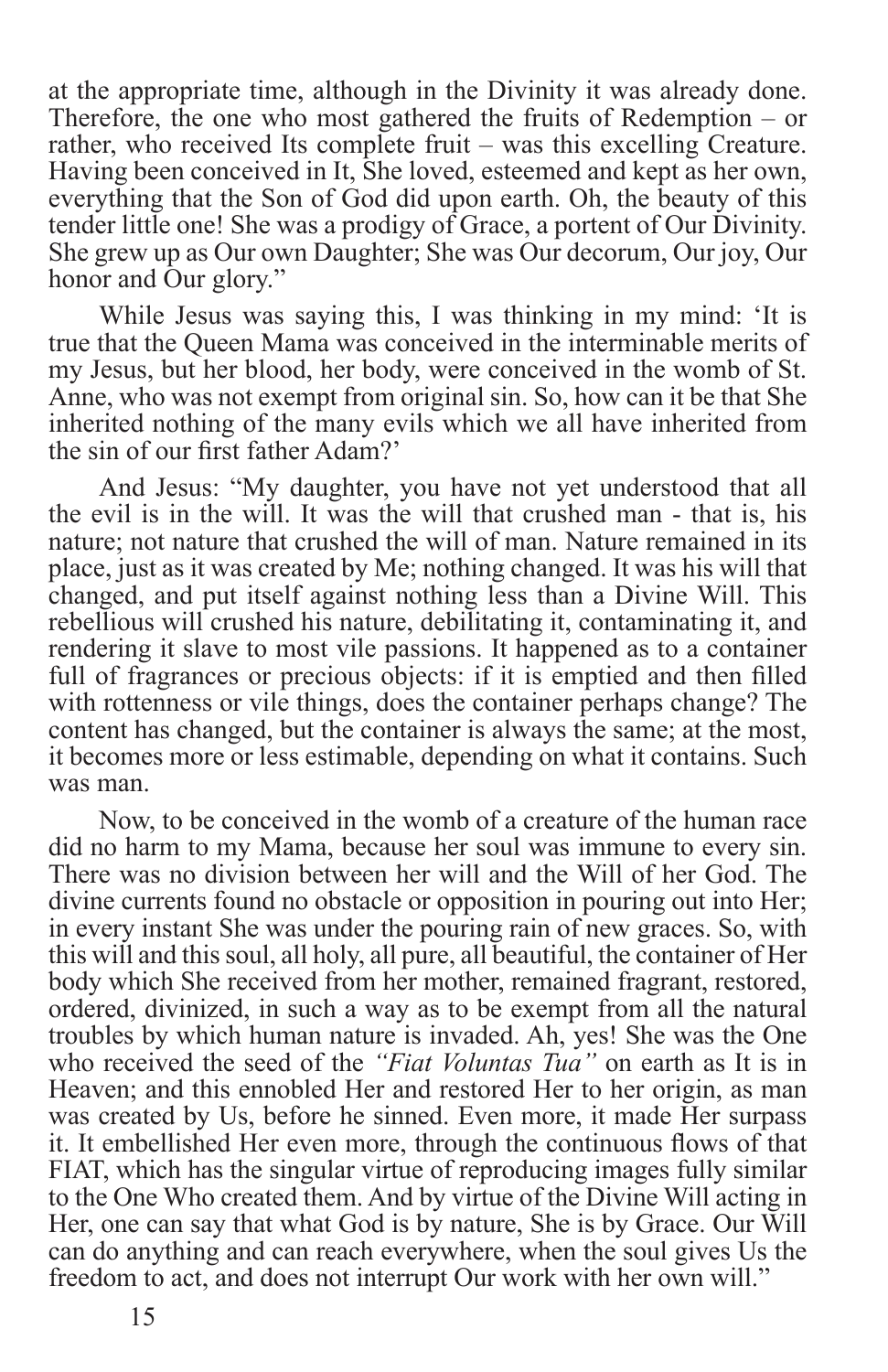#### **Volume 16 - February 22, 1924**

*God enjoyed the pure joys of Creation until man sinned; then, when the Most Holy Virgin came to the light, and when the Word came upon earth. He will enjoy them finally when the creatures will live in the Divine Will. For this reason He chose Luisa as the beginning and model, depositing in her this new Celestial and Divine Law.*

I was thinking about what is written above, and I said to myself: "Is it possible that the Blessed Lord, after so many centuries, has not enjoyed the pure joys of Creation, and that He was waiting for the living in the Divine Will in order to receive these joys, this glory, and the purpose for which everything was created?'

Now, while I was thinking of these and other things, my sweet Jesus made Himself seen in my interior, and through a light He sent to my intellect, He told me: "My daughter, I did enjoy the pure joys of Creation - my innocent amusements with the creatures, but at intervals, not continuously. And when things are not stable and continuous, they increase sorrow even more, make one fidget more to enjoy them again, and one would make any sacrifice to render them permanent.

First, I enjoyed the pure joys of Creation when, after I had created everything, I created man - until he sinned. There was highest accord, common joys, innocent amusements, between him and Us. Our arms were always opened to embrace him, to give him new joys and new graces; and in giving, We amused Ourselves so much as to make a continuous feast for Us and for him.

For Us, to give is to rejoice – it is happiness, it is amusement. As soon as he sinned and broke his will from Ours, everything ended, because the fullness of Our Will was no longer in him, and therefore the current which enables giving and continuing the life of mutual happiness, was missing. More so, since Our Will was missing in him, and therefore he lacked the capacity and the safeguard to keep Our gifts.

Second, *We enjoyed the pure joys of Creation when, after many centuries, the Immaculate Virgin came to the light of day. Because She had been preserved from even a shadow of sin, and possessed all the fullness of Our Will, since there had been not a shadow of fracture between Her and Us, between Our Will and hers - Our joys, Our innocent amusements, were returned to Us. She brought to Us all the feasts of Creation on her lap, and We gave Her so much and enjoyed so much in giving as to enrich Her every instant with new graces, new contentments, new beauty; so much so, that She could not contain more. But the Creature Empress did not last long on earth; She came into Heaven, and We could not find another creature in the low world to perpetuate Our amusements and bring Us the joys of Creation.*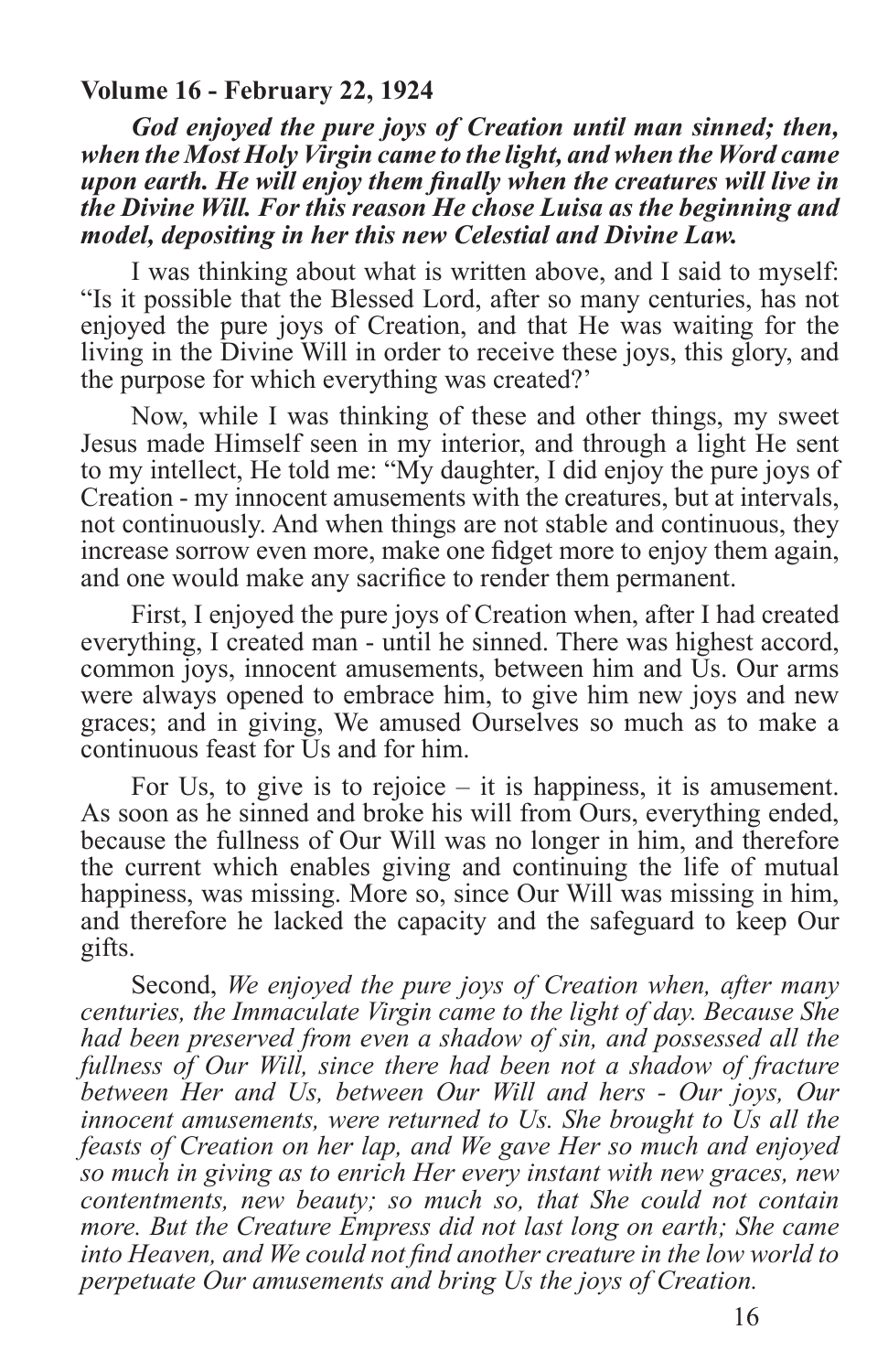Third, We enjoyed the joys of Creation when I, Eternal Word, descended from Heaven and took on my Humanity. Ah, by possessing the fullness of my Will, my beloved Mama had opened currents between Heaven and earth, putting everyone in feast – Heaven and earth. And being in feast, for love of a creature so holy, the Divinity made Me be conceived in her virginal womb, giving Her Divine Fecundity, so as to let Me fulfill the great work of Redemption.

If there had not been this excelling Virgin, who had primacy in my Will, and lived a perfect life in my Volition – since She lived in It as if She did not have her own will, therefore putting in circulation the joys of Creation and Our feasts – the Eternal Word would never have come upon earth to fulfill the Redemption of mankind.

See then, how the greatest thing, the most important, the most pleasing, that which attracts God the most, is to live in my Will. And one who lives in It, wins over God, and makes God give out gifts so great as to astonish Heaven and earth – gifts, which for centuries and centuries could not be obtained.

Oh, how my Humanity - while being on earth and containing the very Life of the Supreme Volition, which was, still more, inseparable from Me - brought to the Divinity, in a complete way, all the joys, the Glory, the exchange of love of the whole Creation. And the Divinity was so delighted that It gave Me primacy over all, and the right to judge all peoples. Oh, what good the creatures obtained, in knowing that their own Brother, who had loved them so much and had suffered so much to save them, was to become their Judge! In seeing the whole purpose of Creation enclosed in Me, the Divinity, as though stripping Itself of everything, conceded Me all rights over all creatures.

But my Humanity passed into Heaven, and no one remained on earth to perpetuate the living in the Divine Volition - one who, rising above everyone and everything, in Our Will, would bring Us pure joys, allowing Us to continue Our innocent amusements with a terrestrial creature. Therefore, Our joys were interrupted, Our amusements broken on the face of the earth."

On hearing this, I said: 'My Jesus, how can it be as You say? It is true that our Mama went to Heaven, as also your Humanity did; but did You not bring the joys with You, so as to be able to continue your innocent amusements in Heaven with your Celestial Father?'

And Jesus: "The joys of Heaven are Ours and no one can take them away or diminish them - but those that come from earth, We are in the act of acquiring them, and the amusement is formed in the very act of the new gains. The victory or the loss produce for Us the joys of the gain or the sorrow of the defeat.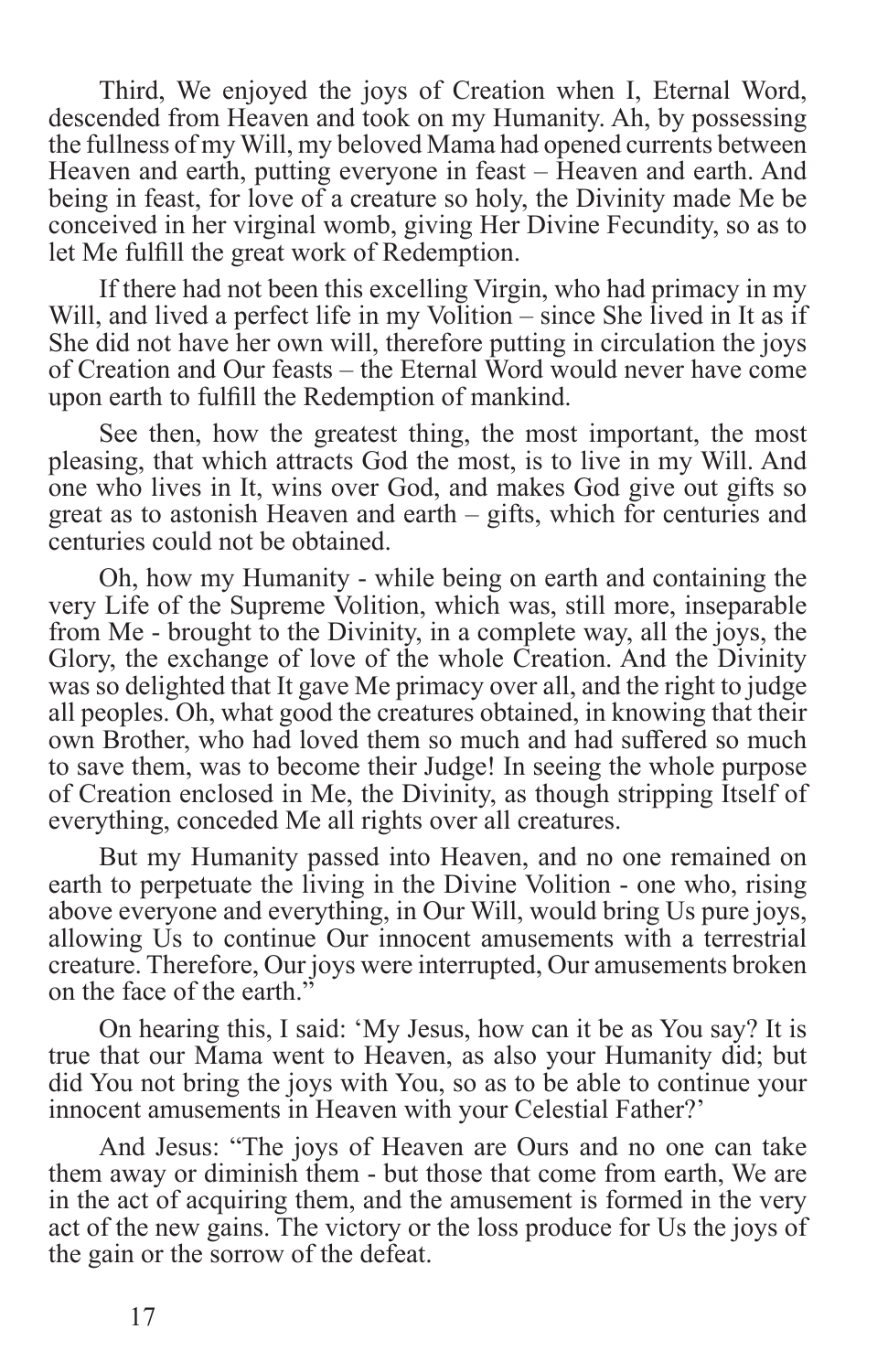Now let's come to us, my daughter. When I came upon earth, man was so glutted with evil and so full of human will that the living in my Will could find no place. So, in my Redemption, first I beseeched the grace of resignation to my Will for him, because in the state in which he was, he was incapable of receiving the greatest gift – the living in my Will. Then I beseeched for him the greatest grace, as crown and fulfillment of all graces – the living in my Will, so that Our pure joys of Creation and Our innocent amusements would begin their course again on the face of the earth. See, about twenty centuries have passed since the true and pure joys of Creation were interrupted, because We have not found sufficient capacity, total stripping of the human will, to be able to entrust the property of Our Will.

Now, in order to do this, We had to choose a creature who would be most close to and familiar with the human generations. Had I placed my Mama as the example, they would have felt very distant from Her, and would have said: 'How could She not live in the Divine Will, since She was exempt from any stain, even from origin?' Therefore, they would have shrugged their shoulders, and would not have given it a thought. And if I had placed my Humanity as example, they would have been even more scared, and would have said: 'He was God and Man, and since the Divine Will was His own Life, there is no wonder that He lived in the Supreme Will.'

Therefore, so that this living in my Will could have life in my Church, I had to go down the stairs, descend further, and choose a creature from Her midst. Providing her with sufficient graces, and making my way within her soul, I had to empty her of everything, making her understand the great evil of the human will, so that she would abhor it so much as to choose death rather than do her own will. Then, giving her my Divine Will as gift, assuming the attitude of a Master, I made her understand all the beauty, the power, the effects, the value, and the way to live in my Eternal Will. I established in her the law of my Will, so that she could live in It. I acted as in a second Redemption, in which I established the Gospel, the Sacraments, and the teachings as primary life, in order to be able to continue Redemption. Had I not left any foundation, to what could the creatures cling? What to do? Just so did I for the living in my Will… How many teachings did I not give you? How many times did I not lead you by the hand in eternal flights in my Will; and you, flying over the whole Creation, brought the pure joys of Creation to the feet of the Divinity, and We amused Ourselves with you?

Now, having chosen a creature who apparently has no great disparity from others, they will take courage. Finding the teachings, the way, and knowing the great good contained in the living in my Will, they will make It their own. In this way the pure joys of Creation and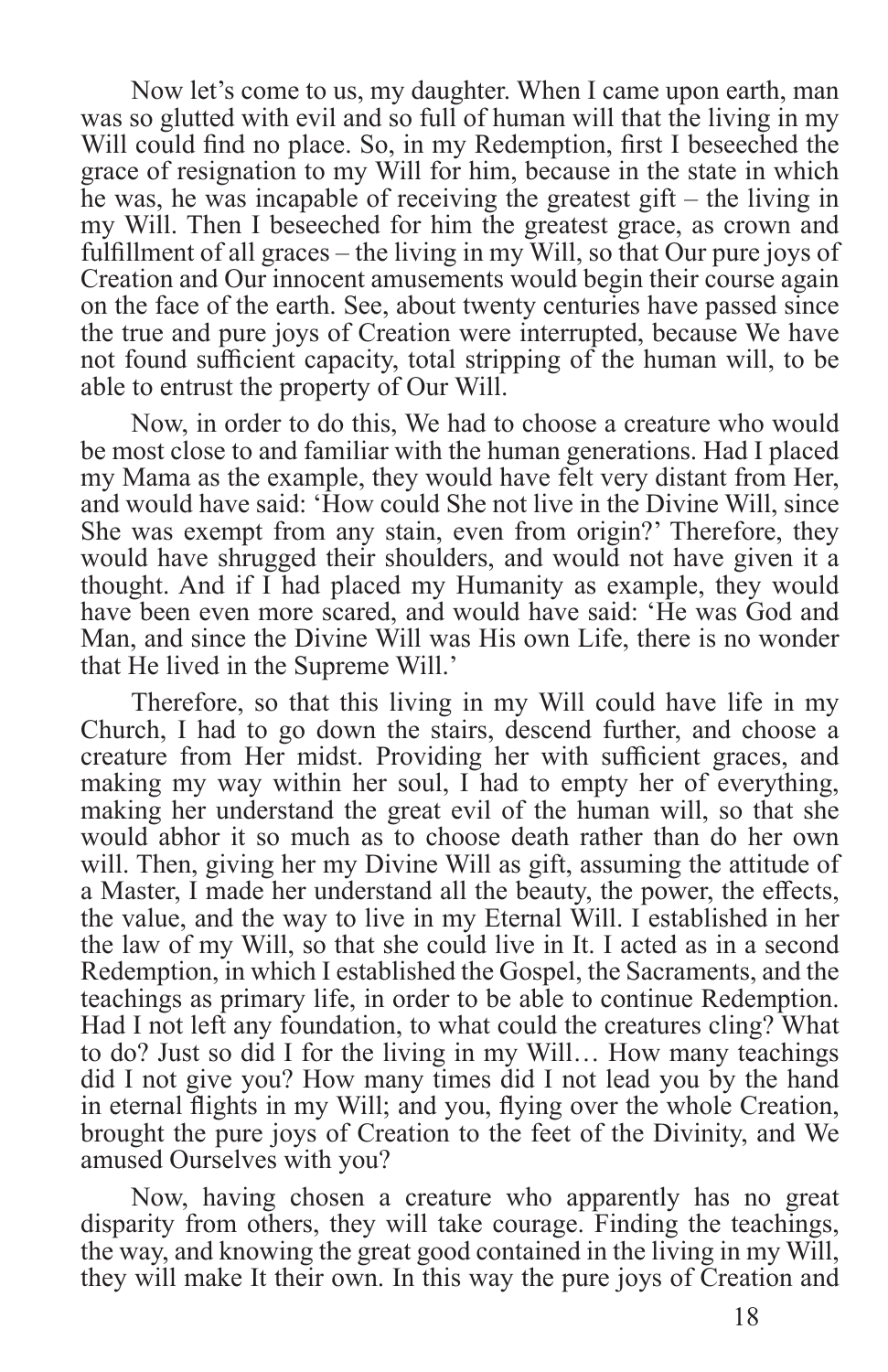Our innocent amusements will no longer be broken on the face of the earth. Though there should be but one for each generation to live in Our Will, it will always be a feast for Us; and during feasts there is always a greater display, and one is more generous in giving. Oh, how many goods will they obtain on earth, while their Creator plays on its surface!

Therefore, my dear daughter, be attentive to my teachings, because it is about letting Me establish a law - not terrestrial, but celestial; not a law of mere sanctity, but a divine law - a law which will no longer allow distinction between terrestrial and celestial citizens; a law of love, a law which will destroy everything that can prevent even a shadow on the union between the creature and her Creator, and will put all His goods in common, removing from her all weaknesses and miseries of original sin. The law of my Will will put so much strength in the soul that it will serve as sweet enchantment, in such a way as to put to sleep the evils of nature and substitute them with the sweet enchantment of the divine goods.

Remember how many times you saw Me write in the depth of your soul. It was the new law of the living in my Will; and first I delighted in writing it, in order to expand your capacity, and then I took the attitude of a Master in order to explain it to you… How many times have you not seen Me taciturn and pensive in the depth of your soul? It was the great crafting of my Will that I was forming in you. And seeing Me not speak, you lamented that I no longer loved you… Ah, it was exactly then that, pouring out upon you, my Will enlarged your capacity, confirmed you in It, and I loved you the most. Therefore, do not want to investigate anything of what I do, but rest, sure, always in my Will."

#### **Volume 17 – December 8, 1924**

#### *On the Immaculate Conception: how the greatest prodigy was the continuous outpouring of the Divine Will upon Her.*

I was thinking about and reflecting on the Immaculate Conception of my Sovereign Queen Mama. The qualities, the beauties and the prodigies of Her Immaculate Conception were pouring into my mind – a prodigy that surpasses all other prodigies made by God in all of creation. Now, while I was thinking of this, I said to myself: 'Great is the prodigy of the Immaculate Conception, but my Celestial Mama had no trial during her Conception: everything was favorable to Her, both on the part of God and on the part of Her nature, created by God, so happy, so holy, so privileged. So, what was Her heroism and Her trial? If the Angel was not exempted from the test - nor was Adam in Eden was the queen of all alone to be exempted and not to deserve the most beautiful halo that the trial would place on Her august head of Queen and Mother of the Son of God?'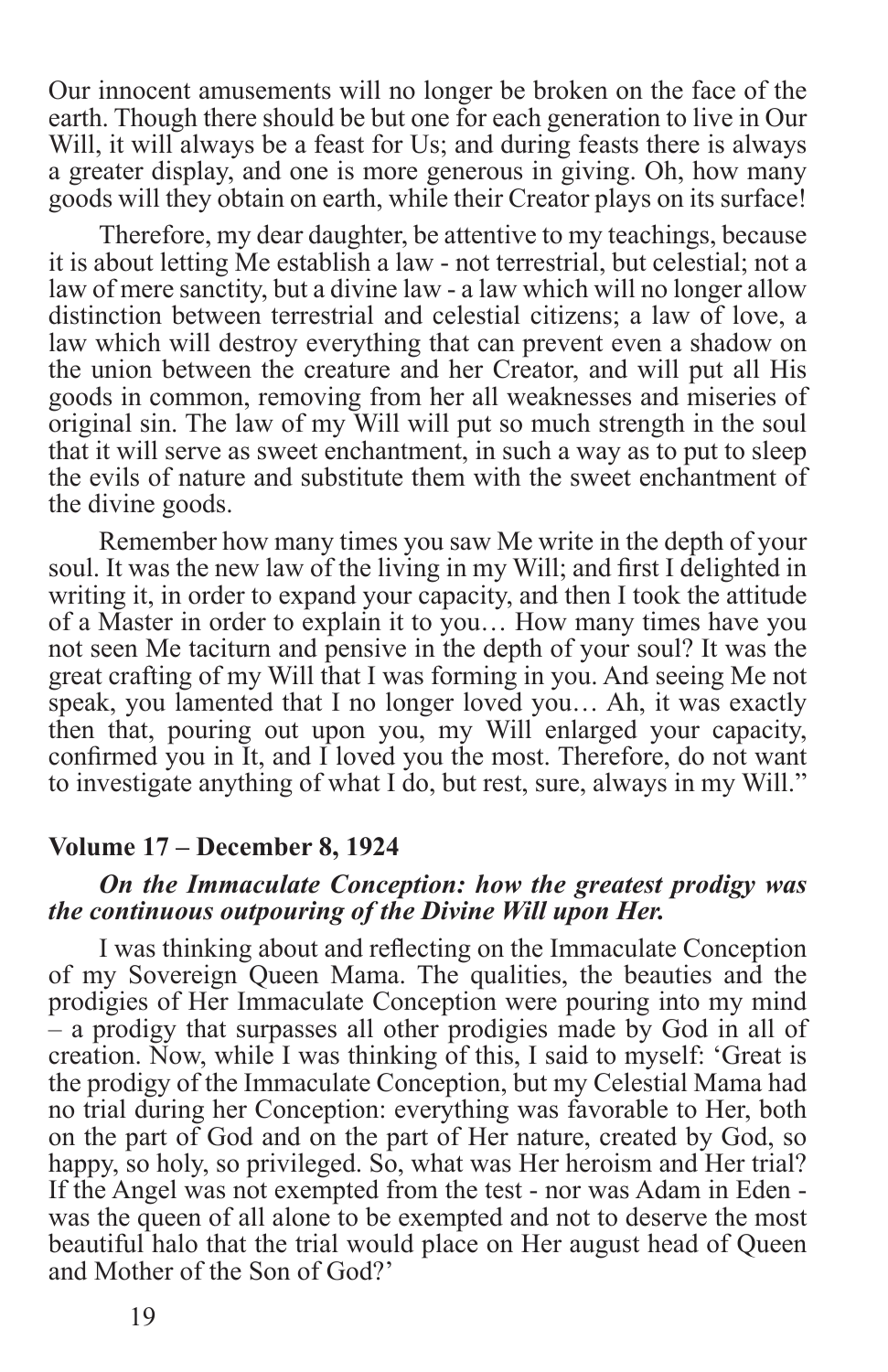While I was thinking about this, my adorable Jesus, moving in my interior, told me: "My daughter, no one can be acceptable to Me without the test. Had there been no test, I would have had a mother slave, not free; and slavery does not enter Our relations or Our works, nor can it share in Our free love. My Mama had Her first trial from the very first moment of Her conception. As soon as She did Her first act of reason, She knew Her human will on one side, and the Divine Will on the other, and She was left free to adhere to any of those two wills. And without losing one instant, knowing all the intensity of the sacrifice She was making, She gave Us Her will, without wanting to know it ever again; and We gave Her Ours as gift. And in this exchange of donation of wills on both sides, poured all the qualities, the beauties, the prodigies, the immense seas of grace of the Immaculate Conception of the most privileged of all creatures.

It is always the will that I am used to testing. All sacrifices, even death, which were not directed to Me from the human will, would nauseate Me, and would attract not even a glance of Mine.

But do you want to know what was the greatest prodigy worked by Us in this creature so holy, and the greatest heroism of this creature so beautiful, that no one – no one will ever be able to equal? She began Her life with Our Will, and with Our Will She continued it and fulfilled it. So, one can say that She fulfilled it from the moment She started it, and that She started it there where She fulfilled it; and Our greatest prodigy was that in each one of Her thoughts, words, breaths, heartbeats, movements and steps, Our Will poured upon Her, and She offered Us the heroism of a divine and eternal thought, word, breath, heartbeat, operating in Her. This raised Her so high that what We were by nature, She was by grace. All of Her other qualities, Her privileges, Her very Immaculate Conception, would have been nothing compared to this great prodigy. Even more, this is what confirmed Her and made Her stable and strong during all of Her life. My continuous Will, pouring upon Her, made Her share in the Divine Nature; and Her continuous receiving It, rendered Her strong in love, strong in sorrow - different from everyone. In this Will of Ours operating in Her, She drew the Word upon earth, and the seed of the Divine Fecundity in order to conceive a Man and God without human intervention. And Our Will made Her worthy to be the Mother of Her own Creator.

This is why I keep insisting on the topic of my Will – because my Will maintains the soul beautiful, just as she came out of Our hands, and raises her as the original copy of her Creator. As many great works and sacrifices as one may do, if my Will is not in them, I refuse them, I do not recognize them – it is not food for Me. And the most beautiful works, without my Will, become food for the human will, for selfesteem, and for the greed of the creature."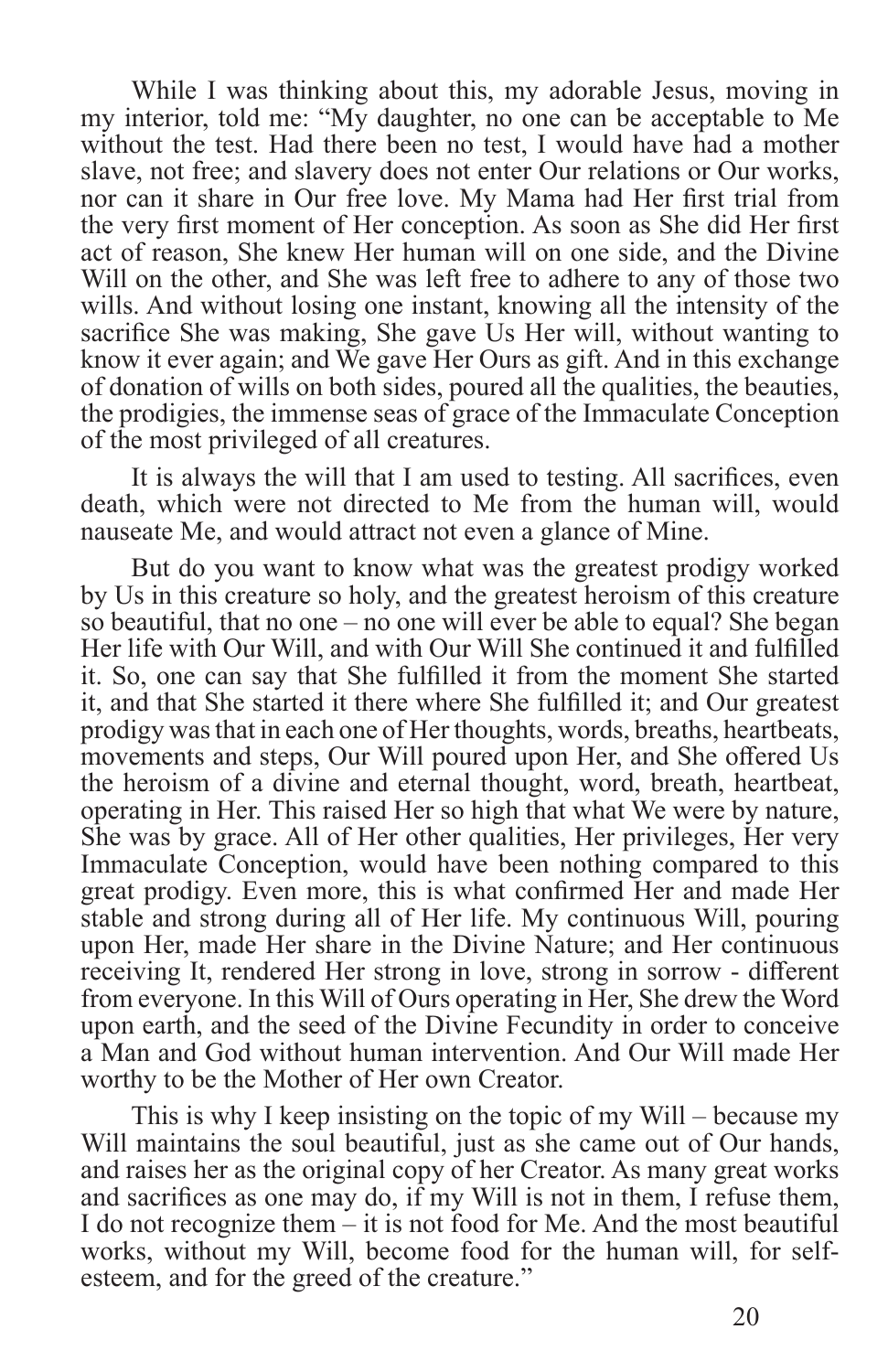#### **Volume 19 - March 14, 1926**

*One who lives in the Divine Will must be the voice of all created things. In order to fulfill this office, the soul must be newly born in the Divine Will. Enormous difference between one who is newly born already in time, like the Celestial Mama, and one who is born again in the Divine Will at the moment of passing into Eternity.*

I continue to dissolve myself in the Holy Divine Will. I would like to embrace everything and everyone, to be able to bring everything to my God, as my own things, received from Him as a gift, in order to give Him, for each created thing, a little love word, a *"Thank You"*, an *"I bless You"*, an *"I adore You"*… And my always adorable Jesus came out from within my interior, and with His Omnipotent "FIAT", He called the whole Creation in order to place It on my lap, to give It to me as a gift; and with tenderness, all loving, He told me: "My daughter, all is yours. For one who must live in my Will, everything which came out from my Will, and which my Will preserves and possesses, must be fully hers by right.

Now, it was my Omnipotent "FIAT" that extended the Heavens and studded them with stars; my "FIAT" called the light to life and created the sun, as well as all the other created things; and my "FIAT" remained behind the Creation, as triumphant, dominating and preserving life. Now, one who has won the Divine Will, has won the whole Creation, and even God Himself. Therefore, by right of justice, she must possess all that my Will possesses. More so, since the Creation is mute for Its Creator; and I made It mute because the one to whom I was to give It - who was to live in my Will, would, she herself, have speech in all created things, so that all things made by Me might be speaking - not mute. So, you will be the echo of heaven; and echoing from one point to another, you will make your word heard, which, resounding through the whole celestial atmosphere, will say: *'I love, I glorify, I adore, I thank the One who created us…'* Oh, how beautiful will be the voice of the Newborn of my Will - of the Little Daughter of my Will, in all things! It will render the whole Creation speaking; It will be more beautiful than if I had given the use of the word to Creation.

I love you so much that I want to hear your voice in the sun – loving, adoring, glorifying. I want to hear it in the celestial spheres, in the murmuring of the sea, in the darting of the fish, in the bird that sings and warbles, in the lamb that bleats, the turtledove that moans… I want to hear you everywhere. I would not be content if my Will did not have Its prime place in all created things; if I did not hear the voice of my little Newborn, which, rendering the whole Creation speaking, gives Me love for love, and glory and adoration for each thing created by Me. Therefore, my daughter, be attentive; I have given you much, and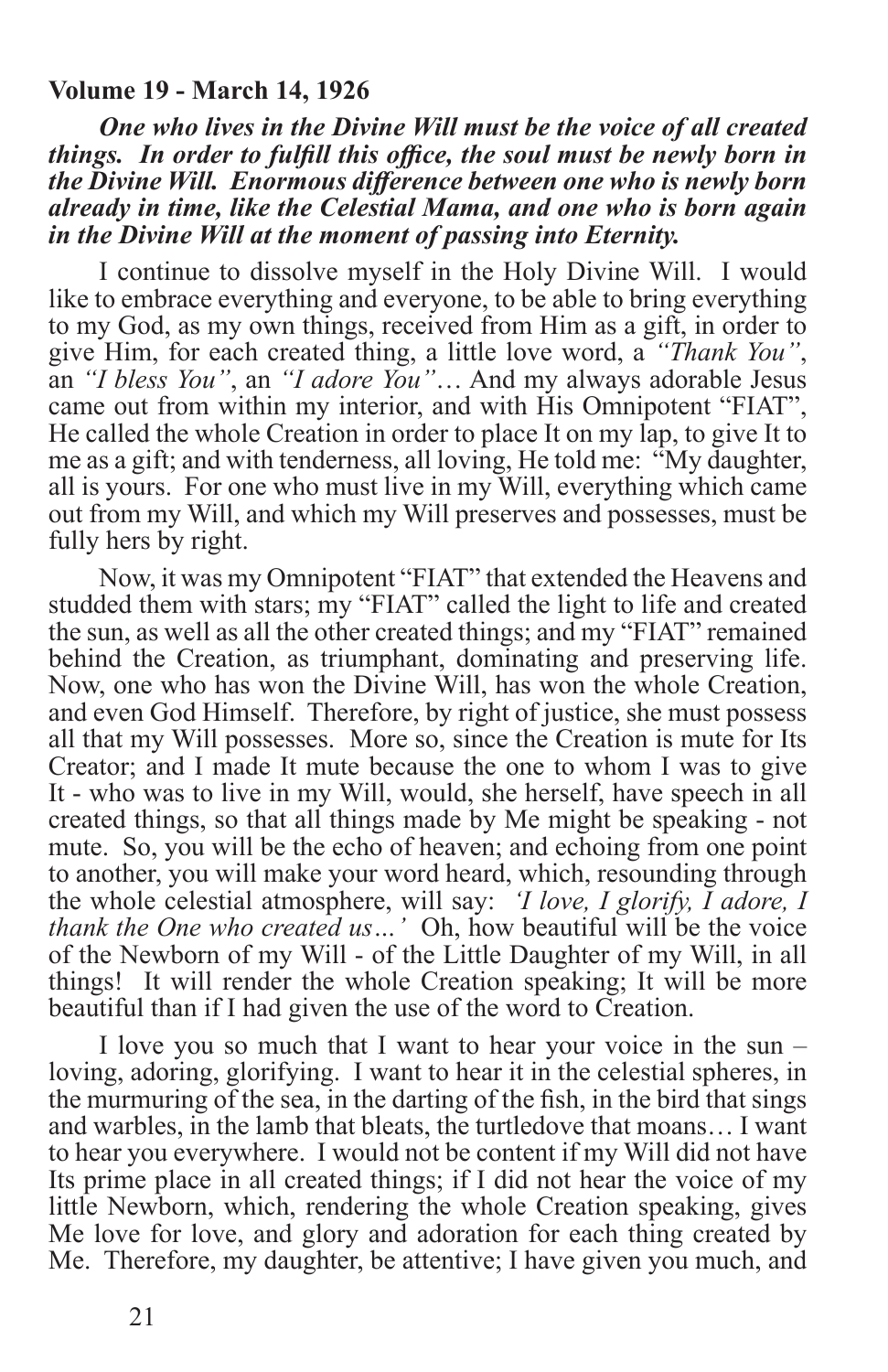much do I want. Your mission is great: it is the Life of my Will that must be carried out in you, which embraces everything and possesses everything."

Then, after this, I was thinking to myself: 'How can I do all that blessed Jesus tells me – finding myself in all created things; having one act for everything that the Supreme Volition does, as if It were to be my echo, and I Its echo – if I am just newly born in the Divine Will? I should at least grow a little bit, to be able to diffuse myself a little - as best I can, in all created things, as my beloved Jesus wants…'

Now, while I was thinking of this, He came out from within my interior and told me: "My daughter, do not be surprised if I tell you that you are the Newborn of my Will. You must know that my Immaculate Mama Herself is the Newborn of my Will because, between what the Creator is and what the creature can be and take from God, She can be called the little Newborn. And because She was the Newborn of my Will, She was formed in the likeness of Her Creator, and could be Queen of all Creation; and as Queen, She dominated everything and let Her echo of the Divine Will flow thoroughly. Not only the Celestial Mama, but all the Saints, the Angels and the Blessed, can be called newly born in the Eternal Will, because as soon as the soul leaves her mortal body, she is reborn in my Will; and if she is not reborn in It, not only can she not enter the Celestial Fatherland, but she cannot even be saved, because no one enters the eternal Glory, if she is not a birth delivered by my Will.

However, I must tell you of the great difference which exists between one who is the Newborn of the Supreme Will in time, and those who are reborn at the thresholds of Eternity.

One example is my Queen Mama, who was the Newborn of the Divine Will in time, and because She was newly born, She had the power to make Her Creator descend upon earth; and while He was still immense, She made Him become little within Her maternal womb, to clothe Him with Her own nature and to offer Him as the Savior of human generations. By being newly born, She formed seas of graces, of light, of sanctity, of science, in which to contain the One who had created Her. By the power of the Life of the Supreme Will which She possessed, She was able to do everything and to impetrate everything. God Himself could not refuse what this Celestial Creature was asking for, because it was His own Will that was asking, to which He could not, and should not, deny anything.

So, one who is newly born in time, in my Will, while being in exile, forms seas of grace; and upon leaving the earth, she brings with herself all the seas of the goods which the Divine Will possesses, and therefore she brings God Himself with herself. To bring from the exile that Will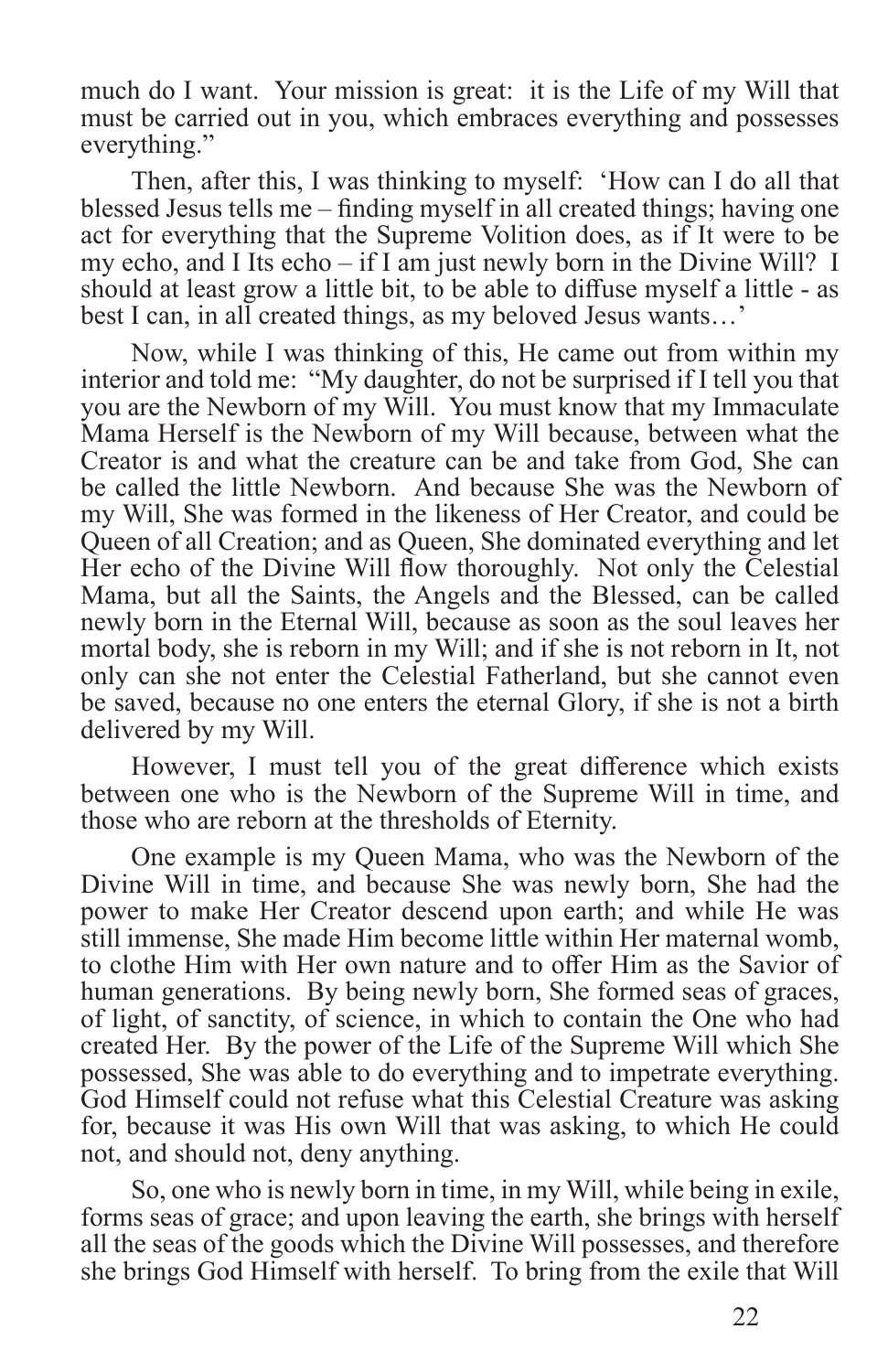- that God who reigns in the Heavens, is a portent. You yourself cannot comprehend clearly the great goods - the prodigies of one who is newly born in my Will in time. Therefore, of all that I tell you, you can do everything; more so, since my Will Itself will do it, as though identified with your little being. On the other hand, for one who is reborn in my Will upon leaving the earth, it is the Divine Will that makes her find Its immense seas, to make the soul be reborn in It; she does not bring her God with herself - it is God that makes Himself found by her… What a difference between the two! Therefore, greater grace I could not give you, by making of you the Newborn of my Will; and if you love Me, let my Will alone grow."

#### **Volume 20 - December 10, 1926**

#### *How the Divine Will is a continuous act which never ceases. How the Virgin let Herself be dominated by this act, and formed Its Life within Herself. How in the Feasts of the Virgin, in Heaven, they celebrate the Divine Will.*

My poor mind was swimming in the unending sea of the Eternal Volition, and my adorable Jesus showed how the greatest prodigy is that His Most Holy Will, while being so immense, would restrict Itself within the creature, though remaining immense, in order to dominate her and form Its life in her. The creature who remained submerged under a continuous act of this Divine Will was the miracle of miracles, and the prodigy never before seen. And lovable Jesus, all goodness, told me: "Dearest daughter of my Will, you must know that only my Volition possesses a continuous act which never ceases. This act is full of life, and therefore it gives life to all, it preserves all, and it maintains balance within itself and in all things. It alone can boast about possessing this continuous act of always giving life, of loving always – always, without ceasing for one instant. My Humanity Itself, if It possesses this continuous act, it is because in It flowed this continuous act of the Supreme Fiat. How long did the life of my Humanity last upon earth? It was extremely short. As soon as I accomplished that which was necessary for the Redemption, I departed for my Celestial Fatherland, though my acts stayed. But these stayed because they were animated by the continuous act of my Will. On the other hand, my Will never leaves; It is always at Its place, preexisting, without ever interrupting Its act of life over everything that came out from It. Oh! if my Will departed from earth and from all created things, all things would lose their life and would resolve into nothing. Because my Will created all things from nothing, if It withdrew, they would all lose their existence.

Now, do you want to know who is the One who let Herself be dominated by this continuous act of my Supreme Will, and by never giving life to Her own, received this continuous act of life of Divine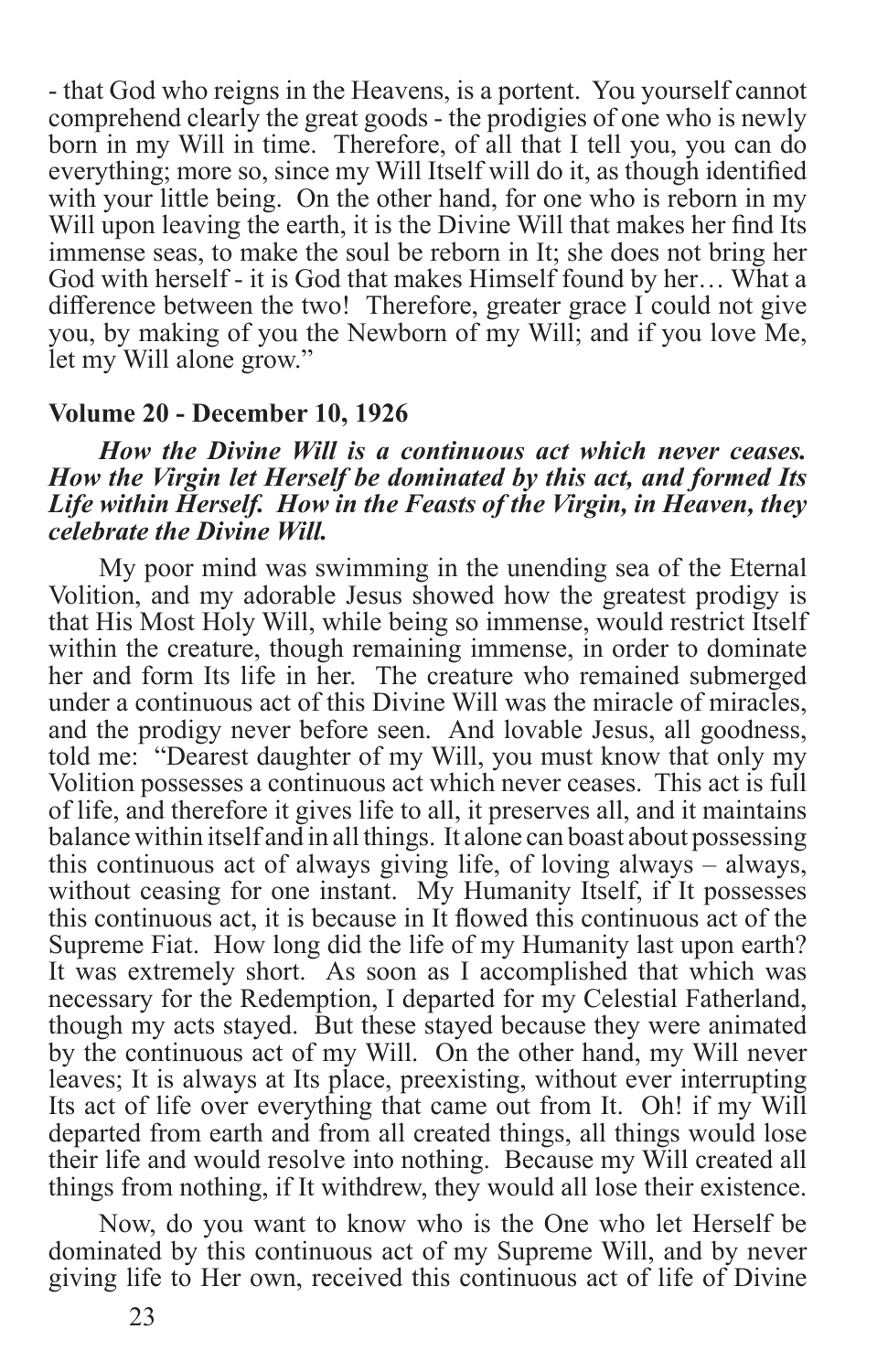Will, in such a way as to form within Herself a Life fully Divine and in the likeness of Her Creator? It was the Celestial and Sovereign Queen. From the very first instant of Her Immaculate Conception, She received this act of life of Divine Will, to then receive it continuously during all of Her life. This was the greatest prodigy, the miracle never before seen: the Life of the Divine Will in the Empress of Heaven. In fact, one single act of life of this Fiat can release heavens, suns, seas, stars, and everything It wants; so, all the human acts placed before one act alone of life of this Will of Mine, are like many drops of water which dissolve in the ocean, like tiny little flames before the sun, like atoms in the great space of the universe. Imagine, you yourself, what the height of the Immaculate Queen possesses, with this life of continuous act of Divine Will formed in Her. This was the true miracle, the prodigy never before seen - that the littleness of the Celestial Sovereign enclosed within Herself a Divine Life, a Will, immense and eternal, which possesses all possible imaginable goods.

Therefore, in all the Feasts with which the Church honors my Mama, all Heaven celebrates, glorifies, praises and thanks the Supreme Will, because they see Its life in Her – the primary cause by which She obtained the longed for Redeemer; and therefore, because this Fiat had life, which dominated and reigned in Her, they find themselves in possession of the Celestial Jerusalem. It was exactly the Divine Will that formed Its life in this Excelling Creature, who opened Heaven, which had been closed by the human will. Therefore, with justice, while they celebrate the Queen, they celebrate the Supreme Fiat which made Her Queen, reigned in Her, formed Its life, and is the primary cause of their eternal happiness.

So, a creature who lets my Will dominate and gives It free field in order to form Its life in her, is the greatest of prodigies. She can move Heaven and earth, and even God Himself, as if she did nothing; while she does everything, and she alone can win the most important things, destroy all obstacles, and face everything, because a Divine Will reigns in her. And just as all the Power of the Fiat dwelling in the creature was needed in order to impetrate Redemption, and my Humanity, which possessed that Power, was needed in order to form It, in the same way, in order to impetrate the coming of the Kingdom of my Fiat, another creature is needed, who would let It dwell within her, and give It free field in order to form Its life, so that my Will Itself, through her, may accomplish the only and most important prodigy – Its coming in order to reign on earth as It does in Heaven. And because this is the greatest thing, which will place divine balance in the human family, I do great things in you. I centralize in you everything which it is necessary and decorous to know about my Kingdom: the great good It wants to give, the happiness of those who will live in It, Its long story, Its long sorrow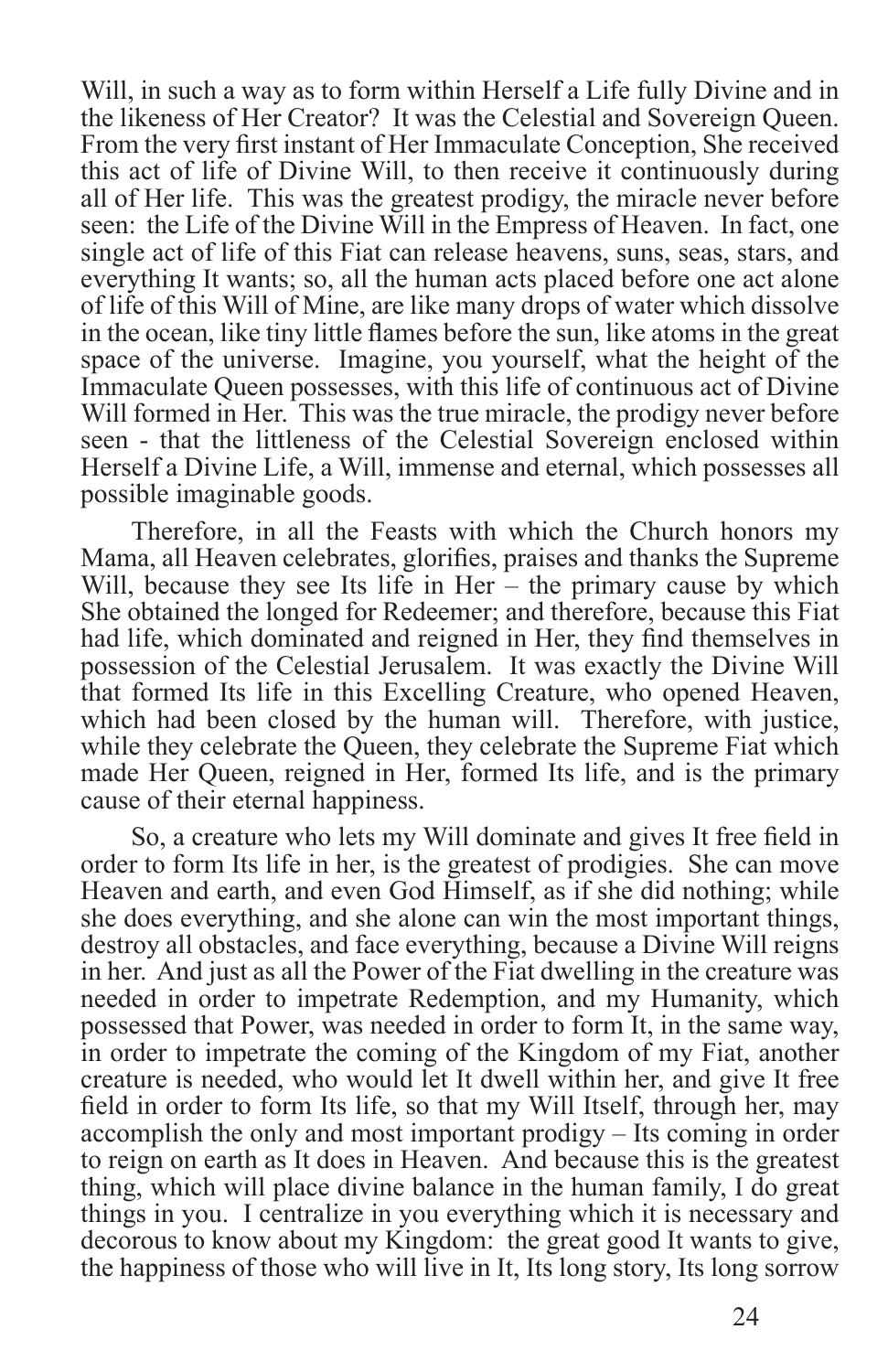- and of many centuries, because while It wants to come to reign in the midst of creatures to make them happy, they do not open the doors to It, they do not long for It, they do not invite It; and while It is in their midst, they do not know It. Only a Divine Will could bear with patience so invincible, being in their midst, giving them life, and being not even known.

My Will is great, interminable and infinite, and wherever It reigns, It wants to do things worthy of Its greatness, of Its Sanctity and of the Power It contains. Therefore, be attentive, my daughter – this is not about any thing, or about forming one sanctity, but it is about forming a Kingdom for my adorable and Divine Will."

#### **Volume 21 - April 8, 1927**

#### *How all the figures and symbols of the Old Testament symbolize the Children of the Divine Will. How Adam fell from a high point to the bottom.*

I was following the acts that the Divine Will did in all creation, and I was also searching for the acts It did in the first father Adam, as well as all those It did in all the saints of the Old Testament, especially those in which the Supreme Volition made Its power, Its strength, and Its vivifying virtue stand out. And my sweet Jesus, moving in my interior, told me: "My daughter, the greatest figures of the Old Testament, while being images concealing the future Messiah, enclosed also the gifts and the images symbolizing all the gifts that the Children of the Supreme Fiat would possess. When he was created, Adam was the true and perfect image of the Children of my Kingdom. Abraham was the symbol of the privileges and the heroism of the Children of my Will. Calling Abraham to a promised land in which milk and honey would flow; making him the owner of that land, a land so fecund as to be enviable and yearned for by all the other nations – everything was a symbol of what I would do for the Children of my Will. Jacob was another symbol of Them, because from him the twelve tribes of Israel were to descend, and from their midst the future Redeemer was to arise, who was to bind once again the Kingdom of the Divine Fiat to my children. Joseph was the symbol of the dominion which the Children of my Will would have; and just as he did not let many peoples die of starvation, as well as his ungrateful brothers, so will the Children of my Divine Fiat have dominion and be the ones who will not let perish the peoples which will ask for the bread of my Will from them. Moses was the image of the power; Samson, the symbol of the strength of the Children of my Will. David symbolized the reigning of Them; all the prophets symbolized the graces, the communications and the intimacies with God which, more than within themselves, would dwell in the Children of my Divine Fiat.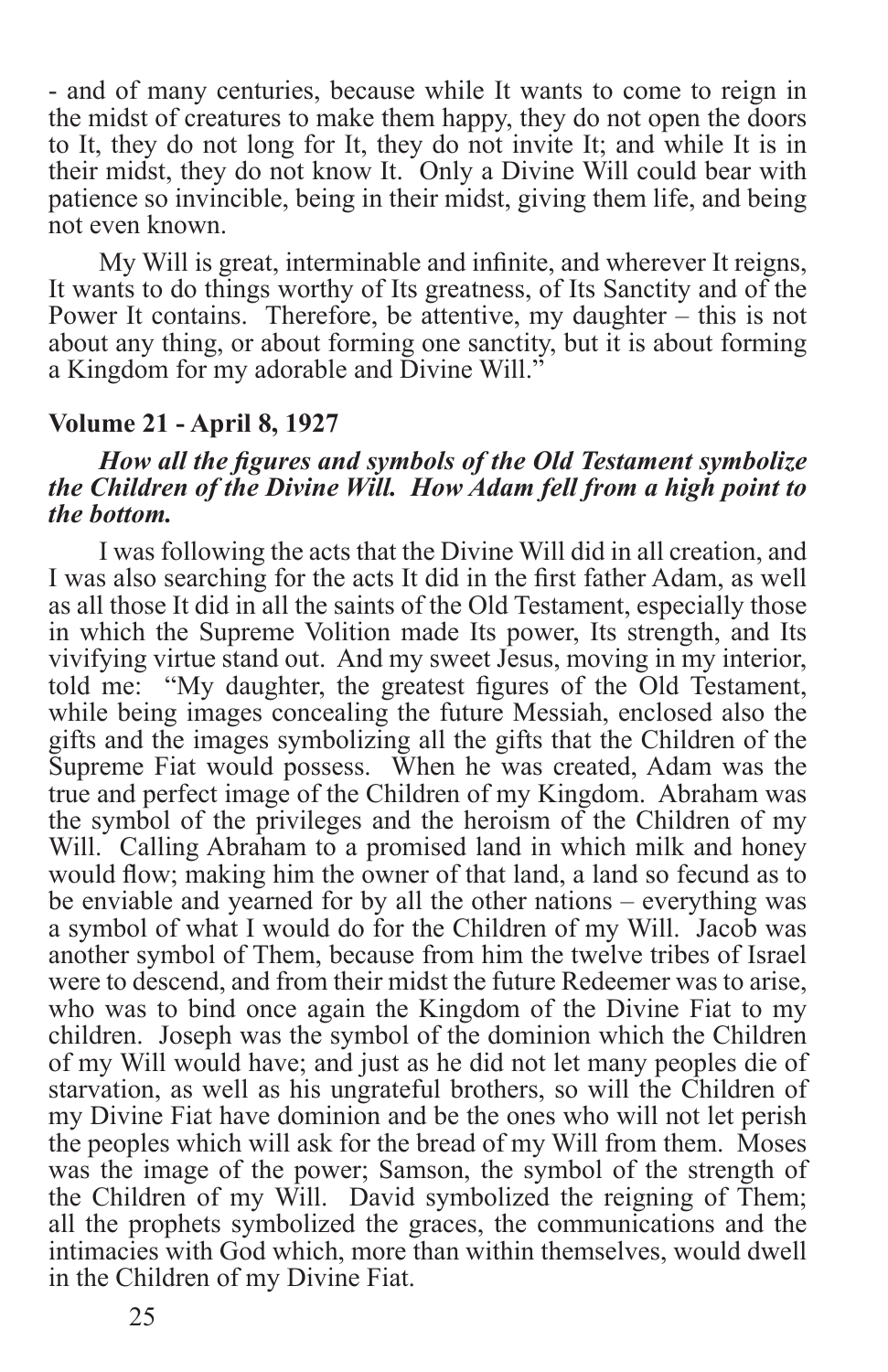See, all these were nothing but symbols – images of Them; what will happen when the lives of these symbols will arise? After all of these, came the Celestial Lady, the Sovereign Empress, the Immaculate, the Spotless – my Mother. She was not a symbol or an image, but a reality – the true life, the first privileged daughter of my Will; and in the Queen of Heaven, I looked at the generations of the Children of my Kingdom. She was the first unmatchable creature, who possessed, as whole, the life of the Supreme Volition, and therefore She deserved to conceive the Eternal Word, and to mature within Her maternal heart the generation of the Children of the Eternal Fiat. Then came my own Life, in which the Kingdom that these fortunate Children were to possess, was established.

#### **Volume 23 - October 10, 1927**

#### *How the Divine Will is multiple in Its acts, though It is one. How It remains conceived in one who lives in It. How the earth is not exile for one who lives in the Divine Will, but it is exile for one who does not do the Will of God.*

My poor mind continues to follow the acts of Jesus, done for love of us; and going back to His conception, I offered all my acts done in His Divine Volition, together with all my being, for the honor of His conception. In the meantime, a light came out of me which went to place itself in the womb of the Immaculate Queen in the act in which She conceived; and my always lovable Jesus told me: "My daughter, my Divine Will is multiple in Its acts, but It disperses none of them. The unity It possesses and Its incessant act maintain the unity in Its acts as if they were one alone, while they are innumerable, and It preserves in Its acts the act of doing it incessantly, always – always, without ever ceasing doing it, to preserve it always new, fresh, beautiful, and ready to give it to whomever might want it. But while It gives it, It does not detach it from my Will, because my Will is light, and light has the virtue of giving itself, of diffusing, of expanding; one can take of it as much as one wants, but it does not separate – it is indivisible by the virtue and the nature which the light possesses. See, the sun also possesses this virtue. Suppose you had your room closed with shutters: there is no light in it; but if you open the doors, the light fills your room. Has it perhaps detached from the sun? No, no, but it has extended and expanded without detaching a single drop from its source. However, even though the light did not separate, you have possessed the good of the light as if it were your own. My Divine Will is more than sun; It gives Itself to all, but It disperses not one comma of Its acts.

Now, my Fiat keeps my conception always in act, and you have seen how the light of Its acts done in you extended even into the womb of the Celestial Sovereign Lady, to have your Highest Good, Jesus,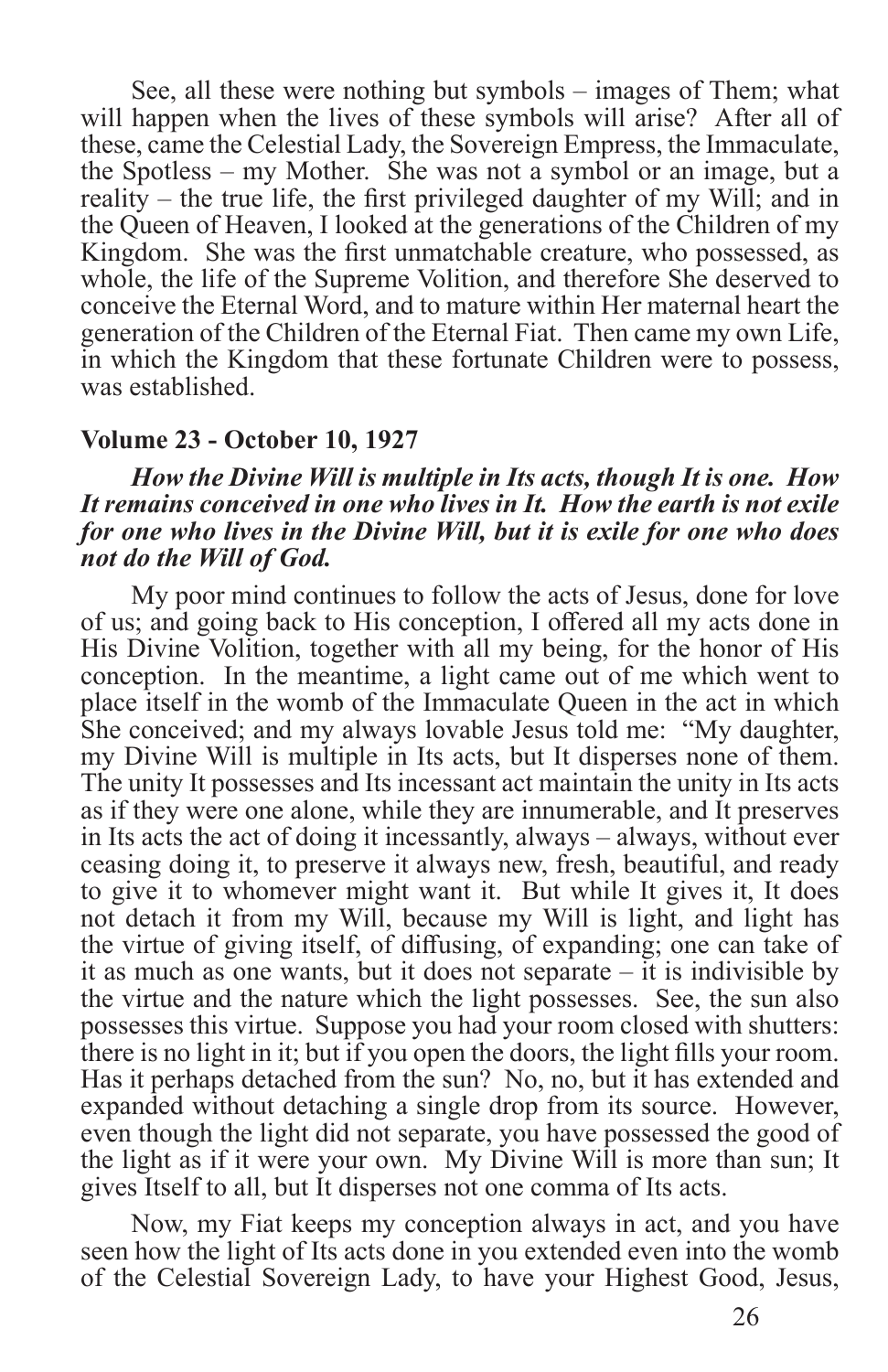conceived upon it. It is the unity of Its acts that, centralizing them all at one point, forms its portents and my very life; and so I remain conceived in the acts of my Divine Volition, in those of my Divine Mama, and in your acts done in It. Even more, I tell you that I was conceived continuously in all the acts of those who will possess the Kingdom of my Will; because one who possesses It receives all the fullness of the goods of my life. In fact, with only their acts done in It, they concur in my conception and in the carrying out of my whole life, therefore it is right that they receive all the goods It contains. On the other hand, one who does not possess my Will, takes just the crumbs of the goods I brought upon earth with so much love, and this is why one can see creatures emaciated in good, light-hearted, inconstant, all eyes and all heart for passing things – because, since the source of the light of my eternal Will is missing in them, they do not nourish themselves with my life. What is the wonder, then, if they bear paleness on their faces, if they feel themselves dying to true good? And if they do anything at all, everything is strain and without light, and they grow so deformed as to arouse pity."

After this, I felt oppressed and I felt all the weight of my long and hard exile; and I lamented to my adorable Jesus because on top of the hard martyrdom of His privations He adds my separation from my celestial fatherland. And I said to Him: 'How can You not have compassion for me? How can this be? You leave me alone without You, prey only to your lovable Will? How can You leave me on this earth of exile for so long?' But while I was pouring out my sorrow, Jesus, my Life, my All, moved in my interior and told me: "My daughter, the earth is exile for one who does not do my Will and does not live in It; but for one who lives in It, it cannot be called exile, but one step of distance, such that, when one least expects it, once that step is made, she will find herself in the celestial fatherland, not like one who comes from the exile, who knows nothing about it, but like one who already knew that it belonged to her, and who knew the beauty, the sumptuousness, the happiness of the eternal city. My Will could not tolerate keeping one who lives in It in the condition of an exiled one; in order to do this, It should change Its nature, and the regime which exists between one who lives in It in Heaven and one who lives in It on earth - which It cannot do, nor does It want to. Is it perhaps called exile when one goes out of his home to move just one step away from it? Certainly not. Or, can it be called exile if one goes to a town within his own homeland?

My daughter, exile means circumference of space without being able to go out, stripping of goods, hard labor with no way of getting out of it. My Divine Will does not know how to do these things, and, you can see, you can touch with your own hand how your soul has no circumference of place or space, but brings herself everywhere –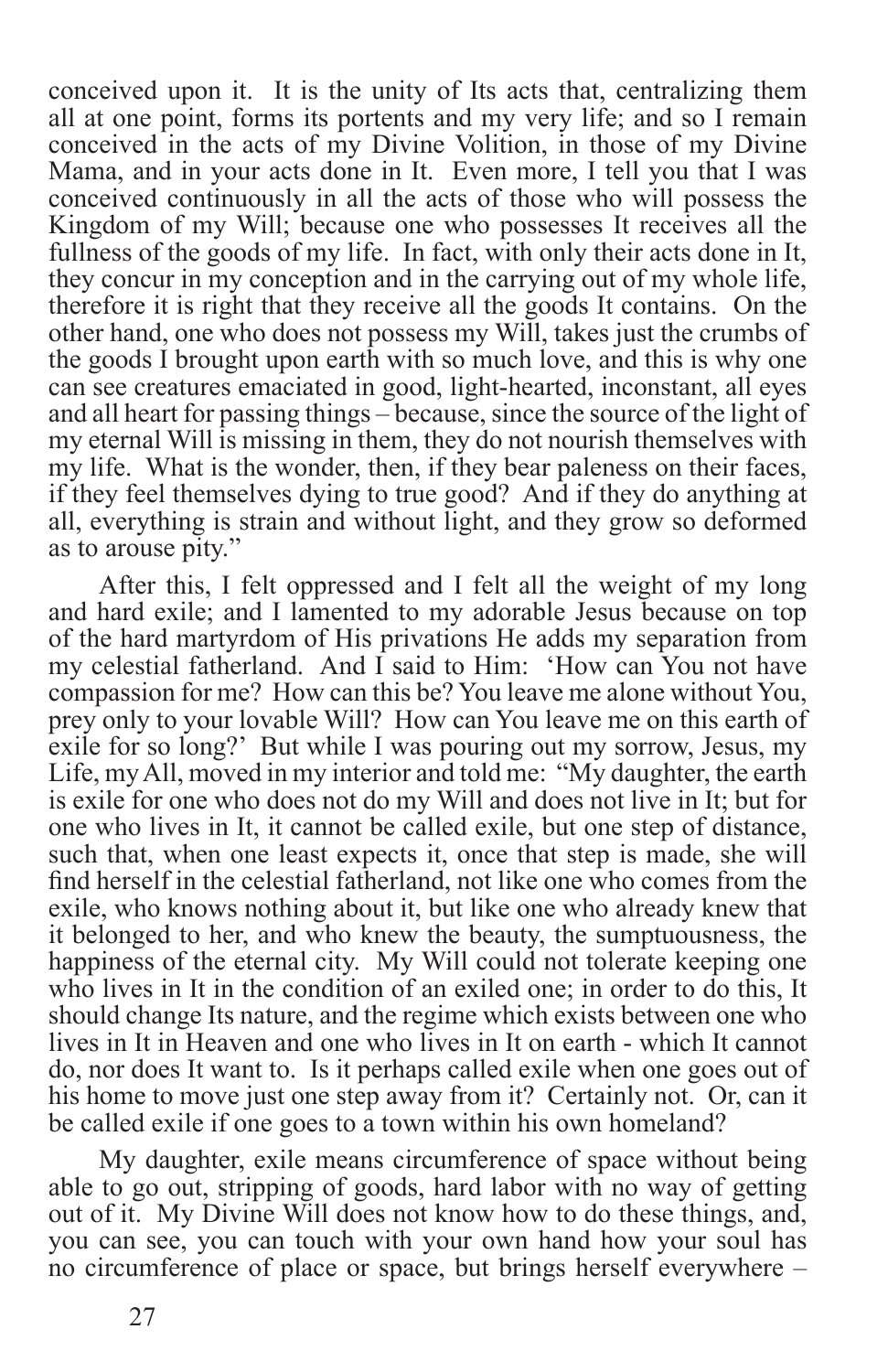into the sun, into the heavens, and a few times you have even made your little escapes up there into the celestial regions. And how many times have you not immersed yourself into the very endless light of your Creator? Where are not free to go? Into the sea, within the air – everywhere; even more, my Will Itself delights in it, It pushes you, It gives you the flight to go around everywhere. It would feel unhappy to see one who lives in It without freedom and as though hampered. Instead of stripping, my Divine Fiat fills the soul up to the brim with Its goods; It gives her dominion over herself, It converts passions into virtues, weaknesses into divine strength. It gives innumerable joys and happinesses, It gives by grace that which It is by nature – firmness, perennial unshakeability. The exile is for one who is tyrannized by passions, without dominion over himself, without being able to move around within his God; and if he thinks of some good, it is mixed with and surrounded by darkness. So, the virtues of the poor exiled one are strained, inconstant; he is a slave to his own miseries, and this renders him unhappy. All the opposite for one who lives in my Divine Will. Nor would I have tolerated keeping you alive for so long knowing that you were in exile; your Jesus loves you too much - how could He have borne keeping you exiled? And if I tolerate, it is because I know that, as little daughter of my Will, my Will keeps you not in the conditions of exile, but in Its own properties, in Its light - free and dominating, with the only purpose of forming Its Kingdom within yourself and of impetrating It for the human family. And you should be happy about this, knowing that all the desires, the yearnings, the sighs of your Jesus are for the Kingdom of my Will upon earth; my complete glory I expect from the *Fiat Voluntas Tua* on earth as It is in Heaven."

#### **Volume 23 - December 8, 1927**

#### *One who lives in the Divine Will is regenerated by It, and is endowed with Its goods. The virgin, little light, became Sun by virtue of the Divine Will.*

I was doing my round in the whole Creation, to follow all the acts that the Divine Fiat exercises in It; but while I was doing this, I thought to myself: 'I feel I cannot do without going around in the whole Creation, as if I could not be without making my tiny little visits to the heavens, to the stars, to the sun, to the sea and all created things, as if an electric wire were pulling me into their midst, to sing the praises of the magnificence of so many works, and to praise and love that Divine Will which created them and which holds them tightly as though on the palm of Its divine hand, to preserve them beautiful and fresh, just as It issued them into the light of the day; and to ask for that very life and dominion which the Divine Fiat has within them, into the midst of creatures. Why, then, can I not do without?' But while I was thinking of this, my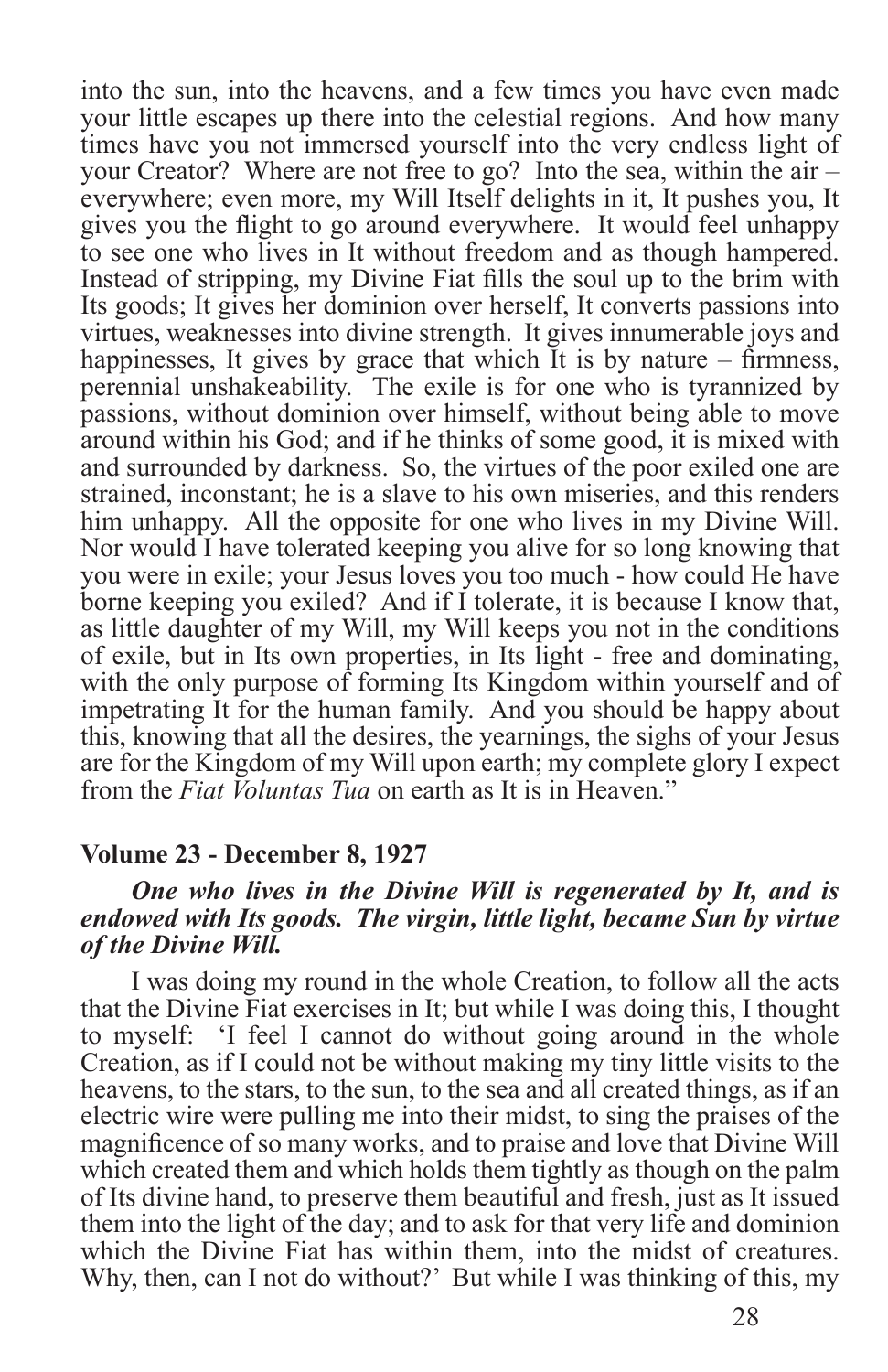beloved Jesus moved in my interior, and told me: "My daughter, you must know that you were born not once, but twice; the first time like the other creatures, the second time you were regenerated in my Will; and since you are a birth from It, all that belongs to It is yours. And just as a father and a mother endow their daughter with their own goods, so did my Divine Volition, as It regenerated you, endow you with Its divine properties. So, who does not love, who does not try to be amidst his properties? Who does not visit them often and form his dwelling in them in order to enjoy them, love them, and never stop singing the glory of the one who endowed him with so many vast properties, which contain so many different beauties? You would be too ungrateful; to be daughter of my Divine Will and not to have your dwelling within the properties of the One who generated you, would be not to love the One who gave you birth with so much love, and not to recognize the riches of the One who generated you. So, this is the reason for the necessity you feel to go around in the whole Creation – because it is your own thing, and the One who generated you calls you with His electric wire of light and of love to enjoy and to love that which is His and yours; and He enjoys hearing you repeat your repeated refrains: 'May the Kingdom of your Fiat come upon earth'."

After this, continuing my round in all the things created by God, I paused when He created the Sovereign Queen - all beautiful, pure and spotless, the new and greatest portent of all Creation. And my highest Good, Jesus, added: "My daughter, the Immaculate Mary was the little light of the human stock, because the human earth was Her origin; however, She was always daughter of the light, because no stain entered into this light. But do you know where all Her greatness is; who gave Her sovereignty; who formed seas of light, of sanctity, of grace, of love, of beauty, of power, inside and outside of Her? My daughter, what is human does not know how to do great things, nor give great things; so, the Celestial Queen would have remained the little light, had She not put Her will as though aside, which was the little light, and had She not let Herself be invested by my Divine Will, dissolving Her little light in It, which is not little light, but endless Sun which, investing Her completely, formed seas of light around Her, of grace, of sanctity, and embellished Her so much as to render Her all beautiful, with all the shades of the divine beauties, such as to enamor the One who had created Her.

Her Immaculate conception, though beautiful and pure, was always little light; it would have had neither the power nor sufficient light to be able to form seas of light and of sanctity, if Our Divine Will had not invested the little light in order to convert it into Sun, and if the little light, which was the will of the Celestial Sovereign Lady, had not contented itself with becoming dissolved in the Sun of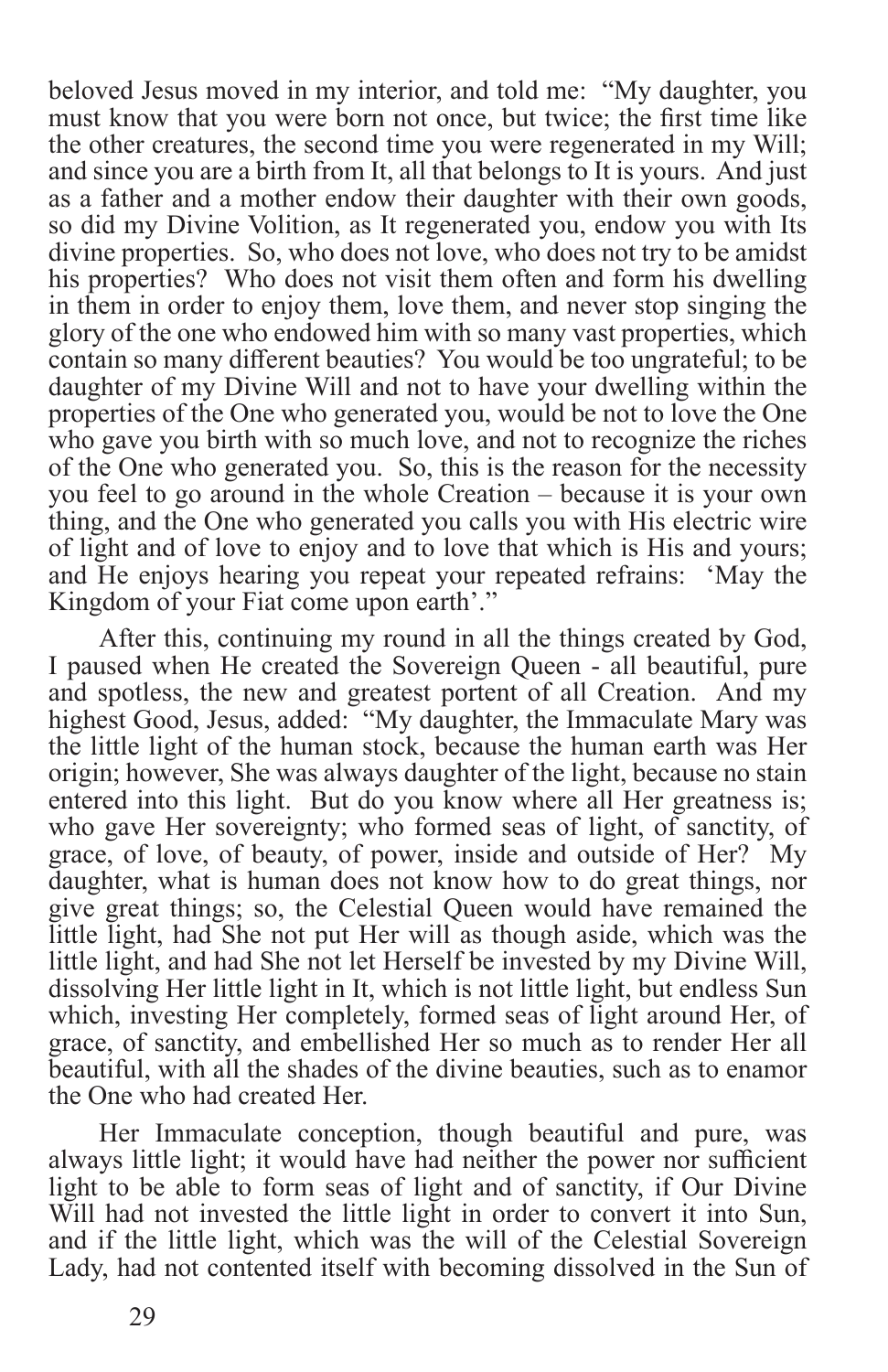the Divine Fiat to let itself be dominated by It. This was the great portent – the Kingdom of my Divine Will in Her; with It, everything She did became light. She nourished Herself with light; nothing came out of Her which was not light, because She had the Sun of my Divine Will in Her power, which was such that She could draw from It as much light as She wanted to draw. And since the property of the light is to diffuse itself, to dominate, to fecundate, to illuminate, to warm, this is why the height of the Sovereign Queen, with the Sun of my Divine Will which She possessed, diffused Herself in God and, dominating Him, She bent Him to descend upon earth, She became fecund of the Eternal Word, She illuminated and warmed mankind. It can be said that She did everything by virtue of the Kingdom of my Will which She possessed. All of Her other prerogatives can be called ornaments of this Mother Queen; but the substance of all Her goods, of Her height, beauty, greatness and sovereignty was that She possessed the Kingdom of my Will. So, it is the lesser that is said about Her, but not a word is spoken of the greater. This means that they know little or nothing about my Will, therefore they are almost all mute for It."

#### **Volume 24 - July 19, 1928**

#### *How three acts from God concurred in the Creation, and how three wills, sacrificed for the Kingdom of the Divine Will, are needed. One who lives in It is celebrated by all and is the feast of all.*

I was doing my usual round in the Divine Volition, and as I arrived at the point when the Celestial Queen was conceived, had the use of reason and made the heroic sacrifice of offering Her will to Her God without ever wanting to know it, to live only of the Will of God - I thought to myself: 'How I wish that my Celestial Mama would take my will, unite it with Her own and give it as gift to the Supreme Majesty so that I too would not even know my will, to live only of the Will of God.'

While I was thinking of this, my beloved Jesus moved in my interior and with a light more than lightning, told me: "My daughter, three acts from the Trinity concurred in the Creation, which were Power, Wisdom and Love. All of Our works are always accompanied by these three acts, because since Our working is perfect, they are executed with highest Power, with infinite Wisdom and with perfect Love, communicating three immense goods to the work We are doing, as indeed We gave the great good of the intellect, memory and will to man. Now, in order for the Kingdom of my Divine Will to come, three wills sacrificed as holocaust to the Divinity are needed, which, having no life of their own, would give place to Mine to let It reign and dominate freely, so that It may take Its royal place in all of the human acts, the place that befits It; because so it was established by Us from the beginning of the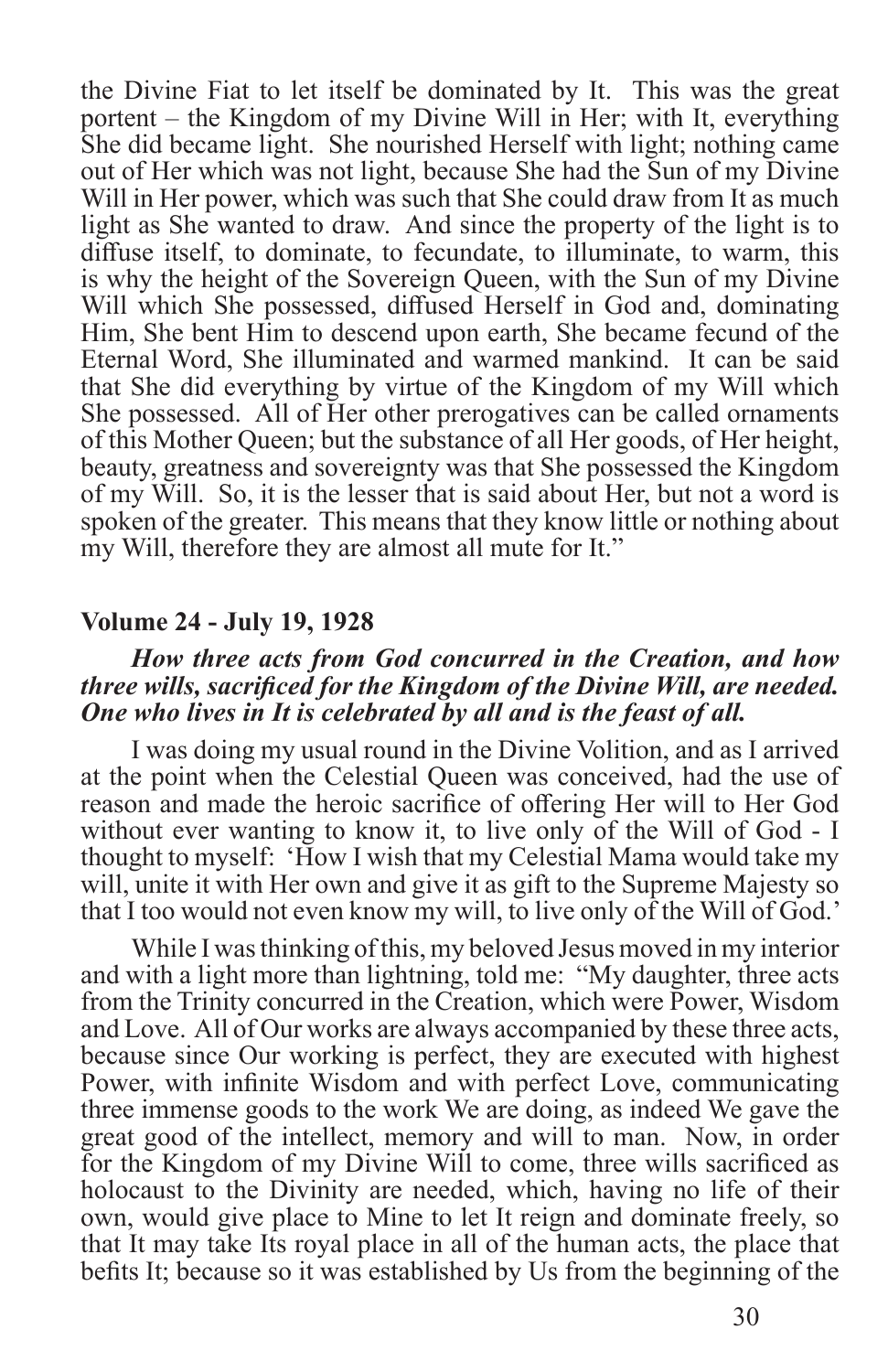creation of man who, ungrateful, gave the place to his human will, and this made him lose Mine. There is no greater sacrifice before Us than a human will which, while having life, does not exercise it, to give free life to my Fiat. This, however, to great profit for the soul, because she gives a human will and receives a Divine one; she gives a finite and limited will and receives an infinite and limitless one."

Now, while Jesus was saying this, I thought to myself: 'The first one was certainly the Queen of Heaven, who made the heroic sacrifice of not giving life to Her will; and the other two wills – who are they?' And Jesus added: "My daughter, what about Me – do you want to put Me aside? Don't you know that I had a human will which had not even one breath of life, surrendering the place to my Divine Will in everything? So, I had it to keep it sacrificed, so that the Divine Will might extend the whole expanse of Its Kingdom in my human volition. And have you forgotten that you keep your human will sacrificed so that it may never have life, and that my Divine Will keeps it as a footstool at Its feet, so that I may extend my Kingdom over it? Now, you must know that between the will of the Celestial Mother and yours there is my human will, which is first and sustains both, so that they might be constant in the sacrifice of never giving life to the human volition, and so that the Kingdom of my Divine Will might extend over these three wills to have the triple glory of Our Power, Wisdom and Love, and the triple reparation of the three powers of man, which all concurred in withdrawing from the great good of Our Divine Will. And if the Sovereign Queen of Heaven was engraced by virtue of the merits of the future Redeemer, you were engraced by virtue of the Redeemer already come; and since millennia are like one single point for Me, from that time I thought about everything, and I sustained the three wills over which my eternal Will was to triumph. This is why I always tell you: be attentive and know that you have two wills sustaining yours – that of the Celestial Mama and that of your Jesus, which fortify the weakness of your volition, so that it may endure remaining sacrificed for a cause so holy, and for the triumph of the Kingdom of my Fiat."

Then, while my mind was making itself present at the conception of the Sovereign Lady, I said to myself: 'Immaculate Queen, this little daughter of the Divine Will comes to prostrate herself at your feet, to celebrate your conception and to give You the honors of Queen. And together with me, I call the whole Creation to surround You like a crown - the Angels, the Saints, the heavens, the stars, the Sun and everyone, to recognize You as our Queen, to honor and love your height, and to declare ourselves your subjects. Don't You see, O Celestial Mother and Queen, how all created things run to be around You to say to You: "We hail You, Our Queen! Finally, after so many centuries, we have been given our Empress." The Sun hails You as Queen of light, the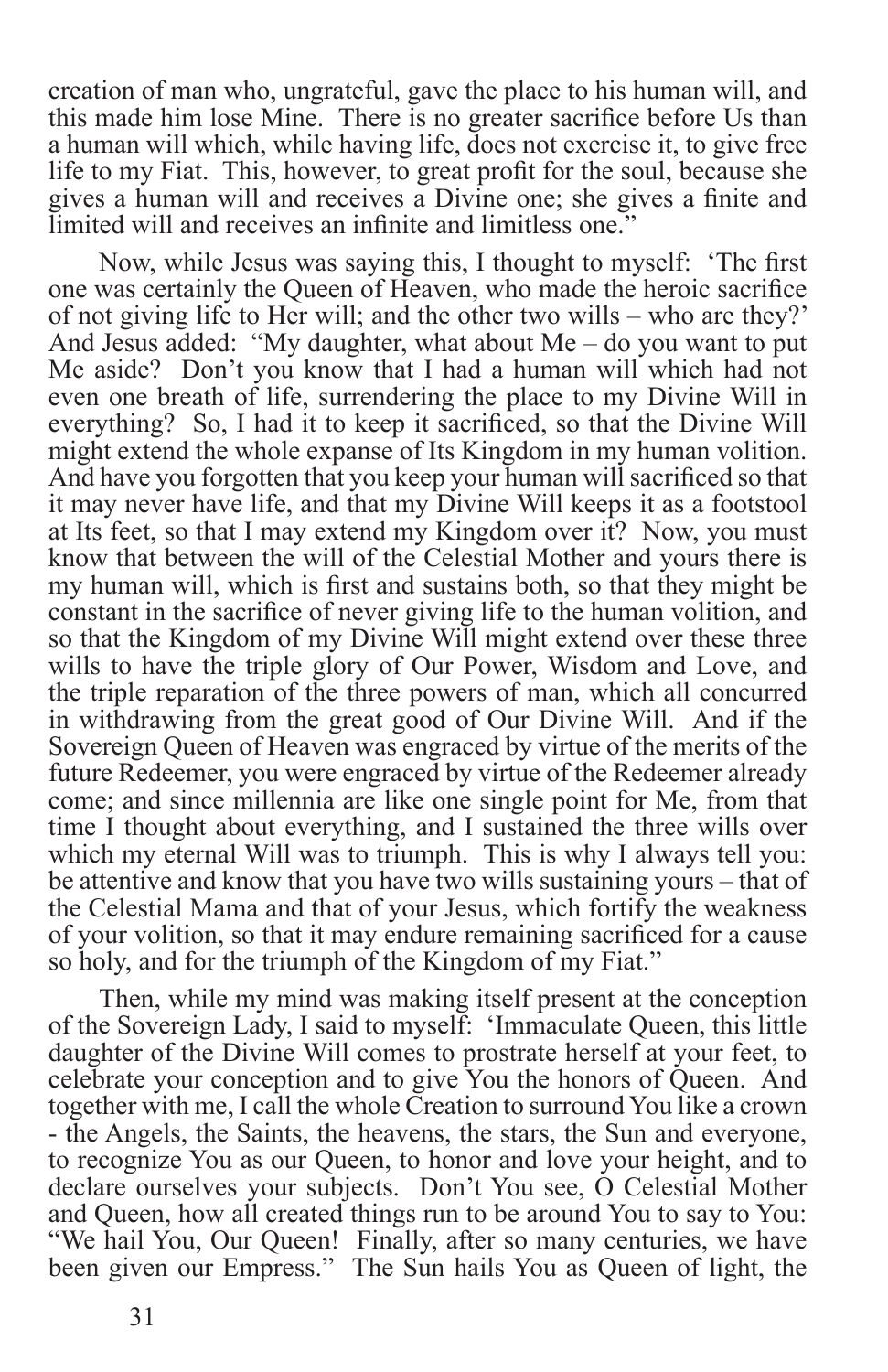heavens as Queen of immensity and of the stars, the wind as Queen of empire, the sea as Queen of purity, strength and justice, the earth hails You as Queen of flowers. All hail You, in chorus: "You are welcome, Our Queen -You will be our smile, our glory, our happiness! From now on we will all hang on your wishes".' But while I was saying this, I was thinking to myself (of course, some of my usual nonsense): 'I am celebrating my Celestial Mama, and She does not give a thought to celebrating the little daughter of the Divine Will? I would like nothing but the feast of Her keeping me on Her lap like a little child, to feed me the air, the breath, the food, the life of the Divine Will.'

But while I was thinking of this and of other things, my sweet Jesus moved in my interior and told me: "Little daughter of my Will, one who lives in my Divine Fiat is celebrated by all and is the feast of all. Do you want to know why you celebrate, from Her very conception, the state of Queen of my Mama? Because She began Her life in the Divine Will, and the Divine Will makes present to you Her glorious state of Queen, and It makes you celebrate Her with all created things, just as She was celebrated at Her conception. The feasts begun in the Fiat are perennial – they never end; and one who lives in It finds them present and celebrates along. And even though the little Queen of Heaven perceived from Her very conception that all revered Her, smiled at Her, longed for Her, and that She was welcome by all, yet, She did not know from the beginning the mystery that She was to become my Mother - the Mother of the One whom She Herself longed for, for She knew it when the Angel announced it to Her – however, She knew that Her royalty, Her empire and the many shows of obsequies came to Her because in Her reigned my Divine Will.

Now, you must know that as you celebrate the Mama and Her Sovereignty, the Mama celebrates the daughter, the newborn of that Fiat which She loved so much as to keep It as Her life; and in you She celebrates that which you yourself do not know for now, but will know later. Don't you know that She longs for the little queens, which are the little daughters of my Will, to make the feast that She receives for them?"

#### **Volume 24 - September 16, 1928**

#### *As She was conceived, the Virgin conceived the Kingdom of the Fiat; as She was born, She gave back to us the rights to possess It. Difficulties in writing. Wounds that Jesus receives.*

My abandonment in the Fiat is continuous; and while I was following Its acts, my poor mind paused to think about the conception of the Celestial Queen and Her great fortune at being exempted from original sin. And my beloved Jesus, moving in my interior, told me: "My daughter, the seed with which the Celestial Sovereign Queen was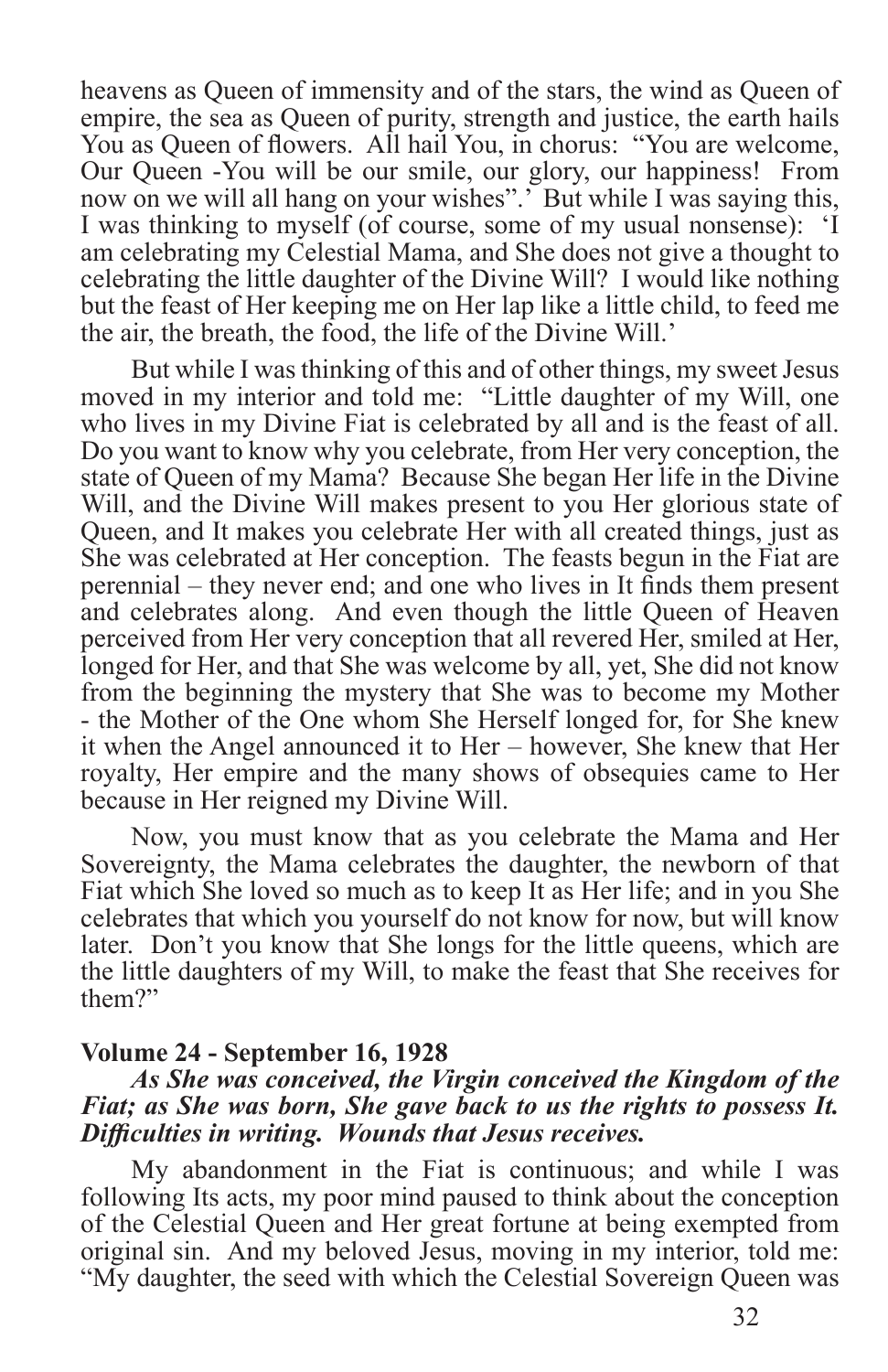conceived was taken from the human stock, because She too had Her human life as all the other creatures, and as I Myself had. However, there is this great difference, not conceded to any other creature: before Her beautiful soul was conceived, my Fiat, with Its omnipotence, concentrated Its rays in this human seed, and with Its light and heat It annihilated the evil that was in it, and made it die, purifying the seed completely, and rendering it pure, holy, and exempt from original sin; and then, the Immaculate Baby was conceived in this seed.

So, the whole portent of the Immaculate Conception was operated by my Divine Will. It did not make another human seed, nor did It destroy it, but It purified it. With Its heat and light It removed all the humors which this seed had contracted from the sin of Adam, and It restored in Her the human seed, just as it had come out of Our creative hands. Therefore, as the little Virgin Queen was conceived, the Kingdom of my Divine Will was conceived in Her and in the human generations, because in forming and giving surprising graces to one creature, in her We look at the whole humanity of the human family, as if it were one alone. See then, as the Virgin was conceived in this seed exempt from every stain - which was all work of the Divine Fiat - Its Divine Kingdom was conceived again within humanity; and as the Immaculate little Virgin was born, the right to possess It was given back to humanity. Now, when I came upon earth to take on human flesh, I made use of the seed of the Sovereign Queen of Heaven, and it can be said that We worked together to form again this Kingdom of Ours in the human generations. There is nothing left but to know It in order to possess It. This is why I am manifesting that which belongs to my Kingdom and to my Divine Will, so that the creature may cover Its ways, follow Our steps, and take possession of It. And my Divine Will, with Its light and heat, will repeat the prodigy of removing the bad humors that the human seed possesses; and to be sure, It will place the seed of Its light and heat, constituting Itself life of that seed. In this way, they will exchange possessions: my Divine Will will take possession of the seed to form Its life of light, of heat and sanctity in it; and the creature will return to take new possession of the Kingdom of my Divine Fiat.

See then, my daughter, everything is ready – nothing else is needed but to make It known. And this is why I so much yearn that what regards my Divine Will become known - to cast into creatures the desire to possess a good so great, so that my Will, drawn by their desires, may concentrate Its luminous rays and, with Its heat, perform the prodigy of giving them back the right to possess Its Kingdom of peace, of happiness and of sanctity."

After this, having to write what Jesus had told me, I found it almost impossible. I tried the first, the second, the third time, and seeing that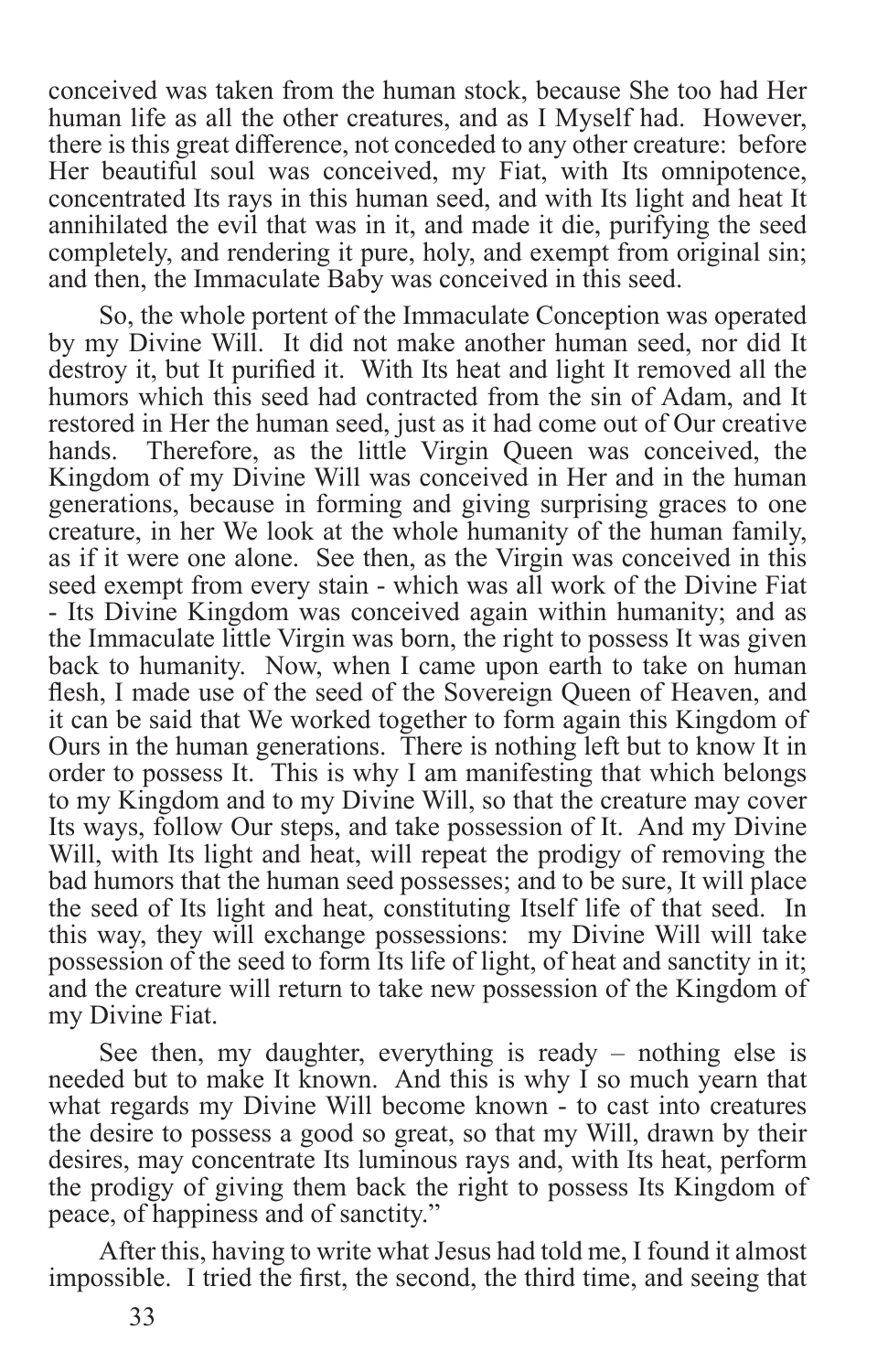I could not manage, I thought to myself that blessed Jesus no longer wanted me to write, and therefore I too should not want it. So I gave up the thought of trying harder; but then I wanted to try again, and I seemed to manage, with even greater ease than other times. So I thought to myself: 'And why so many sacrifices, so many difficulties, attempts and new attempts to write, without managing to do it; and then, after so many difficulties, doing it with ease?' And my sweet Jesus, coming out from within my interior, told me: "My daughter, do not be concerned. I wanted to take pleasure from you a little bit, and to enjoy the sweetness squeezed out of your sacrifices. As you tried to write and could not manage, and tried again, I felt wounded by your love in wanting to sacrifice yourself to fulfill my Divine Will for you to write; and I, to take pleasure from your wounds, rendered you incapable of keeping your eyes open in order to write. So, don't you want your Jesus to amuse Himself with you, and to take a little pleasure? Moreover, you must know that the sacrifice made to fulfill my Will forms pure, noble and divine blood for the soul, just as food forms blood for the body; and I, dipping my brush of love in this blood, amuse Myself in forming, in her, my image in the creature, more beautiful and more delightful. Therefore, let Me do; and you, think only of doing my Divine Will, and I will do something more beautiful in the little newborn of my adorable Will."

#### **Volume 25 - December 8, 1928**

#### *Why all Creation celebrated the conception of the Sovereign Queen. How the Virgin awaits her daughters into Her seas, in order to make of them queens. The Feast of the Immaculate Conception.*

I was thinking: 'Why did all Creation exult with joy and celebrate so much the Immaculate Queen in Her Immaculate conception?' And my always lovable Jesus, moving in my interior, told me: "My daughter, do you want to know why? Because the Divine Will had the beginning of Its Life in the celestial tiny little girl, and therefore the beginning of all goods in all creatures. There is no good which, in my Divine Will, does not begin, descend and ascend into its source. Therefore, since this celestial little girl, from Her very Immaculate conception, began Her life in the Divine Fiat, and since She was from the human stock, with my Will She acquired the Divine Life, and with Her humanity She possessed the human origin. So, She had the power to unite the divine and the human, and She gave to God what man had not given Him and had denied to Him, which was his will; and She gave men the right to be able to ascend to the embraces of Her Creator. With the power of Our Fiat which She had in Her power, She bound God and men. So, all Creation – Heaven and earth, and even hell – felt in the Immaculate conception of this Virgin little girl, just newly born in the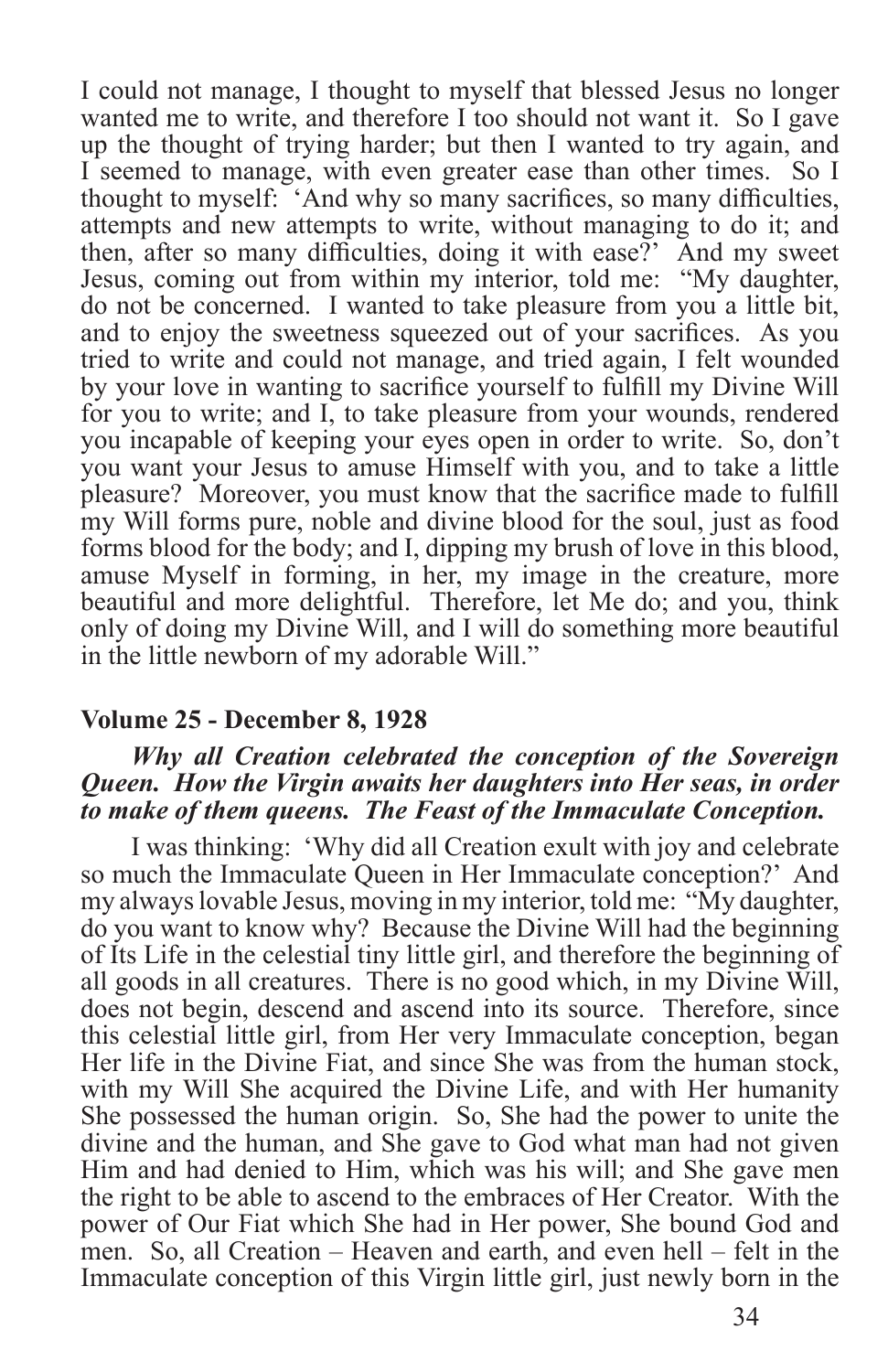womb of Her mama, the strength of the order which She was placing in all Creation. With my Will, She associated Herself with all as their sister, She embraced all, She loved everything and everyone; and all longed for Her, loved Her, and felt honored to adore the Divine Will in this privileged creature.

How could all Creation not celebrate? In fact, up until then, man had been the disorder among all created things; no one had had the courage, the heroism, to say to his Creator: 'I do not want to know my will – I give it to You as gift; I want your Divine Will alone as life.' But this Holy Virgin gave Her will in order to live of the Divine, and therefore all Creation felt the happiness of the order which, through Her, was given back to It; and the heavens, the sun, the sea and everyone, competed among themselves to honor She who, by possessing my Fiat, gave the kiss of the order to all created things. And my Divine Volition placed in Her hand the scepter of Divine Queen, and surrounded Her forehead with the crown of command, constituting Her Empress of the whole universe."

Then, I was feeling as though annihilated within myself. The long privations of my sweet Jesus render me as though lifeless; they have burned the little atom of my existence, which, being continuously exposed to the burning rays of the Sun of the Divine Fiat, feels all humors being dried up within itself; and while it burns, it neither dies, nor is it consumed. So, I felt not only oppressed, but undone. And my sweet Jesus, as though wanting to cheer me, making Himself felt in my interior, giving me a kiss, told me: "My daughter, courage, do not lose heart. On the contrary, I want you to enjoy your happy fortune – that my Divine Will, investing you and darting through you, takes away from you all human humors, giving you, in exchange, humors of divine light. Today is the Feast of the Immaculate Conception; seas of love, of beauty, of power and of happiness overflowed from the Divinity over this celestial creature; and what prevents creatures from being able to enter into these seas is the human will. What We do once, We remain in the continuous act of doing always, without ever ceasing. In the Divinity, to give is Its nature, with an act that never ends. Therefore, these seas are still overflowing, and the Queen Mama awaits Her daughters, so as to let them live in these seas, to make of them as many little queens. However, the human will is not allowed to enter, there is no place for it, and only one who lives of Divine Will can have access into them.

Therefore, my daughter, you can enter into the seas of my Mama whenever you want; my Divine Will is your guarantor, and with It you will have free step and entrance. Even more, She awaits you, She wants you, and you will render Us and Her twice as happy because of your happiness. We feel happier in giving, and when the creature does not take Our goods, she suffocates within Us the happiness that We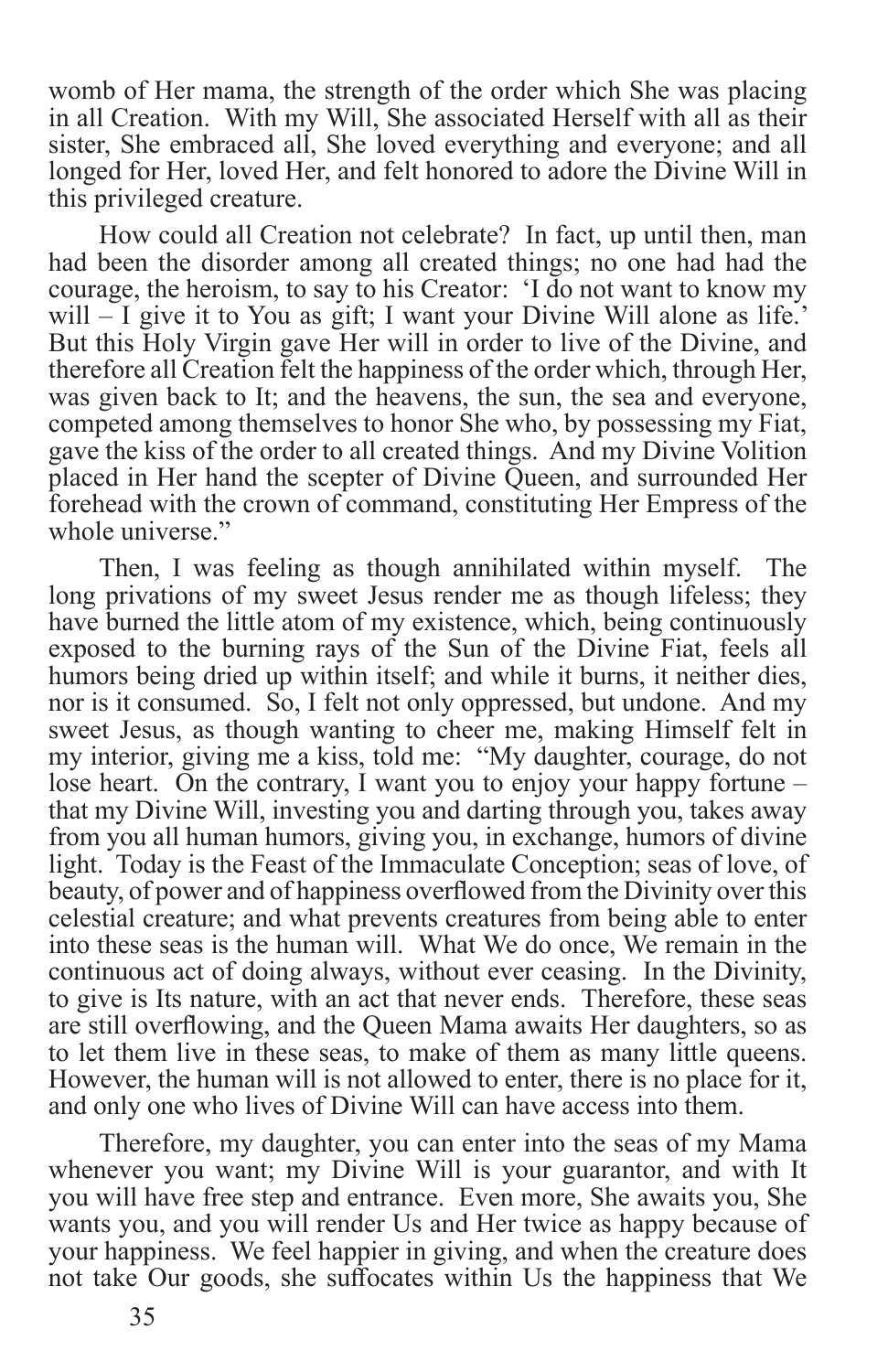want to give her. Therefore, I do not want you to be oppressed. Today is the greatest feast, because the Divine Will had life in the Queen of Heaven; it was the feast of all feasts, it was the first kiss, the first divine embrace that the creature gave to her Creator by virtue of Our Fiat, which the Sovereign little girl possessed - the creature sitting at table with her Creator. Therefore, today is also your feast, in a special way because of the mission given to you by my Divine Will. So, come into the seas of the Immaculate Queen to enjoy Her feast and yours." I felt myself being carried outside of myself into these endless seas, but I lack the words to express what I experienced, therefore I stop here and I move on.

After this, later in the day, the confessor read in public what is written in the 15<sup>th</sup> volume about the Immaculate Conception; and my beloved Jesus, in hearing him reading, made feast in my interior, and told me: "My daughter, how content I am; today it can be said that my Sovereign Mama receives from the Church the divine honors, as She<sup>1</sup> honors in Her, as the first act of Her life, the Life of the Divine Will. These are the greatest honors that can be given – that the human will never had life in Her, but always, always the Divine Will. This was the whole secret of Her sanctity, of Her height, power, beauty, greatness and so on; it was my Fiat that, with Its heat, extinguished the stain of original sin and conceived Her Immaculate and pure. And my Church, instead of honoring my Divine Will, primary cause and prime act, honored the effects of It, and proclaimed Her Immaculate, conceived without sin. It can be said that the Church gave Her human honors, not divine honors, which She justly deserves, because a Divine Will had continuous life in Her. And this was a sorrow for Me and for Her, because neither did I receive from my Church the honors of a Divine Will dwelling in the Queen of Heaven, nor did She receive the honors due because She gave within Herself the place in which to form the Life of the Supreme Fiat. Therefore, today, by making known that everything in Her was the prodigy of my Will, and that all of Her other prerogatives and privileges were in the secondary order and as consequence of the effects of that Divine Will which dominated Her, it can be said that, today, it is with decorum, divine glory and magnificence that the Feast of the Immaculate Conception is celebrated; *a Feast which, more truly, can be called: 'The conception of the Divine Will in the Sovereign Queen of Heaven.'* And this conception was the consequence of everything It is and It did, and of the great prodigies of this Celestial Little Girl."

After this, with a more tender emphasis, He added: "My daughter, how beautiful, delightful, it was to see this celestial tiny little girl, even from Her Immaculate conception. One would look, and would see

<sup>1</sup> The Church.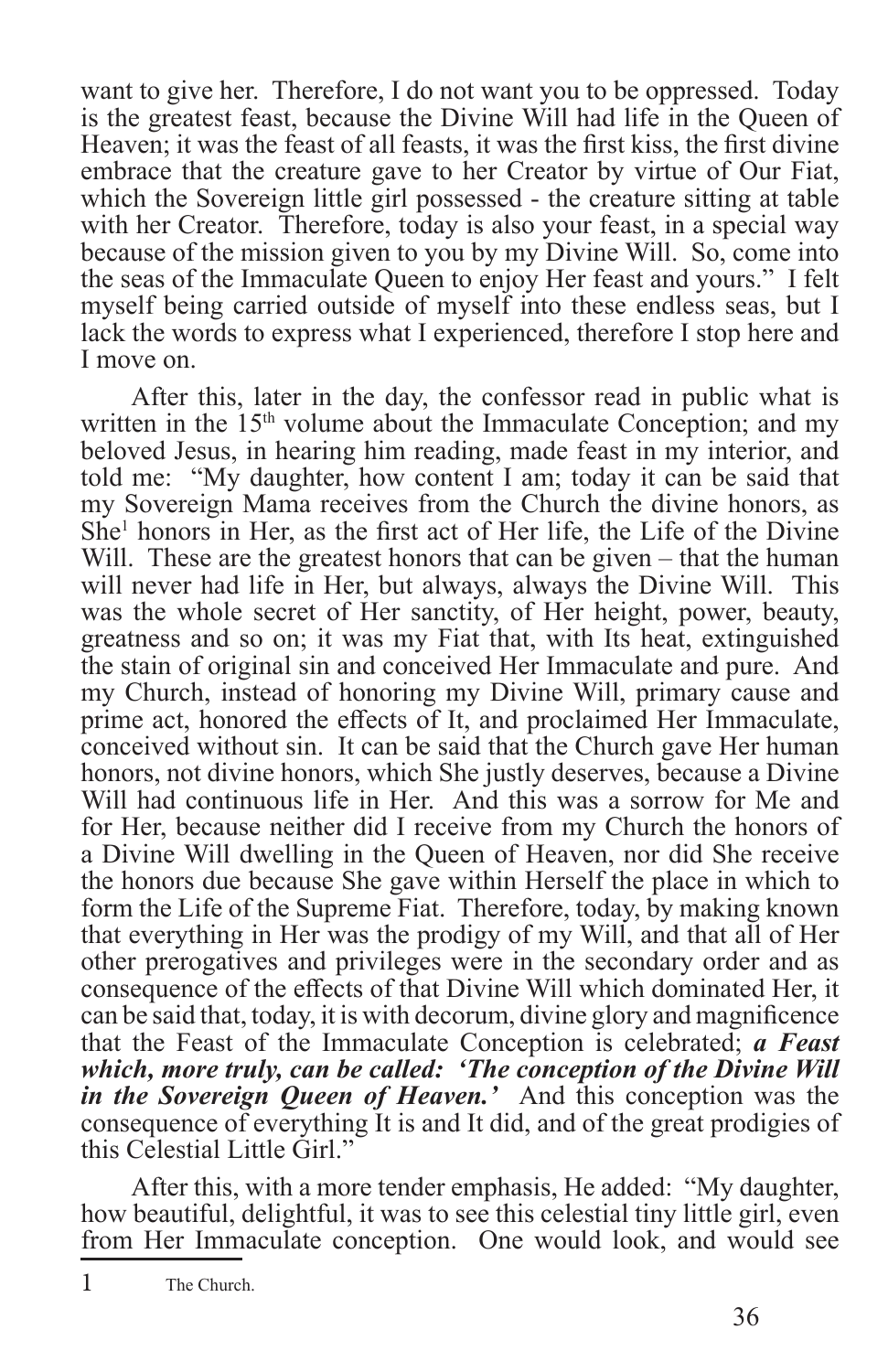Her little earth, taken from the human stock; and inside this little earth one would see the Sun of Our Eternal Volition, such that, as She was unable to contain It, It overflowed outside of Her and extended, filling Heaven and earth. We made a prodigy of Our Omnipotence so that the little earth of the tiny little Queen might enclose the Sun of Our Divine Volition. So, one would see earth and Sun. Therefore, in everything She did – whether She thought, spoke, worked or walked – Her thoughts were rays of light, Her words converted into light; everything was light that came out of Her, because since Her little earth was smaller than the immense Sun which She enclosed, Her acts would get lost within the light. And since this little earth of the Celestial Sovereign was vivified, animated and preserved continuously by the Sun of my Fiat, it appeared always flowery, but with the most beautiful flowerings, which turned into most sweet fruits, such as to draw Our divine gazes and make Us remain enraptured - but so much, that We could not do without looking at Her, so great was the beauty and the happiness She gave Us. All beautiful was the Immaculate Little Virgin; Her beauty was enchanting and enrapturing. It is enough to say that She was a prodigy of Our Will, to say everything. Oh! if creatures knew what it means to live of Will of God, they would lay down their lives to know It and live in It."

#### **Volume 26 - June 27, 1929**

#### *Present for Saint Aloysius. How it was necessary that Jesus intertwine Luisa in the manifestations on the Divine Will. Transmission of human and Divine. Divine rights that the creature acquires.*

Having received Holy Communion, I was offering It for the glory of Saint Aloysius, and I offered, as a present for him, everything that Our Lord had done in His Divine Will with His mind, with His words, works and steps, for the accidental glory of Saint Aloysius on his feast day. Now, while I was doing this, my sweet Jesus, moving in my interior, told me: "My daughter, a more beautiful present you could not give to dear Saint Aloysius on the day of his feast. As you were offering your Communion and all my acts done in my Divine Will, so many suns were formed for as many acts as I did in It while being on earth; and these suns invested Saint Aloysius, in such a way that he received so much accidental glory from the earth, that he could not receive more. Only the offerings of acts done in my Divine Will have the virtue of forming their suns, because, containing the fullness of light, it is no wonder that It converts into suns the human acts done in It."

After this, I was thinking to myself: 'How is this? In all the things that blessed Jesus has told me about His Divine Will, my poor person is always intertwined in the middle; only rarely, a few times, has He spoken only about His Supreme Fiat.' But while I was thinking about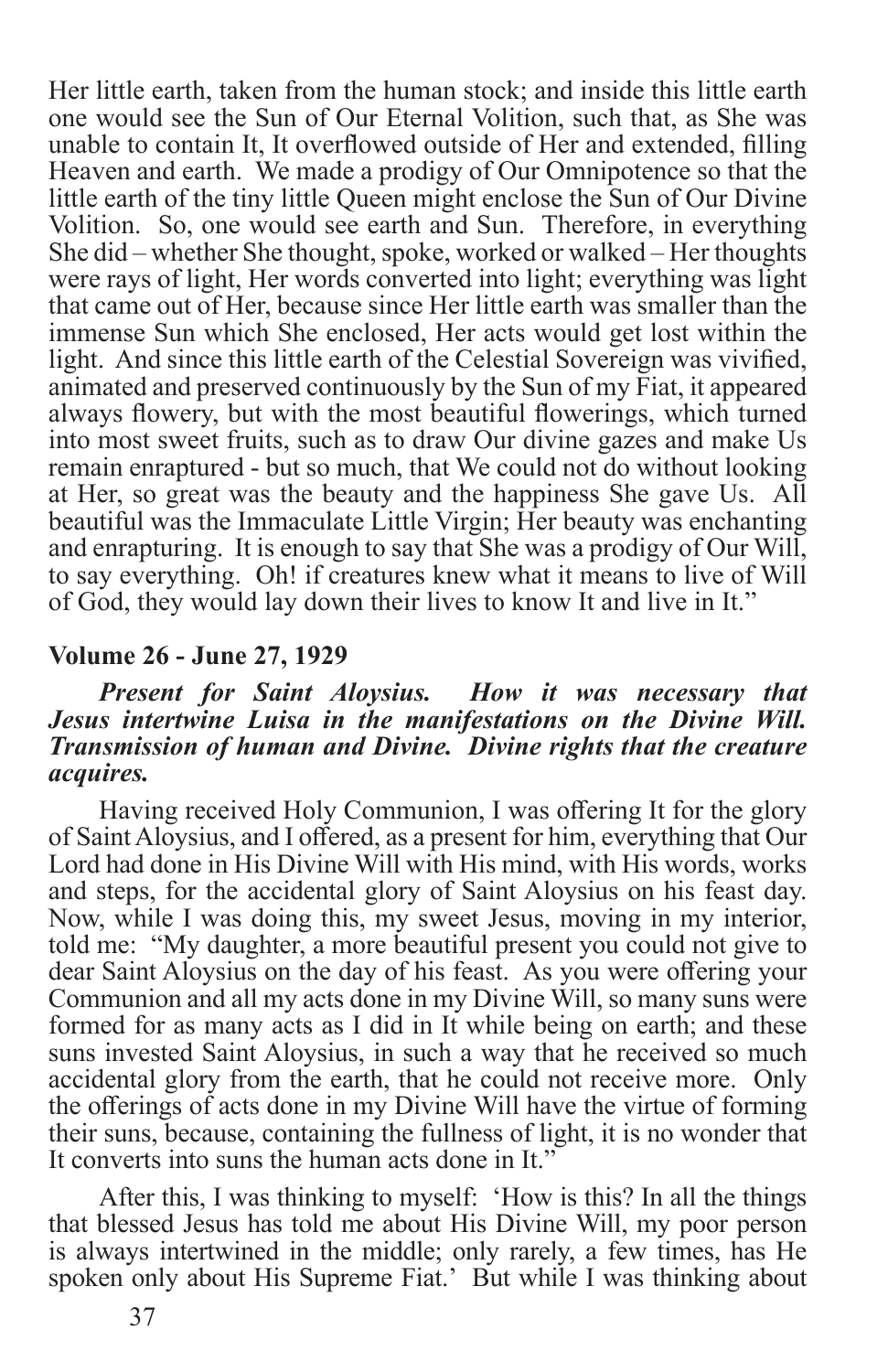this, my sweet Jesus came out from within my interior and told me: "My daughter, it was necessary that I intertwine your person in the manifestations I have given you about my Divine Fiat: first, because each manifestation I gave you was bonds that I formed between you and my Divine Will; it was gifts and properties that I entrusted to you, such that, as you were endowed with them, the human family was being bound to the new acquisition of the Kingdom of It. If I did not intertwine you in the middle, it would be neither bonds nor gifts that I would give, but simple news; and therefore, in order to give you a manifestation about my Divine Will, I would wait for an act of yours, a little pain of yours, and even just one *'I love You'* of yours, so as to take the occasion to speak to you. I wanted of your own in order to give you of my own, and be able to give you the great gift of my Divine Volition. And then, all Our external works are a transmission of Divine and human. In the very Creation there is a continuous transmission: Our Fiat created the heavens, It studded them with stars, but It called to life matter in order to do it; It created the sun, but It called to life the light and the heat as the material with which to form it. It created man; first I formed his statue made of earth; I infused the human soul in him, and then I created the life of my love over this soul; and then, my Divine Will transmitted Itself with his, in order to form Its Kingdom in the creature. There is not one thing come out of Us and created by Us in which there isn't this transmission of human and Divine. In Our most beautiful works – the Creation, the Immaculate Queen, the Word Humanate<sup>2</sup> – the human and the Divine are so bound together as to be inseparable; and so the heavens are brimful of God, narrating my glory and Our Power and Wisdom; the Immaculate Queen - my bearer; my Humanity - the Incarnate Word. Now, wanting to make my Divine Will known, after the first transmission I made in Eden, which was rejected from Me, in order to be able to put the Kingdom of my Divine Fiat out in the field again, it was necessary for me to form the second transmission. And how could I do it if I did not intertwine another creature, with bonds almost inseparable, in the knowledges, in the light and in the very Life of my Eternal Volition? And if I did not intertwine you in It, transmitting you into It, and It into you, you would not have felt within you either Its life or Its permanent light; nor would you have felt within you the necessity to love It and the yearning to know It more. And so, this is why I put you and Me in the condition, you of giving to Me, and I of giving to you; and in that reciprocal giving I would form the knowledge that I wanted to give you; and the transmission of my Divine Will with yours was realized, rendering you the conqueror of the great good that I was doing to you."

Then, continuing in my abandonment in the Divine Fiat… which is such that, as much as I hasten to cross all of It, I can never manage;

<sup>2</sup> The Word *Made Human* – that is, the Incarnate Word.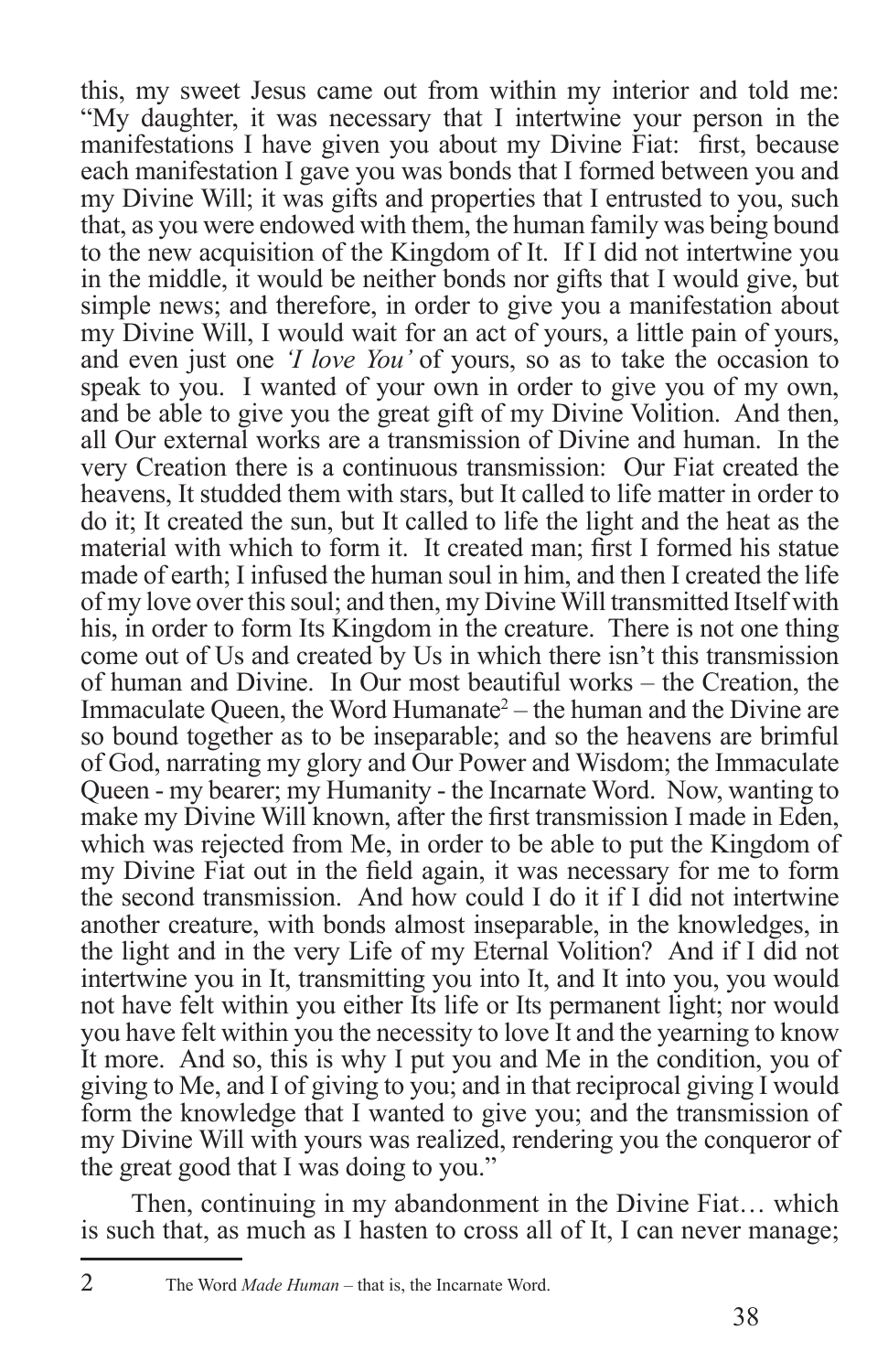on the contrary, I see that much way is left to me to go within Its sea of light, to the point that I cannot even catch sight of where Its endless boundaries end. So, as much as I hasten, my journey will never end, I will always have something to do and way to go within the sea of the Eternal Volition. Then, my sweet Jesus added: "My daughter, how great is the sea of my Will. It has no beginning and no end, therefore the littleness of the creature can neither cross it, nor embrace it all. However, one who lives in It finds herself on the way in the center of the sea, as it will never be given to her to go out from within its center, because she will never find either a shore or a boundary of It. On the contrary, in the front and in the back, on the right and on the left, she will find nothing but sea of Divine Will, and for each act that she emits in It, she is given a divine right back. In fact, since her act has been done within and together with my Divine Volition, with Divine Justice, It communicates to the soul the right of the Divine Light, the right of Its Sanctity, the right of Its Beauty, of Its Goodness, of Its Love. She lives in the sea of my Will by right - not as a stranger, but as the owner, because she has her acts changed into divine rights which have rendered her the conqueror of my Divine Will. And if you knew how much We delight, how happy We feel, in seeing the littleness of the creature living in the sea of Our Volition – not as a stranger, but as the owner; not as servant, but as queen; not as poor, but as immensely rich – and rich in Our conquests which she has made in Our Fiat. Therefore, one who lives in Our Divine Volition will feel within herself, by right, the dominion of light, the dominion of sanctity, the dominion of beauty, and of making herself as beautiful as she wants. She has goodness at her disposal, love as the substance of her acts, my Divine Will as her own Life – and completely her own; and all this by divine right, given by Our very selves.

Therefore, be attentive in multiplying your acts in Our adorable Fiat!"

#### **Volume 27 - January 2, 1930**

#### *Difference between acts and effects of the Divine Fiat. How many goods an act of It can produce. Example of the sun.*

My abandonment in the Fiat continues, and carrying on my round in Its works, I was feeling all surrounded by them, and each of them was waiting for me to recognize them as works of my Creator, so as to bind ourselves together with inseparable bonds. It seemed to me that the Divine Will, with Its light, flowed in all Creation as our blood flows in the body; and so It also flowed in all the acts, words, steps, pains and tears of Jesus; and I went in search of everything as my own things, to love them and recognize them as things that belong to me. But while I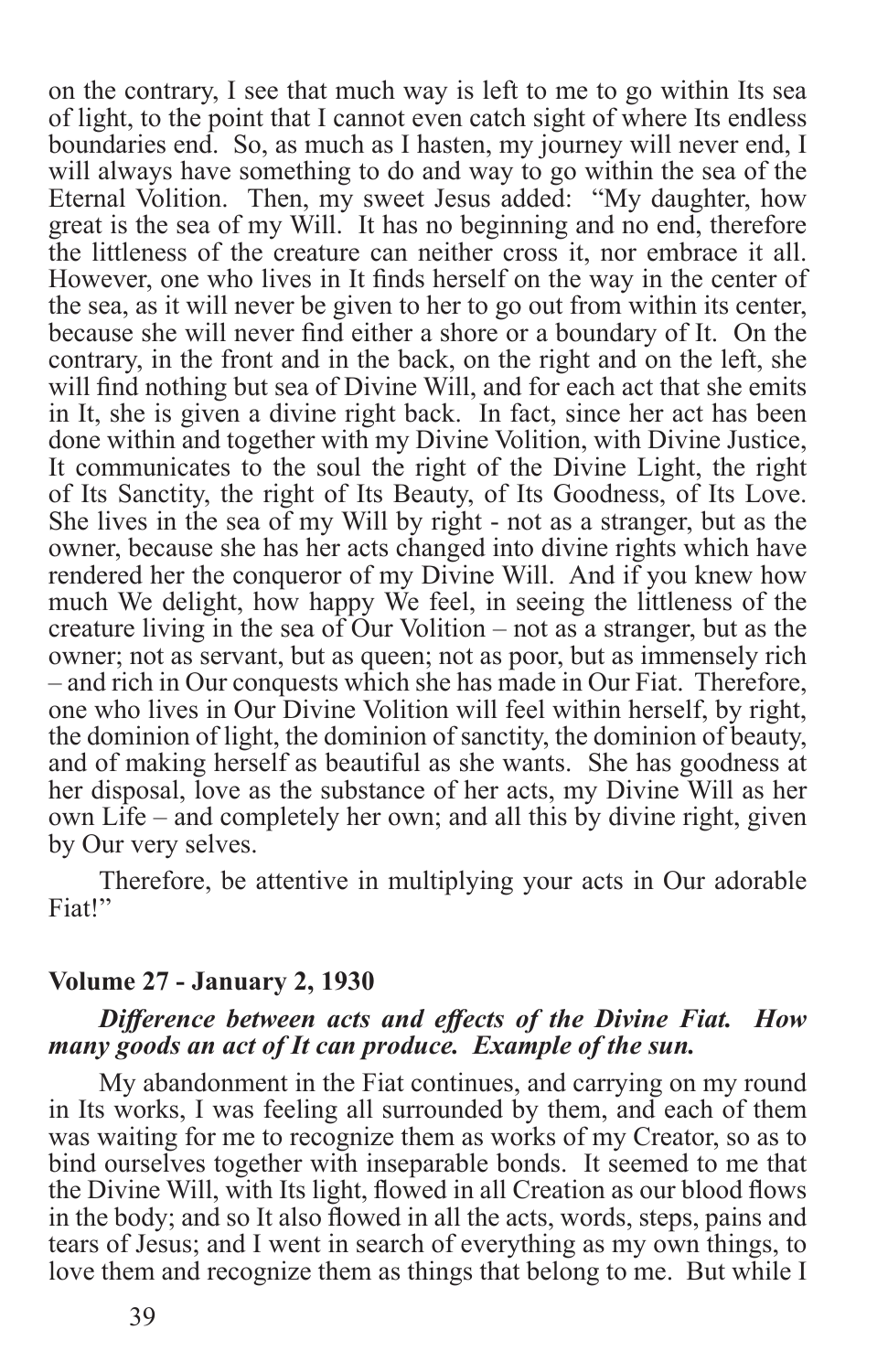was doing this, my sweet Jesus told me: "My daughter, one who lives in my Divine Will is in communication with all things created by Us, because my Will is of all and belongs to all. Since one is the Will that dominates and operates, all things are to It like members to the body, whose Head is God, who has such bond with all things - because Our Divine Volition flows as prime act of life - that they are inseparable from Him. Only the human will, if it wants to operate on its own, without the union of Ours, can break this beautiful union, this bond of inseparability among God, created things and creatures. Therefore, my Divine Will is the bearer to the creature of all Our acts done in Creation and in Redemption; It is the revealer of Our secrets. Since Our Will is one with the creature who lives in It, how can It hide? And I, my daughter - how bad I would feel if I did not render you aware of my tears, of my inmost pains, and of what I did while I was on earth. And in my sorrow I would say: 'Not even the little daughter of my Will knows everything I have done and suffered so as to receive the requital, even of her little repeated *'I love You'*, and give her the gift of what belongs to Me.'

Therefore, each thing you know of Me and you love as your own, I give to you as a gift; and making feast, I say: 'I have always something to give to my daughter, and she has always something to receive; therefore we shall always be together, because we are occupied in the exchange we make – I, in giving, and she, in receiving'."

After this, I continued my round in all the good acts done from the beginning of the creation of all creatures, not excluding my first father Adam, so as to offer them in order to obtain the Kingdom of the Divine Will upon earth. And my sweet Jesus, moving in my interior, told me: "My daughter, there is not one good thing that does not come from my Divine Will; however, there is difference between acts and effects of It. Creation was an act of my Fiat, and - oh! how many beautiful things came out: heavens, suns, stars, air, which was to serve for the natural life of the creature; sea, wind – everything was fullness and multiplicity of works. In fact, one act of my Divine Will is capable of filling everything and of doing everything. The creation of man was an act of It – and what did It not enclose in the small circumference of man? Intelligence, eyes, hearing, mouth, word, heart, and even Our likeness, by which We made him the bearer of his Creator. How many prodigies does he not enclose? Not only this, but the whole Creation was placed around him to serve him, as if a first act of Our Fiat done in Creation wanted to serve the second act done in creating man. Another act of Our Divine Will was the creation of the Immaculate Virgin; the prodigies operated in Her were such and so great, that Heaven and earth were stupefied; so much so, that She arrived at making the Divine Word descend upon earth, which formed another act of my Fiat - and this was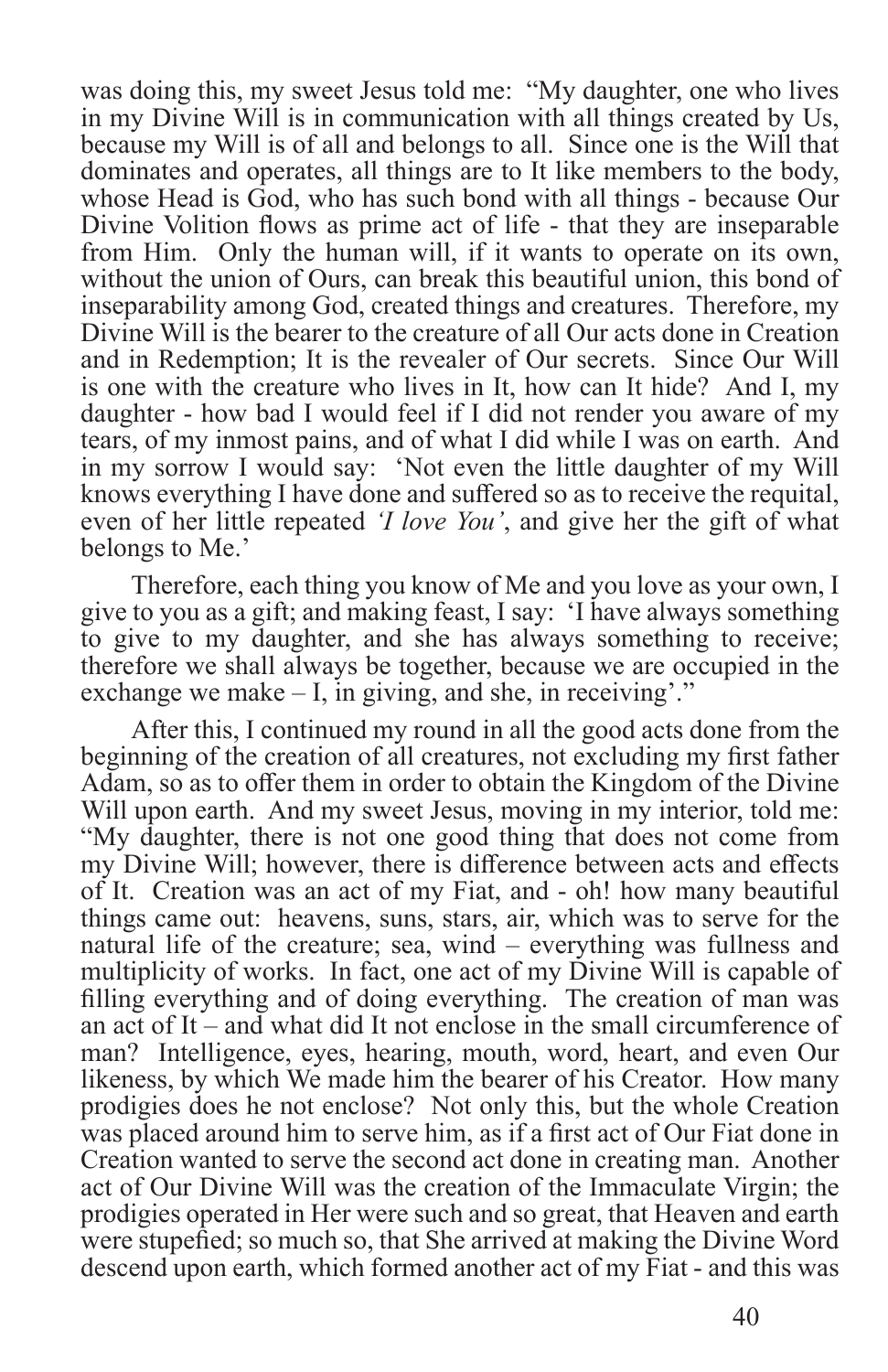my Incarnation; and you know how it was the bearer of all goods to the human family.

All the rest of the goods that there have been in the midst of creatures – virtues, prayers, good works, miracles – are effects of my Divine Volition, which act according to the dispositions of creatures, and therefore are always limited, nor with that fullness as to fill Heaven and earth. On the other hand, the acts of my Divine Fiat are independent of them, and therefore one can see the great difference between acts and effects. And this can be seen so very well also in the sun and among the effects it produces. The sun, as an act, is always fixed in its fullness of light, which, with majesty, fills the earth; nor does it ever cease to give its light and its heat; while the effects of the sun, which can be said to depend on the dispositions of the earth, are inconstant - now one sees the earth flowery, with the variety of all colors; now one sees it stripped and without beauty, as if the sun did not have the communicative virtue of always communicating its admirable effects to the earth; while it can be said that it is the earth's fault. The sun lacks nothing – what it was yesterday, it is today, and will be. Now, when I see you go around also in the effects of my Divine Fiat, as though wanting to miss nothing, so as to enclose them in It and give It the homages, the love of the effects It produces, to ask It to come upon earth to reign, you dispose Our Will to form another act of It. In fact, you must know that the *Fiat Voluntas Tua* on earth as It is in Heaven will be another act of Our Supreme Fiat; It will not be an effect, but an act – but with such magnificence, that all will remain stupefied.

Now, you must know that man was created by Us with this prodigy – he was to possess within himself Our continuous act of Divine Will. By rejecting It, he lost the act and remained with the effects, because We knew that just as the earth cannot live without at least the effects that the sun produces, if it does not want to live in the fullness of its light and of its heat, so could man not live without at least the effects of Our Divine Will, since he had rejected the life of It. Therefore, Its Kingdom will be nothing other than calling back the continuous act of Our Divine Fiat operating in the creature. And this is the reason for my long speaking about It – it is nothing other than the beginning of the continuous act of my Divine Fiat, which never ends when It wants to operate in the creature, and is so manifold in the works, in the beauty, in the grace and in the light, that Its boundaries cannot be seen. Therefore, continue going around in everything that my Divine Fiat has done and produces; and never tire, if you want to obtain a Kingdom so holy."

Then He added: "My daughter, just as the effects are produced by my sole and one Will, and they act according to the dispositions of the creature, so the acts of Our Divine Will, independent of them, are produced by the unity of the single act of Our Divine Fiat. So, in Us,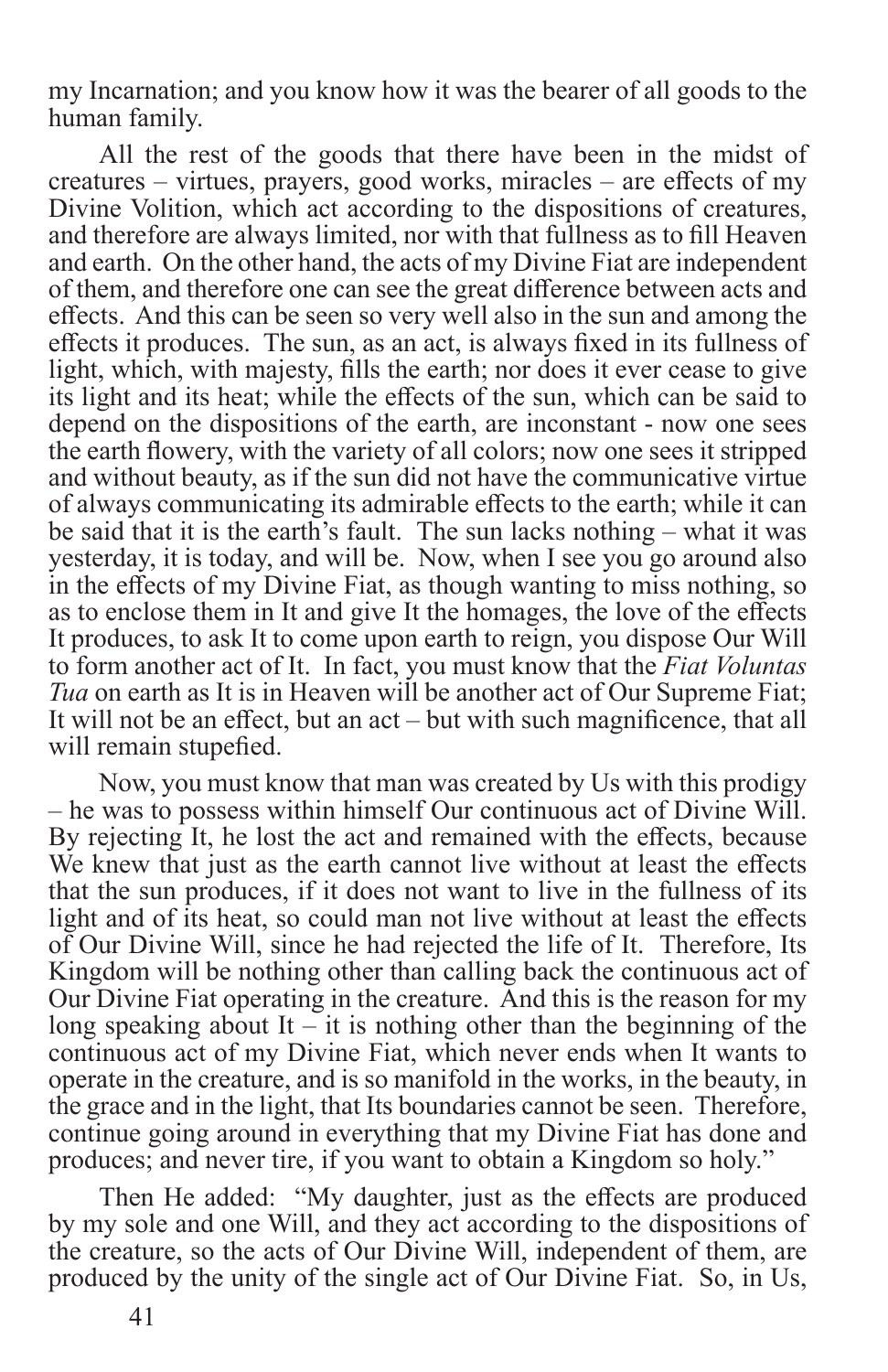the act is always one, because in Us there is no progression of acts; and if to the creature it seems that now We do the Creation, now the Redemption, and now We want to form the Kingdom of Our Divine Will in the midst of creatures, it is the manifestation that We make to them of what Our sole and one act possesses, such that, while to them it seems that We do and issue many distinct acts, for Us everything was enclosed in one single act. In the unity of Our Divine Volition, which encloses one single act, nothing can escape It – It encloses everything, It does everything, It embraces everything, and It is always one single act. Therefore, both the effects that Our Fiat produces, and the acts of It, always start from the unity of Our sole and one act."

#### **Volume 28 - September 30, 1930**

#### *Eden, field of light. Difference between one who operates in the Divine Will and one who operates in the human will. The little ground of the creature; the Celestial Sower.*

I was continuing my usual acts in the Divine Volition, and my poor mind paused in Eden, where God created man to give rise to the life of the creature. And my beloved Good, Jesus, making Himself seen all tenderness and goodness, told me: "My daughter, Eden is field of light in which Our Supreme Being created man. It can be said that he was created in the light of Our Fiat; his first act of life was light, such that, as an interminable field of light would extend behind and before him, to the right and to the left, he was to follow his way in order to form his life, drawing into his acts as much light for as many acts as he would do, so as to form a light all his own, as his property by virtue of his acts, though drawn from my Divine Will. Now, here is the difference of one who operates in It as his origin and end, in which all of his acts are bound to the origin of the light where his life was formed and had its first act of life. The light keeps this life in custody, defends it, and lets nothing extraneous enter into its light, so as to form one of the portents which only the light knows how to form. On the other hand, one who goes down from this light enters into the dark prison of his will, and in doing his act, he draws darkness; and he draws as much darkness for as many acts as he forms, to form for himself a property all of darkness, all his own. Darkness does not know how to keep or defend one who lives in it; and if one does any good act in it, it is always tenebrous, because they are bound by darkness; and since darkness does not have the virtue of being able to defend, things enter which are extraneous to darkness itself; the bothers of weaknesses enter, the enemies of passions, the fierce thieves that hurl the creature into sin and reach the point of hurling her into eternal darkness, where there is no hope of light. What difference between one who lives in the light of my Divine Will and one who lives as though imprisoned in his human will."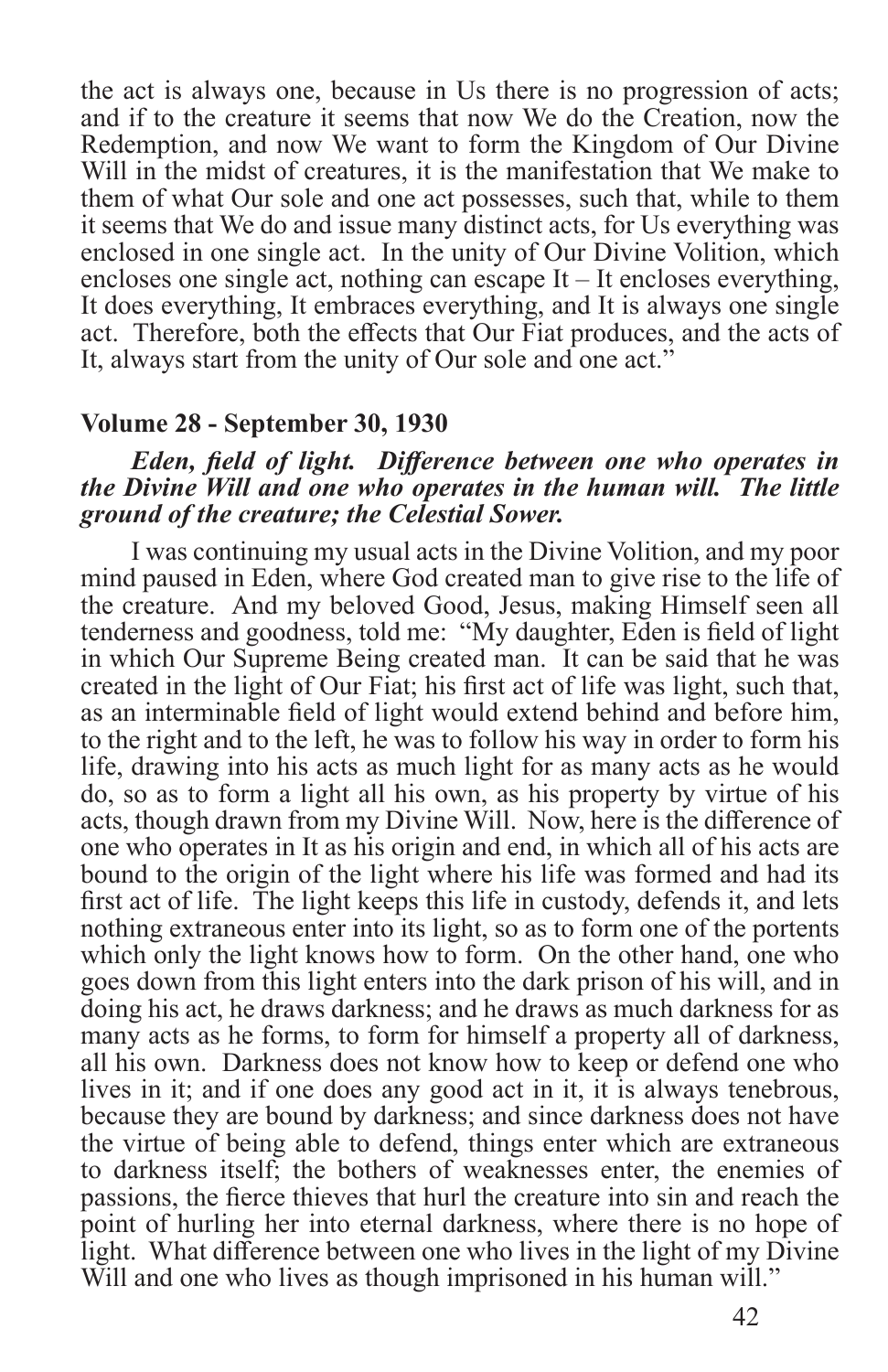Afterwards, I continued to follow the order of the Divine Will, which It had in Creation, and my little and poor intelligence paused at the point when God created the Immaculate Virgin. And my lovable Jesus, moving in my interior, told me: "My daughter, all the good and holy acts of the prophets, the patriarchs, and of the ancient people, formed the ground in which the Supreme Being sowed the seed in order to make germinate the Life of the Celestial Baby Mary, because Her seed was taken from the human stock. The Virgin, having within Herself the operating Life of the Divine Will, expanded this ground with Her acts, fecundated it and divinized it. She made flow in it, more than beneficial and refreshing rain, the sanctity of Her virtues, the heat of Her love; and darting through it with the light of the Sun of the Divine Will which She possessed as Her own, She prepared the ground to germinate the Celestial Savior; and Our Divinity opened Heaven and made the Just One, the Holy One, the Word, rain down into this shoot. And so my Life was formed, human and Divine, to form the Redemption of mankind. See, then, in all Our works, directed for the good of creatures, We want to find a shelf, a place, a little ground in which to lay Our work and the good We want to give to creatures. Otherwise, where do We put it? In the air? - without one at least who would know it and would draw Us with her acts, forming her little ground; and We, as the Celestial Sower, sowing the good We want to give? If it were not so – that on both sides, Creator and creature, they feel drawn together: she, preparing herself to receive with her little acts; God, by giving – it would be as if We did, or wanted to give, nothing to the creature. So, the acts of the creature prepare the ground for the Divine Sower. If there is no soil, there is no sowing to hope for; no one goes to sow if he does not have a little ground; much less does God, Celestial Sower, cast the seed of His truths, the fruit of His works, if He does not find the little ground of the creature. The Divinity, in order to operate, first wants to place Itself in agreement with the soul; after We have agreed together and We see that she wants to receive that good, to the point of praying Us and forming for Us the ground in which to lay it – then, with all love, We give it. Otherwise, it would be like exposing Our works to uselessness.<sup>3</sup>

#### **Volume 30 - December 8, 1931**

#### *The Queen of Heaven Envelopes in Her Seas of Grace the Good Acts of Creatures.*

I continued to abandon myself in the Divine Fiat, whose sweet chains constricted me with a powerful force—not only to take away my liberty and to help me wander more freely in Its infinite spaces, but to defend me from everyone and everything. How I felt the pressing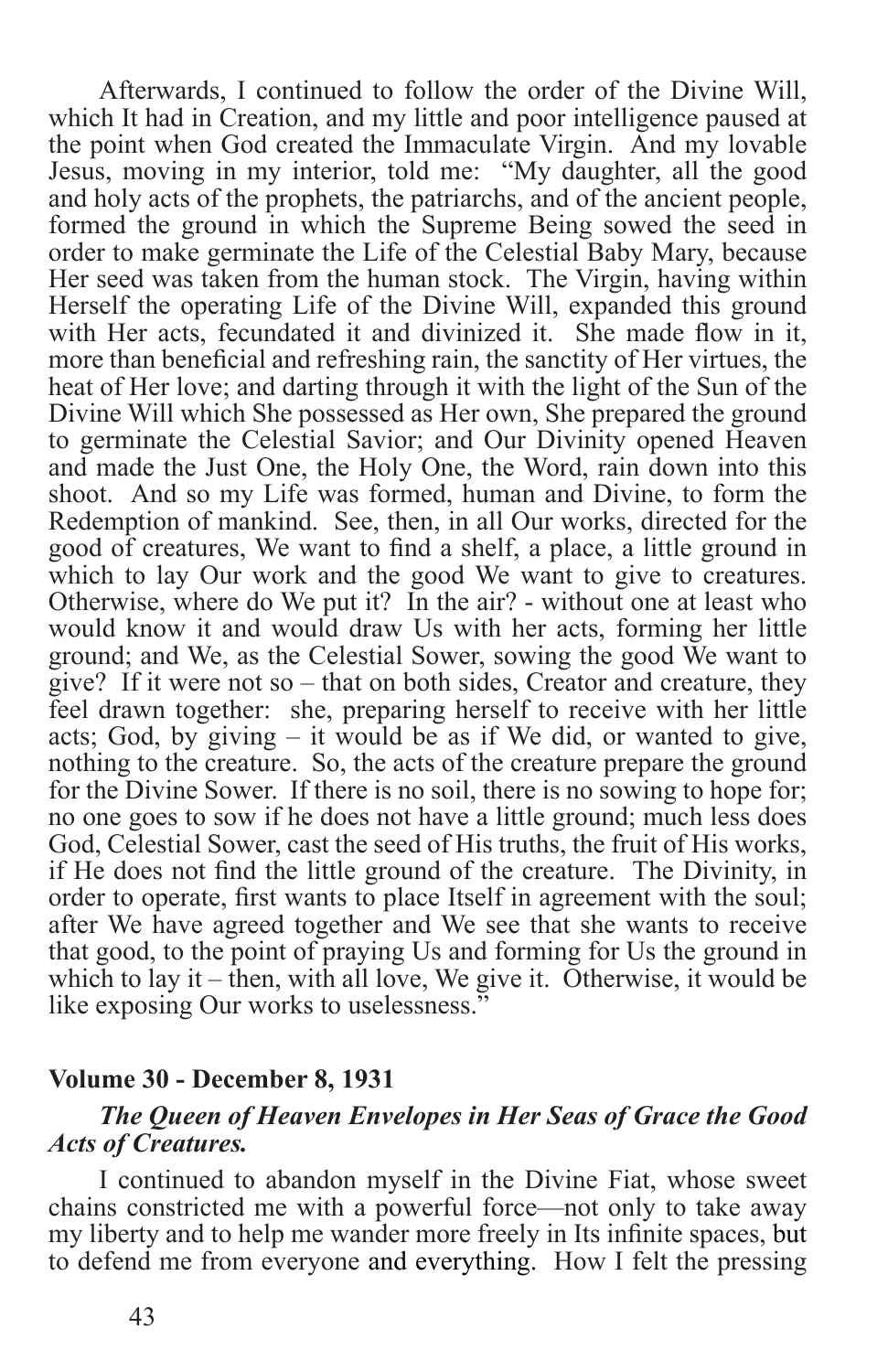need for my Celestial Mother to grant me her help to sustain the little acts that I performed in the Divine Will, and for Her to present them Herself to God so that [they] could meet with his approval and his Divine smile. The Heavenly Counselor, who denies nothing to her to try to please her, visiting my poor soul said:

"My daughter, our Divine Mother has the primacy over all the good acts of creatures. As Sovereign She has the burden and right of collecting them in those that She accomplished Herself. Her tenderness of Queen and Mother is such that, as soon as She discovers that a soul is disposed to form an act of love, She quickly lets a ray of her love descend from the height of her throne, and invests, surrounds, and vivifies that act.

"When this is done, She allows it to ascend on that very ray up to the source of that love, and, presenting it to God, She says: 'Adorable Majesty, in my love that always flows to You there is that of my children, fused with mine. With the right of Queen and Mother I drew it into my sea, so that you could find in my love that of all your creatures.'

"When these [her children] adore, pray, atone, or suffer, the Queen of Heaven allows a vivifying ray of this very adoration to descend from her throne, and with it reparation and suffering. Then with these She surrounds and invests their adorations, their prayer, their atonement, and their sufferings. As soon as these holy acts are performed, She allows them to ascend by means of her rays to her throne, and setting them on the flow of her seas She repeats:

"'Most Holy Majesty, my adoration extends to that of all men; my prayers pray in their prayers, my reparation shelters their atonement, and my suffering is renewed in their pains. How could I consider myself Queen of all men if I did not hasten to deposit my act first in all those that they complete? How could I be their Mother, and how could I experience the sweetness of Mother, if I did not come to their aid, if I did not supplement their deficiencies, and if I did not embellish and fortify all their actions?

"Yes, the acts of my children are truly one with mine. I have them in my power close to your Throne to defend them from every danger and to augment them with my merits. I guard them faithfully, because they are my guarantees that my beloved creatures will overtake Me in Heaven.'

"So, my child, you are never alone in your acts. Your Celestial Mother is with you; and not only does She surround you, but with the light of her virtues She nourishes your act to give it life.

"The Sovereign Queen, since her Immaculate Conception, was the first and only creature that retied the ring of union between the Creator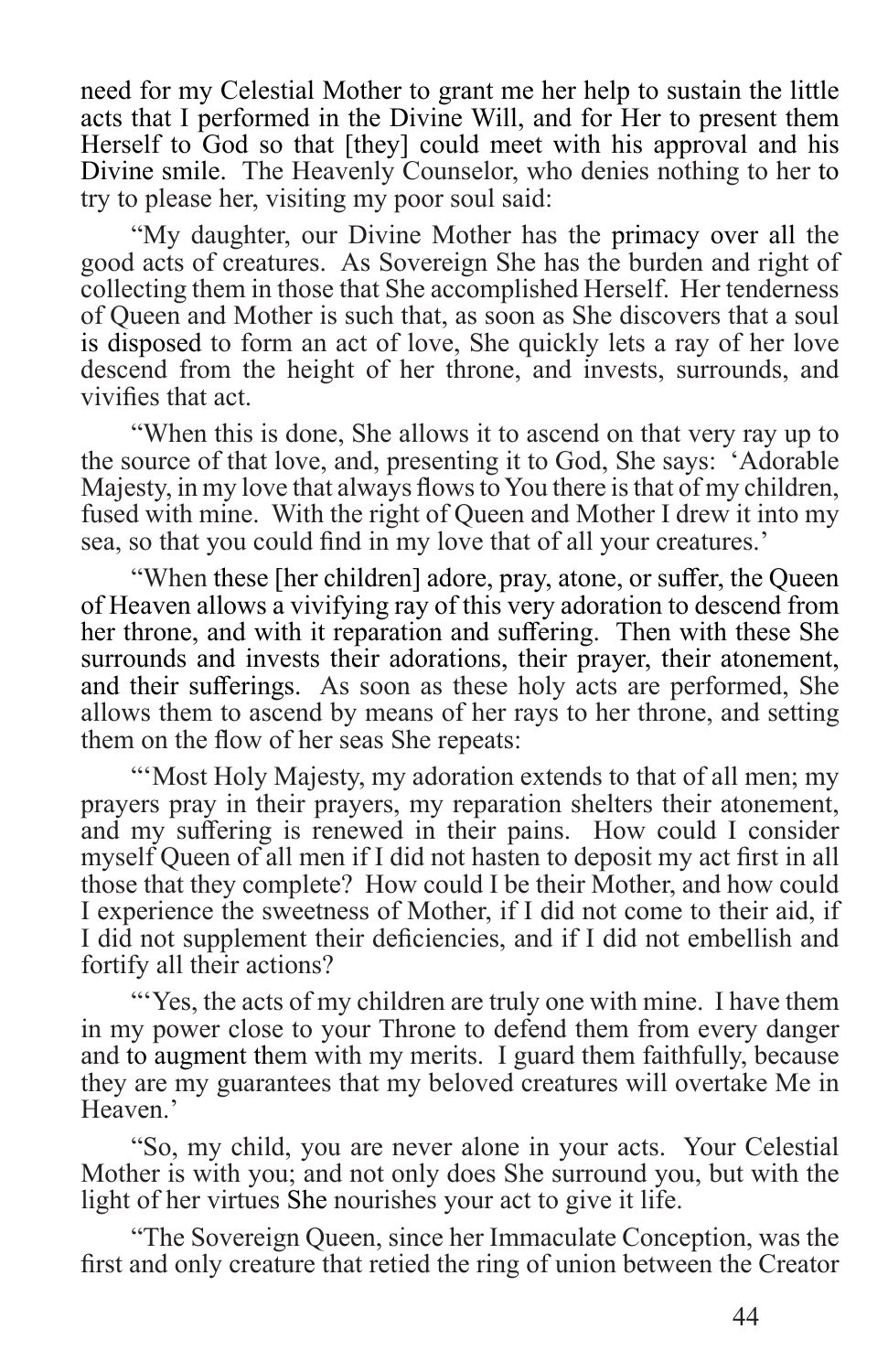and man which Adam had broken. She generously accepted the Divine Mandate to unite God and humanity, and by means of her first acts of faithfulness, sacrifice, and heroism, She brought them to completion. Allowing not once, but in every act her own will to die so that that of God could always live, She gave birth to a new source of love between God and man.

"Furthermore, since She now reigns in Heaven, in all her maternal tenderness She never ceases to allow her own virtue to flow [in the acts of creatures], and makes her very own acts inseparable from those of her children. Know therefore, my child, that your knowledge is enveloped, sustained, and maintained by the very patience of your Mother, and that your sufferings are borne and strengthened in her ineffable sorrows which, like a balsamic oil, alleviate the pain of your suffering.

"The Divine Maria is really the vigilant Queen that does not know how to rest on the throne of her own glory! As a protective Mother, She descends and runs to the side of her children to supplement their acts and to meet their needs. Show, therefore, great appreciation for the solicitude that She has toward you. Above all, thank God heartily, who granted all generations a Mother so holy and so lovable. [A Mother] who with so much goodness appropriates all human acts, supplements their deficiencies, and invests them with her merits!"

#### **Volume 34 - December 8, 1935**

#### *God Completes the Miracle of the Immaculate Conception and Makes the Holy Virgin Participant of the True Divine Rights. How He Does Not Want to Do Anything Without the Consent of the Celestial Mother.*

While I wandered in the works of the Divine Will, I stopped to contemplate on the instant in which the omnipotent Fiat created the Immaculate Virgin. What an astounding and unheard-of prodigy I could see enclosed in Her! My sweet Jesus, noticing my wonderment, said to me:

"Blessed child of Mine, you must know that there is neither in Heaven nor on earth any comparable beauty or worth equal to the Immaculate Conception of my Divine Mother. My omnipotent Fiat, that in Itself has neither beginning nor end, worked in Her a new creation infinitely beautiful, more marvelous, than that of the entire Universe. This is because It accomplished a marvel superior to all others to make It Life of Her life and to increase It in Her in every instant by prayer and action.

"The creation of the Universe, though so wondrous, is maintained by Us through the power of our Creative Act and Conserving Act.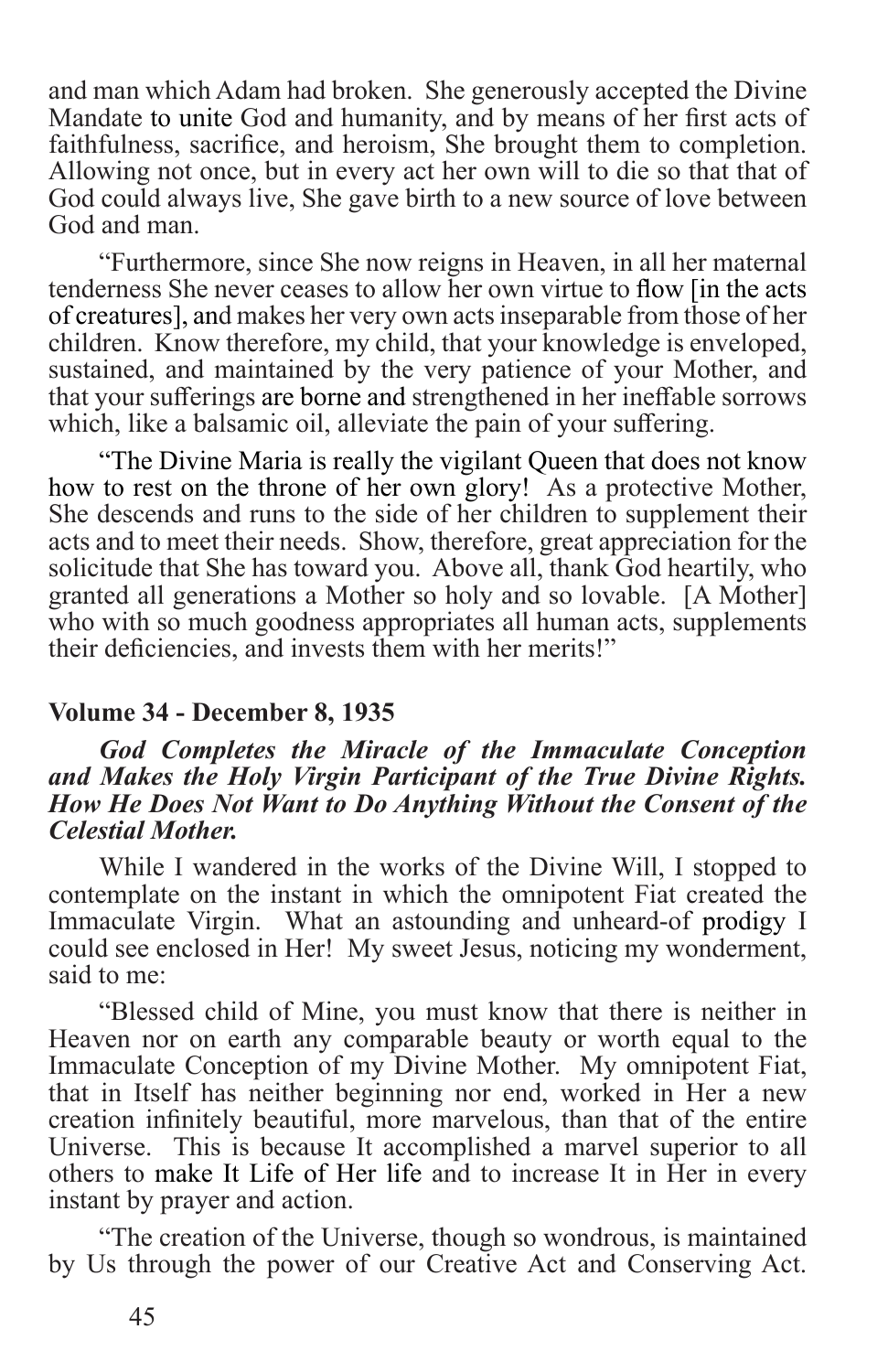Yet it does not surpass the magnificence of the creation of this Virgin, because in Her We not only maintain the Creative and Conserving Acts, but the Growing Act as well. This is the prodigy of prodigies. Thus the Life of our Will is reborn in Her, and Her growing continues in every act that She makes.

"To be able to overtake Its proper purpose, our Fiat pronounced Itself in the act of conception of this Blessed Virgin. Moreover, when our Fiat thus pronounces, our Act reaches a sumptuousness, a sublimity, a height, an immensity, and a power that can enclose all in the net of Its Love—excluding no one except he who would refuse to accept the good that is offered.

"Our Divinity, seeing that our Will was as if reborn in this creature, allowed Her to participate in the Divine Rights so that She became possessor of our own Love, of our Power, Knowledge, and Goodness, and also Queen of our Fiat. On her part, the Heavenly Lady becoming worthy of the high level of our Will, accepted Us, and, by means of her every act, came to love Us not only for Herself but for each and every creature. Enveloping each one in her same love, She allowed Us to hear the very tender echo of love from each one. Who could resist this most Holy Virgin? We felt as if bound and made prisoners by Her, because She operated, loved Us, praised Us, and prayed to Us by virtue of the increasing Act of our Fiat."

"Possessing It, She enveloped and absorbed into Herself her own Creator, the most Holy Trinity. The power that She held over Us was such that We felt We had to love Her in equal measure, and We did not have the heart to deny Her anything She asked for. In making Her happy, We felt a greater happiness.

"My child, when We see that a soul loves Us and possesses our Will as life, when We determine that she is all for Us and that We are all for her, then We find our happiness in the same joy. That is the great prodigy that results when one lives in our Will, that of feeling a participation in our very same Divine Rights. By means of this participation, the infinitely Divine Love embraces all, is given to all, and is lived by all in a continuously growing sanctity.

"Thus for the Sovereign Queen, possessing our Will as life, She always was able to give to Us and speak to Us. Furthermore, there was not even an instant in which She did not hold Us occupied. In this way She compelled Us to communicate to Her our most loved secrets, so that We never do anything without Her.

"First We come to an understanding with Her, then We decide and place in Her Maternal heart the good that We destine for man. Truly there is no conversion of sinners, there is no grace that descends to earth, no holiness that develops, no love that leaves our Throne, which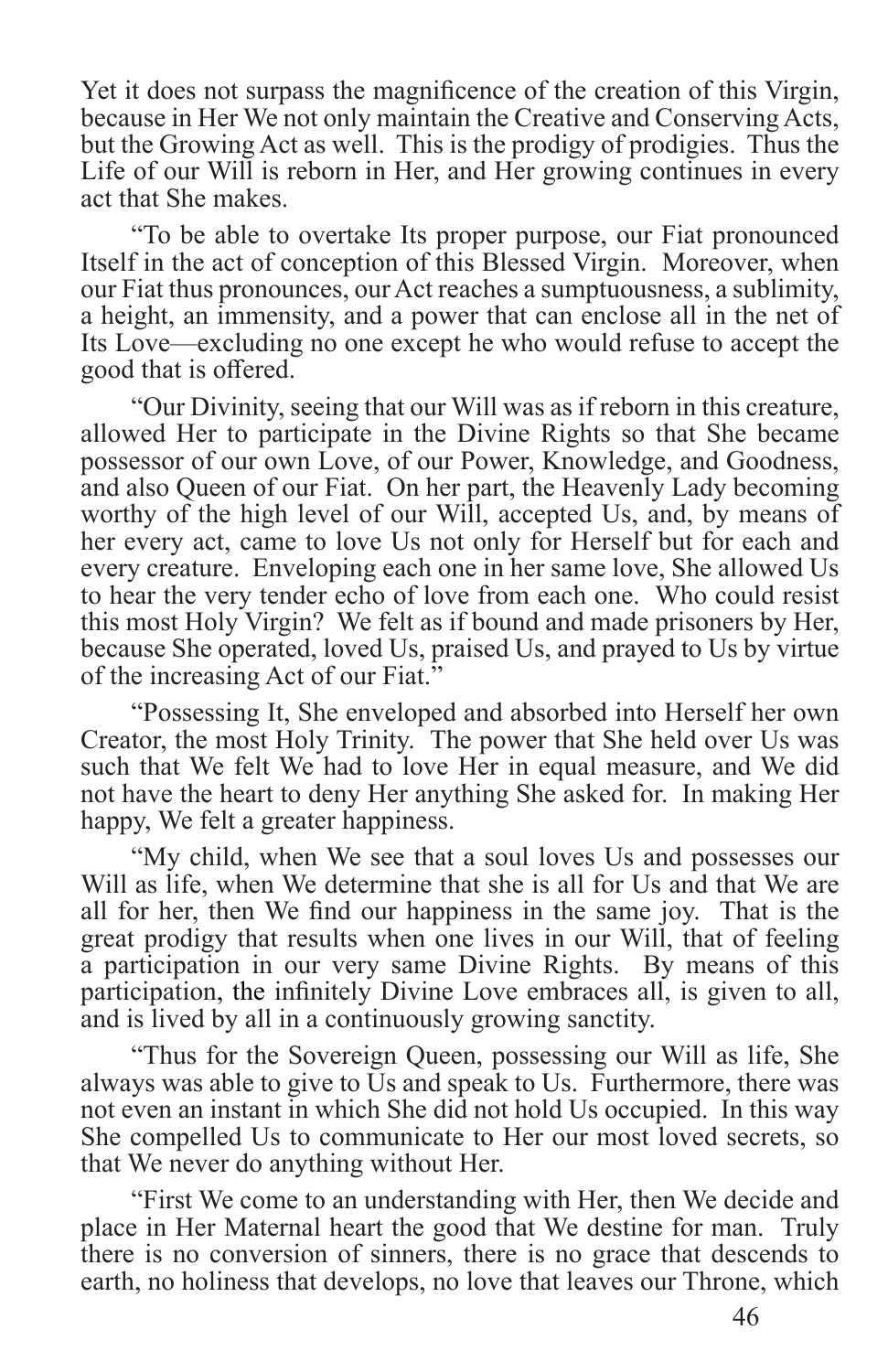is not first deposited in her Maternal Heart which, in turn forms a maturation of the good that is about to be bestowed. She fecundates it with her own love, enriches it with her graces, and, if necessary, with the virtue of her own sufferings. Finally She offers it to him to whom it is destined in such a way that when he receives it, he experiences the Fatherhood of the Divinity and the Motherhood of the Celestial Queen.

**"**We can operate without Her, but We do not want to place Her aside. Our Love, our infinite Wisdom, and our Fiat are imposed on Her and do not allow Us to do anything without Her consent. You can see therefore, my child, how far our Love goes for the souls that live in our Divine Will. Just as our infinite knowledge fecundates the earth and gives life to all creatures, continuously enveloping the universal creation (which in turn gravitates to Us)—so the new creation of the Immaculate Conception revolves continuously around God, by whom She is continuously surrounded. By means of this reciprocal encirclement, God and the Virgin maintain the fecundity of goodness, produce the sanctity of souls, and constantly recall men to their Creator."

#### **Volume 34 - December 8, 1936**

#### *How the Queen of Heaven Was Conceived in the Merits, Life, Love, and Sufferings of the Future Redeemer So That at a Later Time She Was Able to Conceive in Herself the Divine Word, the Savior of the World.*

My mind, my poor mind submerged in the Divine Fiat never tired of contemplating the conception of the Immaculate Queen. When the Fiat accomplished this act He was exultant and He called around Him to Himself the Angels, Saints, creatures, the entire creation, so that they all could witness the graces and love with which He produced from nothing this sublime creature. Thus they all could be grateful to Her and extol Her as a rightful Queen and Mother.

My surprise reached its height when my lovable Jesus, all goodness, said to me:

"My child, I want to honor my Celestial Mother. I want to narrate to you the story of her Immaculate Conception. Only I Who am the Author can worthily speak of this great, prodigious Act. Her acts, her words, her steps—before having life in her person—were first conceived in Me, Son of the Living God. Her love, incarnate in Mine, enclosed everything and everyone and loved as God loves, with the same madness toward Us—and toward all creatures. Even her prayer was conceived in Mine.

"Therefore, She was gifted with an immense power to which our Supreme Being could deny nothing. Her pains, her suffering, her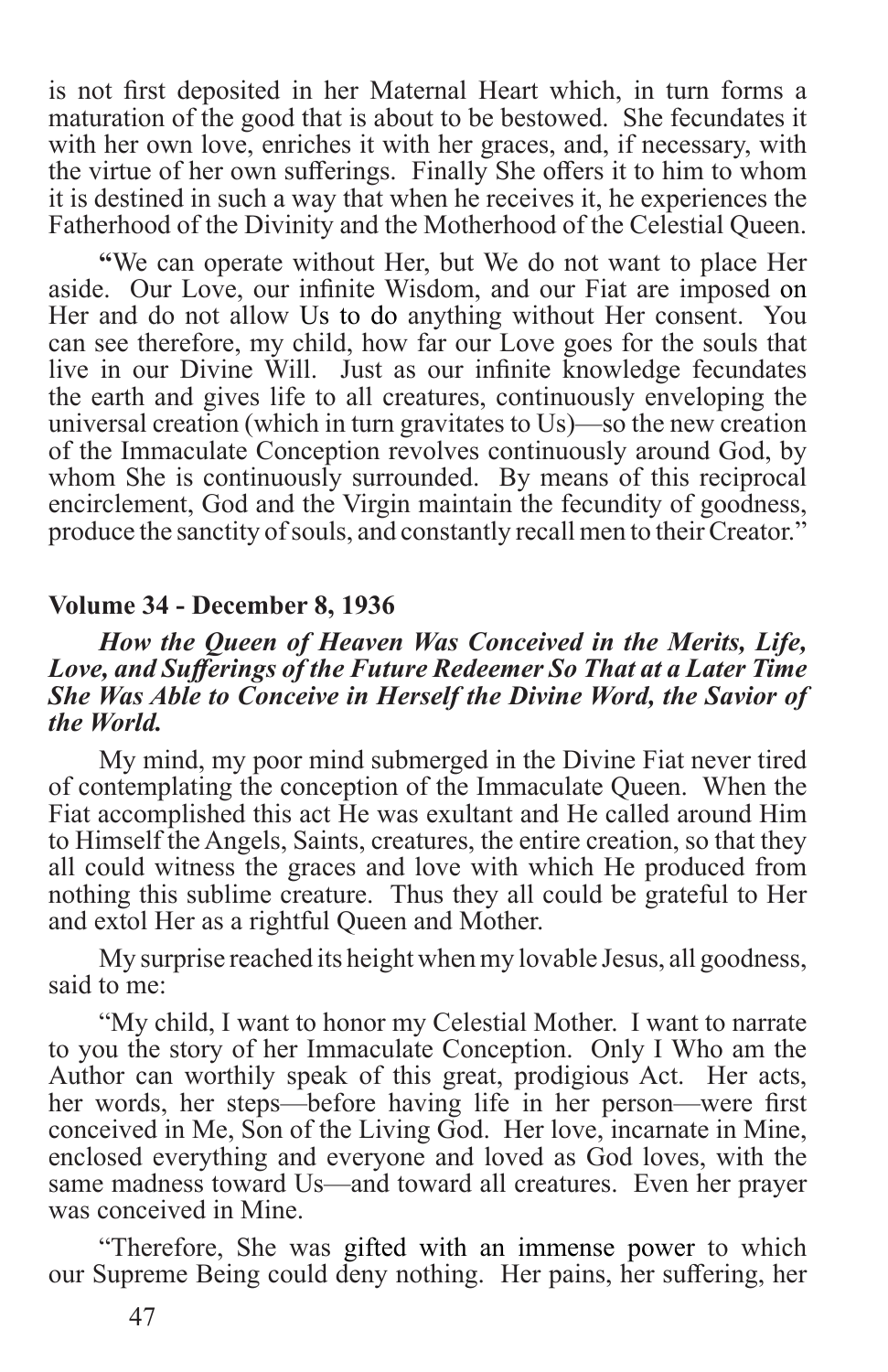innumerable agonizing and martyred experiences, were conceived in my Humanity, and all were animated and corroborated by Divine force before they came into existence in her soul and virginal body. Therefore, with reason one can say that the Immaculate Conception of my Mother took place in Me, and through Me obtained life.

"In every instant of her existence I continuously poured into this Holy Creature, and surrounded Her with, the powerful entourage of my works and my sufferings, and without ceasing I said: 'You are the life of my Life. You are entirely beautiful. You are the first redeemed, my Divine Fiat has molded You. It has made You live and has conceived You in my works, in my same Humanity.'

"My child, our total wisdom, our unreachable power, produced the conception of the Celestial Queen of the Incarnate Word for the decorum that was convenient to our works. In fact, it would not have been enough—neither for my Love, nor to my Divine sanctity—that I take on Human Flesh in a creature purely Virgin, and only exempt from original sin.

"To make Me descend from Heaven, it was necessary that this Celestial Creature should possess all the prerogatives, virtues, and beauty that were proper to the Word of the Father. To be able to be conceived and incarnated in her womb, I had to find in Her my Heaven and my Sanctity. I had to see Her sprinkled with my own Blood, and enriched by the Divine Fecundity of my Will—while She would form my Life of Son of God and Son of Man.

"To make Her worthy of conceiving Me, my Divine Fiat invested Her and kept Her continuously under Its Power. It took over her every act, bestowed everything on Her, called for the contribution of my foreseen merits, and of my entire Life, and continuously kept pouring graces into her beautiful soul.

"My child, really no one is qualified to speak of the Immaculate Conception of my Divine Mother. Even Holy Church, up till now, did not reveal but tiny bits of knowledge of her sanctity, of her greatness, and of the gifts with which She was enriched. Only I, having conceived Her in Me, can narrate the true story of her life, and reveal the marvels that were accomplished in Her by our Divine Fiat."

#### **Volume 35 - August 23, 1937**

#### *How the Divine Will wants to grow in the creature and form Its fullness. How the soul who lives in It is kept aware of all the works of her Creator Who makes her possess all the divine works.*

I feel myself inside the waves of the Divine Volition which, investing me, want to penetrate more into the depth of my soul, in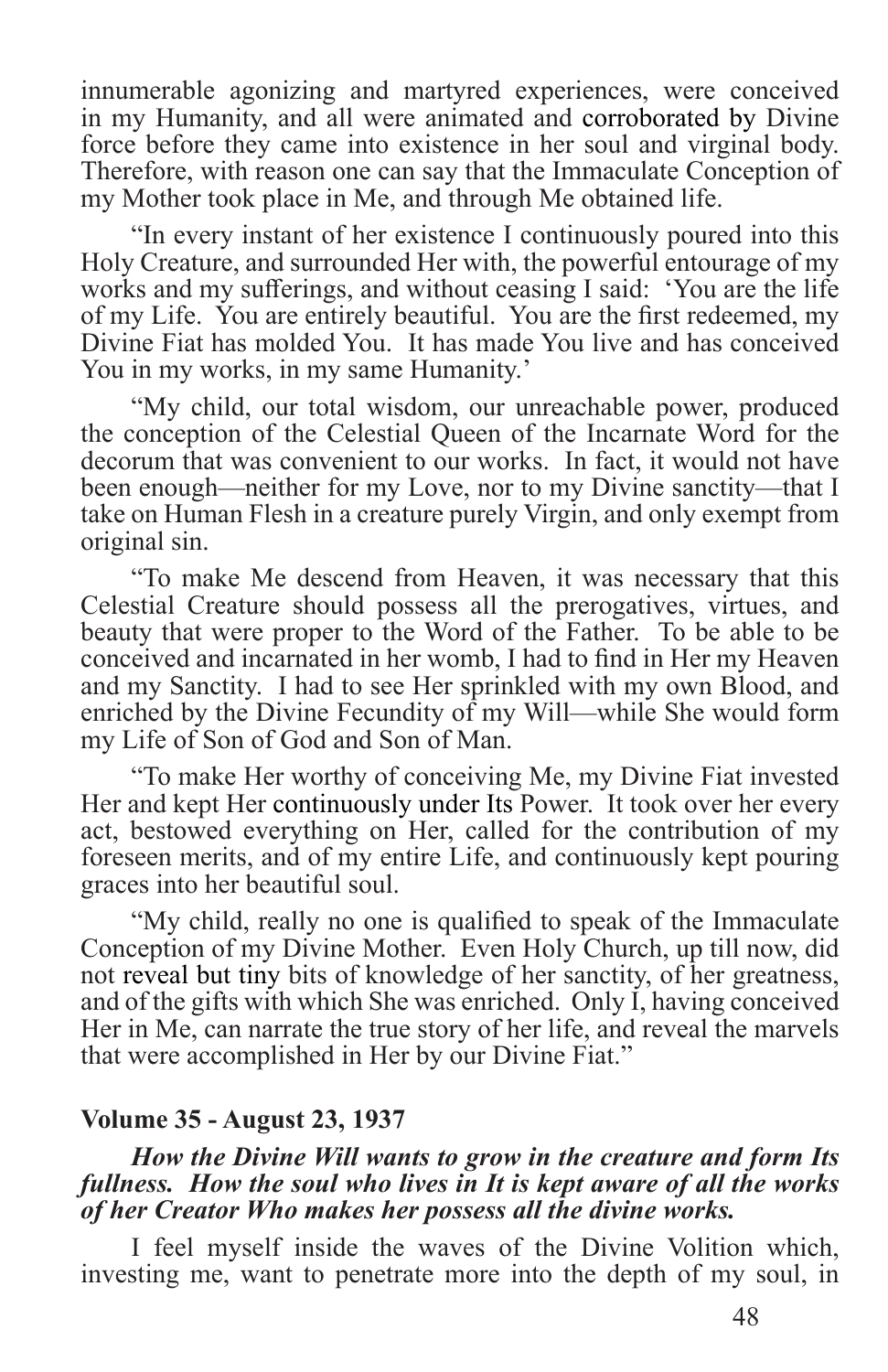order to make themselves known, and to make me feel their Life their celestial joys - the immense goods that the Divine Will wants to give to whoever wants to live with It. My beloved Jesus, who seems to be anxiously waiting to continue to talk about the Divine Fiat, all goodness told me: "My blessed daughter, how happy I am when I see the soul disposed to listen to me, to receive the great Gift carried by my word! I never speak if I don't see that the soul is disposed. In fact, if she is not, my word cannot deliver that Gift which it, itself, generates.

You must know that the more the creature seeks my Will - wanting to know It, loving It, and not letting It escape in each of her acts - the more my Will grows to Its fullness. One more little attention is enough to make It grow - a sigh, a desire for Its Life. Oh, how wonderfully It grows, pushing It so high, up to the heights of the divine sphere, to know the highest and most intimate secrets. My Will is Life, and as Life It does not want to stop. It wants to grow continuously, and to grow It awaits the most tiny act, a loving invitation from the creature; even more so, since It doesn't want to grow by force, but It wants the creature also to desire the continuous growth and fullness of my Will. As Its fullness grows, so does the divine Strength within the soul - the Sanctity, the Beauty, the happiness, the knowledge - and the fullness of the innumerable goods which my Divine Fiat possesses.

See then, how much it means one additional act - a sigh, a desire for It, a call: it is acquiring more of a divine Strength; it is being embellished, so much so, that We Ourselves remain enraptured. So we look and look at her again and again, and we recognize in her our strength and our beauty, and oh, how much we love her! We feel even more happy because she is for Us the bearer of our joys and of our goods. Before this creature our Love swells up, it overflows from Ourselves and pours into her so much that it fills her up, forming around and inside of her our maze of fidgeting love - the ardent desire to make grow the fullness of our Will.

My daughter, there is a great difference between those who are all attentive, all eyes and all heart for my Will, and the ones who just want It, but without any special attention. It seems that these don't have eyes to see It, heart to love It, and voice to call It in all things. Maybe they possess my Will in small part, but Its fullness is far away from them." Then Jesus remained silent. I remained immersed inside the eternal waves of the Divine Volition - so much so, that my poor mind did not know how to get out. I felt like saying: 'Jesus, enough for now. My mind just cannot contain all that you want to tell me.' And my sweet Jesus, placing His hand on my forehead, continued: "My daughter, keep listening. See what point a soul living in my Will can reach: My Will keeps her aware of all our works. Our Supreme Being always maintains Its works in continuous action. For Us, past and future do not exist.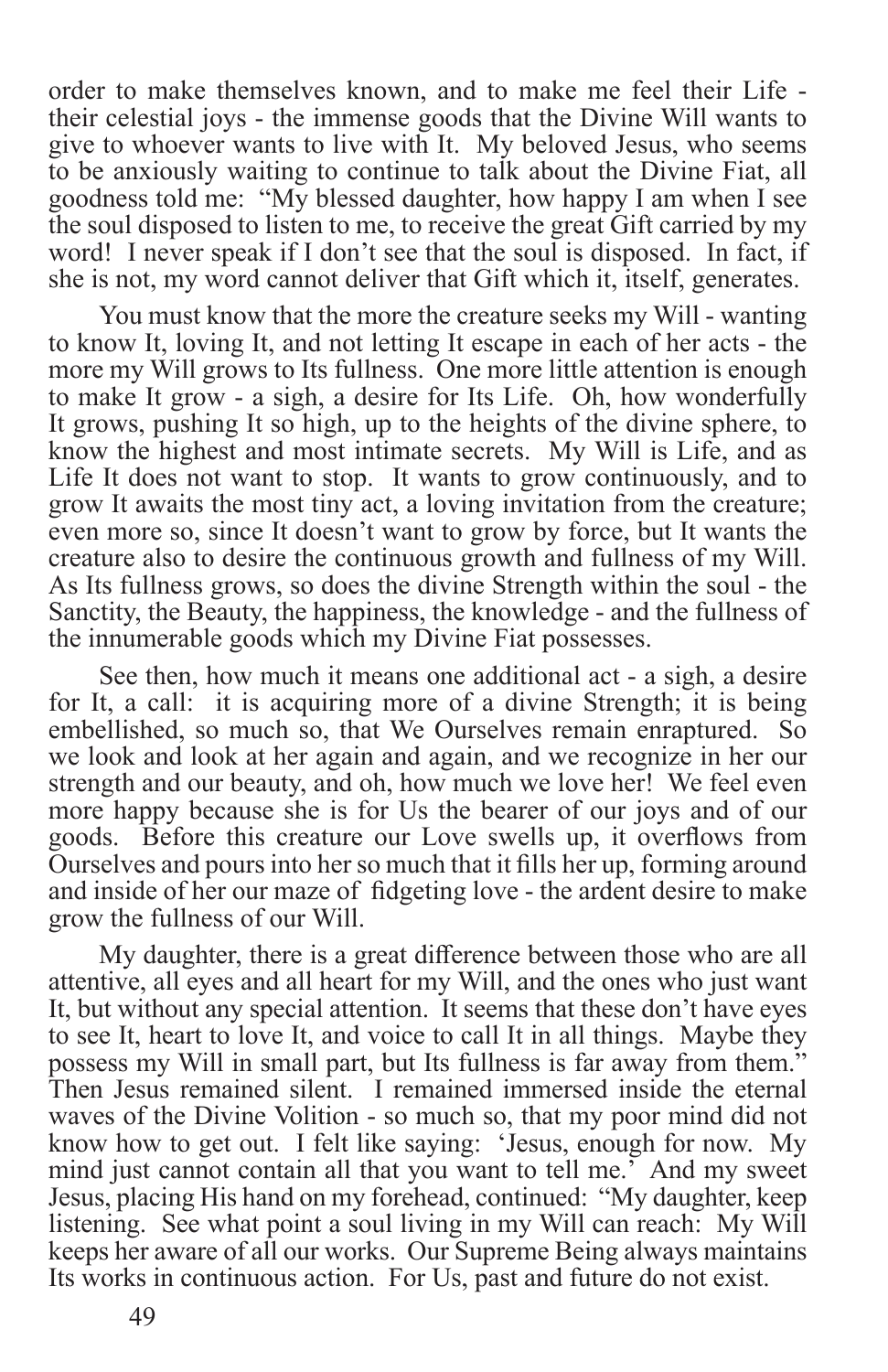So, the Heavenly Father generates continuously His Son, and between Father and Son the Holy Spirit proceeds. This is the Life in Ourselves, which, as heartbeat and breathing, forms our Life:

Generating and proceeding continuously. Otherwise We would be lacking Life in the same way as the creature would lack life if she didn't palpitate and breathe continuously. In this continuous generating and proceeding, we form immense joys, happiness and contents so great that, being unable to contain them within Ourselves, they overflow and form the joy and the happiness for the whole of Heaven. From the immense goods produced by the continuous generation of the Word, and by the proceeding of the Holy Spirit, overflowed the sumptuousness and magnificence of the engine of the whole Creation, the creation of man, the Conception of the Immaculate Virgin and the descent of the Word upon earth. All this and more is always in action in our Divine Being; in action like the Father generating His Son, and the proceeding of the Holy Spirit.

Now, one who lives in our Will is spectator of these divine prodigies. She feels as if she is receiving continuously the Son generated by the Father, and the Holy Spirit Who always proceeds. Oh, how much of joys, love and graces she receives! She gives Us the glory which we always generate in our Will, and she finds the whole Creation in action. We give to this creature, by right, all the goods of creation. She is the first glorifier of the many things we've created. She finds in action the conceived Virgin, Her seas of Love, all Her life. The Virgin makes her possess it all, and this creature takes all, glorifying Us for the great good we did when we created this Celestial Creature. She finds in action the descent of the Word - His birth, His tears, His palpitating Life, and also His pains. We make her possess all, and she takes all. She glorifies us and she loves us for everyone and everything. In our Will, the creature can say: 'All is mine, even God Himself - as well as the Divine Will.' Therefore, she feels the duty to glorify us and to love us in each thing and for everyone.

It is impossible for Us not to give what We have done - and are still doing, to one who lives in our Will. Our Love would not tolerate this. It would put us in pain. More so, since we do not lose anything by giving; rather, we feel more glorified and delighted if the creatures live with Us, being aware of all our Works, and possessing all of them. Being able to say: 'All that is Ours is yours' is our greatest happiness. Disunity never brings any good: the 'yours' and the 'mine' break the love and produce unhappiness. In our Will disunion does not exist, neither does the 'yours' and the 'mine', but all is in perfect harmony."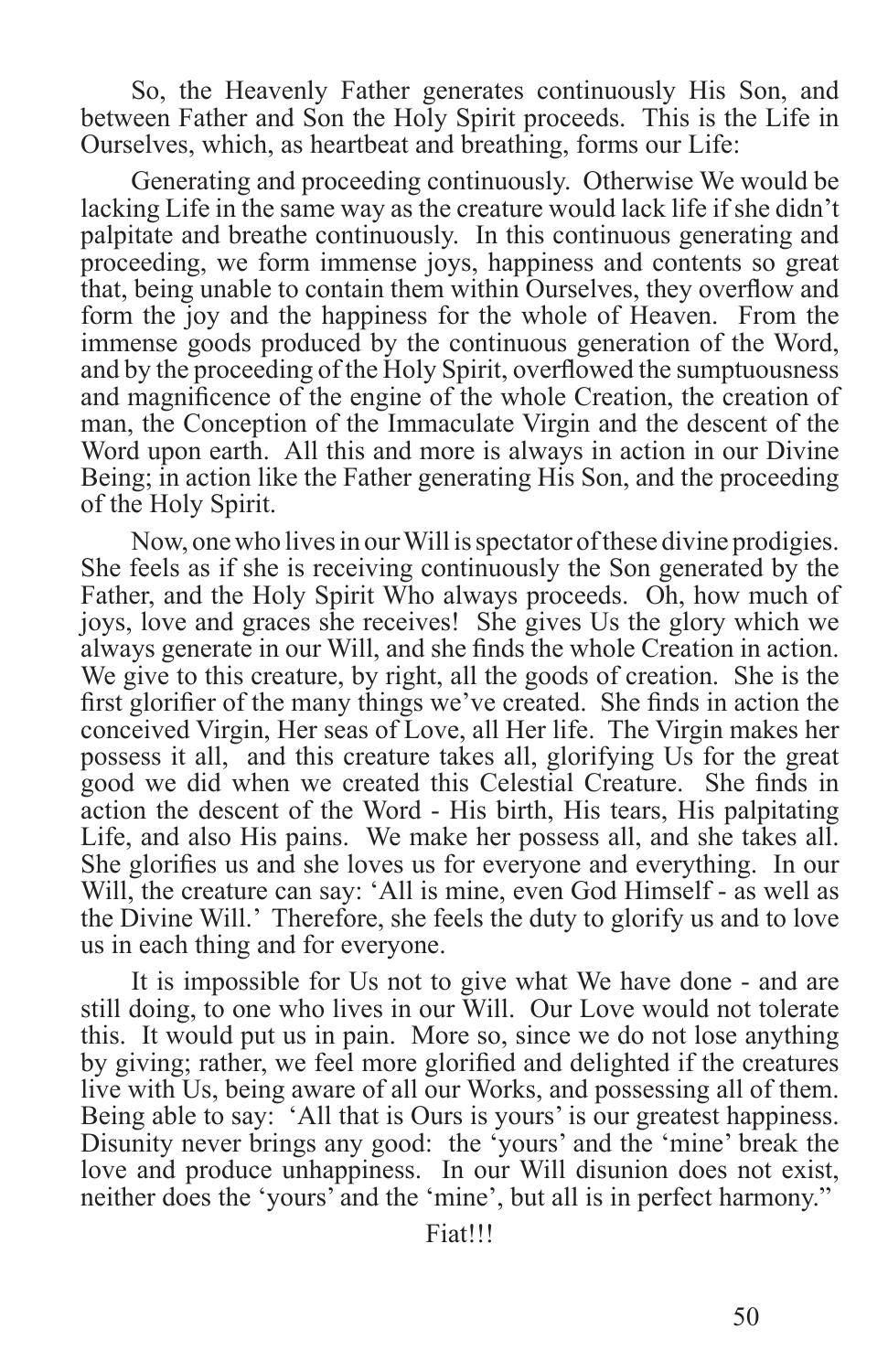#### **Volume 35 - December 8, 1937**

*The Conception of the Queen of Heaven. Her race of Love. Wherever her Creator was, She was there to love Him. How She remained conceived in each created thing, and was constituted as Queen of Heaven, of the Sun and of all.*

Today, while swimming in the Divine Volition, my poor mind found in action the Conception of the Queen of Heaven. Oh, what wonders! What surprises! They just can't be described! And I was thinking to myself: 'what else can be said about the Immaculate Conception after so much has been said already?' My adorable Jesus, surprising me, all festive as if He wanted to celebrate the Conception of the Celestial Queen, said: "My blessed daughter - oh, how many more things I have to say about the Conception of this Celestial Creature! It was a Life that We were creating - not a work. There is a great difference between a work and a life. Further, it was a Life both Divine and human, in which there had be perfect harmony of Sanctity, Love and Power, such that one life had to be able to match with the other. The wonders we made in creating this Life were such that we had to perform the greatest prodigy - a chain of miracles - so that this Life could contain all the good which we deposited within Her.

This Holy Creature, conceived without original sin, felt the Life of her Creator - His operating Will, which did nothing less than make new seas of Love arise. Oh, how much She loved Us! She could feel Us inside and outside of Herself. Oh, how She ran, in order to be everywhere and in every place - wherever the Life of Her Creator was! It would have been the hardest and most cruel martyrdom for Her, not to have been able to be everywhere together with Us, to love Us. Our Will gave Her wings, and our Life, while still being within Her, made Itself found everywhere, to be loved and to enjoy the One It loved so much, and Who loved It in return. Now, listen to another surprise. As soon as she was conceived, she started her race, and We loved her with infinite Love - not loving her would have been the greatest martyrdom for Us, too.

So, as she ran outside to search for our Life which she already possessed within herself - since a good is never complete if it is not possessed both inside and outside - she remained conceived in Heaven, and in the celestial spheres whose stars formed Her crown, praising and declaiming Her as their Queen; and she acquired the rights as Queen over all the celestial spheres. Our Immensity awaited Her in the sun and She ran, and was conceived in the sun which, becoming diadem for Her adorable Head, invested Her with light and praised Her as Queen of Light. Our Immensity and Power awaited Her also in the wind, in the air, in the sea - and She ran, and ran... without ever stopping. So,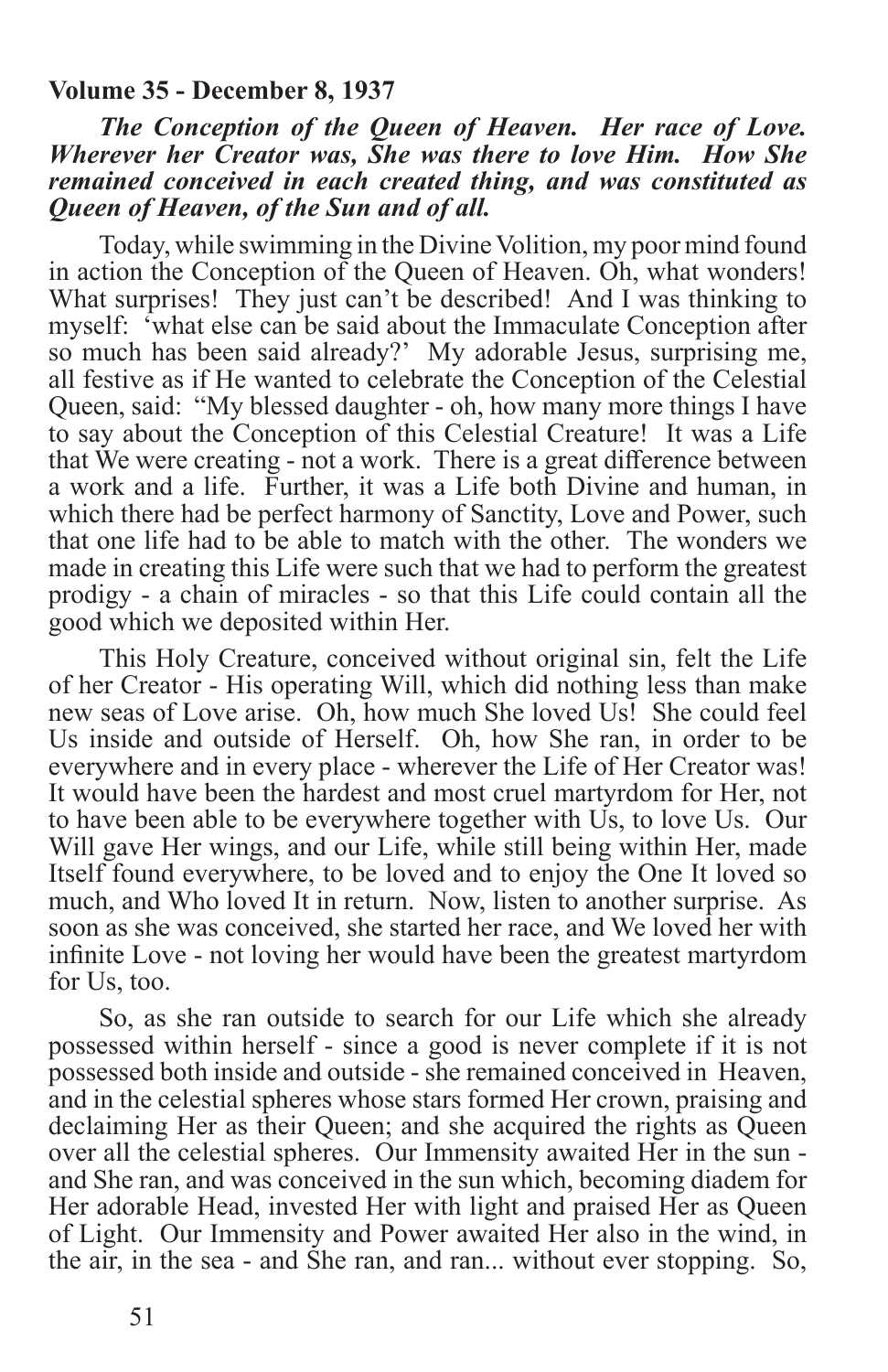She remained conceived in the wind, in the air and in the sea, acquiring the rights as Queen over all.

The Sovereign Lady makes her Power, her Love and her Maternity flow in the Heaven, in the sun, in the wind, in the sea, and even in the air which everybody breathes. She was conceived everywhere - in every place and in everyone. Wherever our Power was, she would raise her Throne to love Us and to love everyone. This was the greatest miracle performed by our Powerful Love: to bilocate her - to multiply her in all things and in all created beings - so that We might find her everywhere and in everyone.

The Celestial Queen is like the sun. Even if someone doesn't want the light of the sun, this light imposes itself anyway, and says: 'Whether you want me or not, I must do my course. I must give you light. But if someone could hide from the light of the sun, nobody can hide from the Sovereign Lady; otherwise, she could not, in fact, be called universal Queen and Mother of everyone and everything - and We do not know how to speak words without making facts.

Do you see then, the extent of our Power and our Love in the Conception of this Holy Creature? We reached the point of elevating her to such a height and glory that she can say: 'Wherever my Creator is, there I am - to love Him. He invested me with such Power and Glory that I am Sovereign over all. Everything is dependent on Me. My dominion reaches everywhere, to the extent that, while I am conceived in all things I keep, conceived within Me, the sun, the wind, the sea everything. I possess everything in Me - even my Creator, and I am the Sovereign and the Owner of all. This is all of my unreachable height; my Glory - which nobody can equal, and my great honor: with my Love I embrace all, I love all, and I belong to all. I am the Mother of my Creator."

Fiat!!!

#### **Volume 36 - December 8, 1938**

#### *How the Humanity of Our Lord served as a veil for His Divinity and for the prodigies of the Divine Volition. How all created things and the very creature are veils which hide the Divinity. The Immaculate Conception and the new birth of all.*

My flight in the Divine Will continues. It seems to me that It can be found in all things, natural and spiritual, saying with unspeakable love: 'I am here, let's act together - do not do it by yourself. Without me you wouldn't know how to do it the way I would. I would remain with the pain of having been put aside, while you would remain with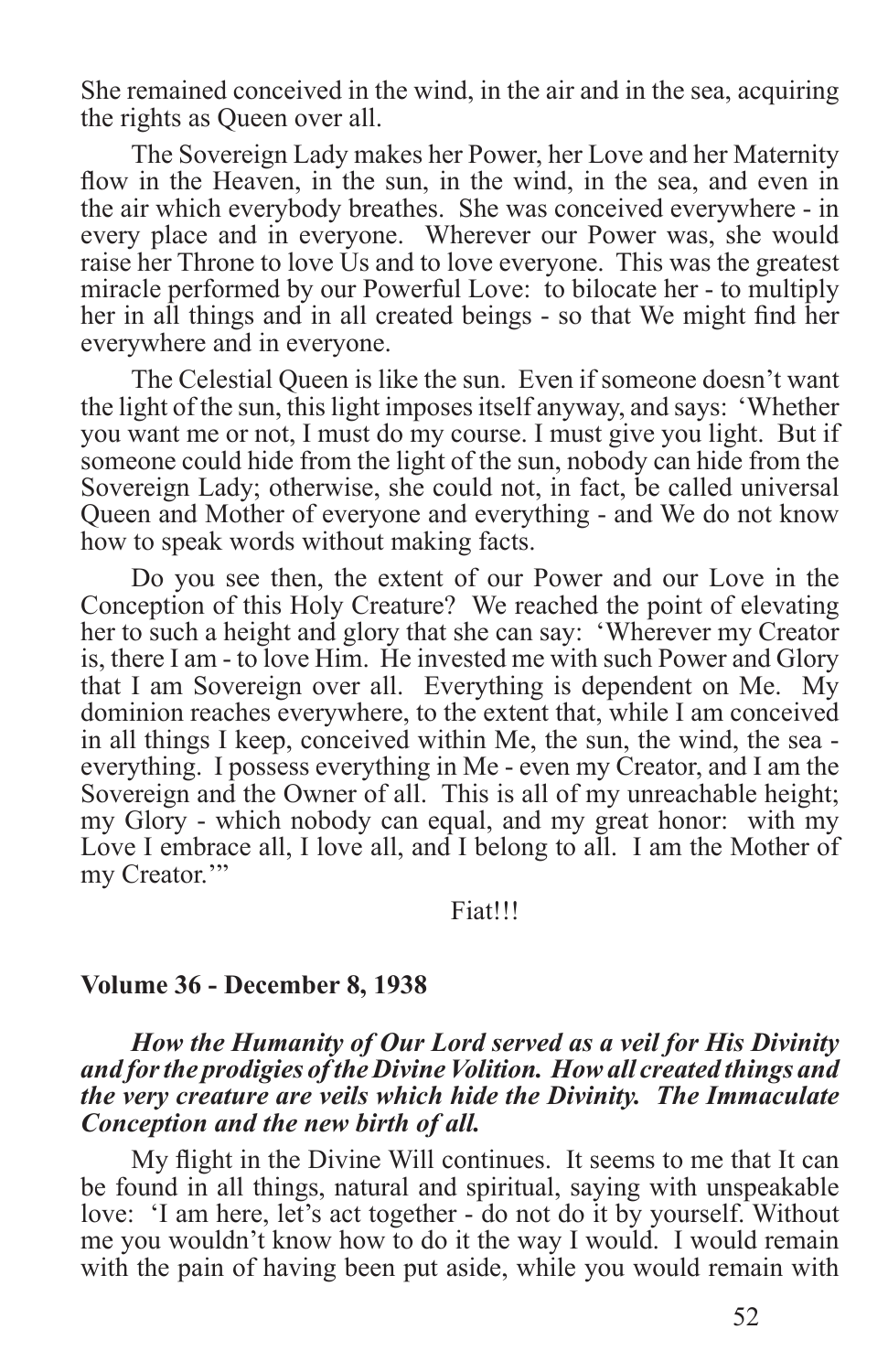the sorrow of not having in your acts the value of one single act of a Divine Will.'

While I was thinking this, my sweet Jesus, repeating His short little visit, all goodness told me: "My blessed daughter, my Most Holy Humanity was the depository of my Divine Will. There was no act, little or great, even the breathing and the motion, that my Humanity, like a veil, did not hide completely in my divine Fiat. Even more, I would not have been capable of a breath or a movement if I did not enclose It within me. Therefore, my Humanity served as the veil in which to hide my Divinity as well as the great prodigy of the work of my Will in all my acts. Otherwise, no one could have come close to me. My Majesty and the shining light of my Divinity would have eclipsed him and, would just have floored him - all would have run away from me. Who would have dared to cause me the smallest pain? But I loved the creature and I came on earth not to show off my Divinity, but my love. So I wanted to hide myself inside the veil of my Humanity to get acquainted with man, to do what he did, reaching the point of letting him give me unheard-of pains and even death.

The soul that unites with my Humanity in all her acts and pains, by wanting to find my Will and make It her own, breaks the veil of my Humanity, finding in my acts the fruit, the life, the prodigies that my Humanity did within me, and receiving all that I did within me as her own life. My Humanity will serve to help and guide her, showing her how to live within It. In this way, I will still be on earth, continuing to be the veil hiding what my Will wants to do. But if creatures will look for me without my Will, they will find only my veil, not the life of my Will. They will not be able to produce the prodigies which It operated in the hiding place of my Humanity. It is always my Will which knows how to place inside the creature the greatest prodigies - the brightest Suns; wonders never before seen - as if inside each of my Humanities on earth. But, alas, I search them and I cannot find them because no one, in total firmness, is looking for my Will."

Then dear Jesus kept silent. I remained thinking of what He had just said, and I could really see how everything Jesus had done and suffered became bearer of the Divine Volition. Then He continued: "My good daughter, it wasn't only my Humanity which - though in a more special way - was hiding my Divinity and my Will; all created things and the very creatures are veils which hide our Divinity and our adorable Will. Even Heaven is a veil which hides our immense Divinity, our firmness and immutability; while the variety of stars hides the multiple effects that our immensity, firmness and immutability possess. Oh! If man could see our Divinity revealed under that blue vault without the veil of that blue which covers us and hides us, his littleness would remain crushed under our Majesty. He would walk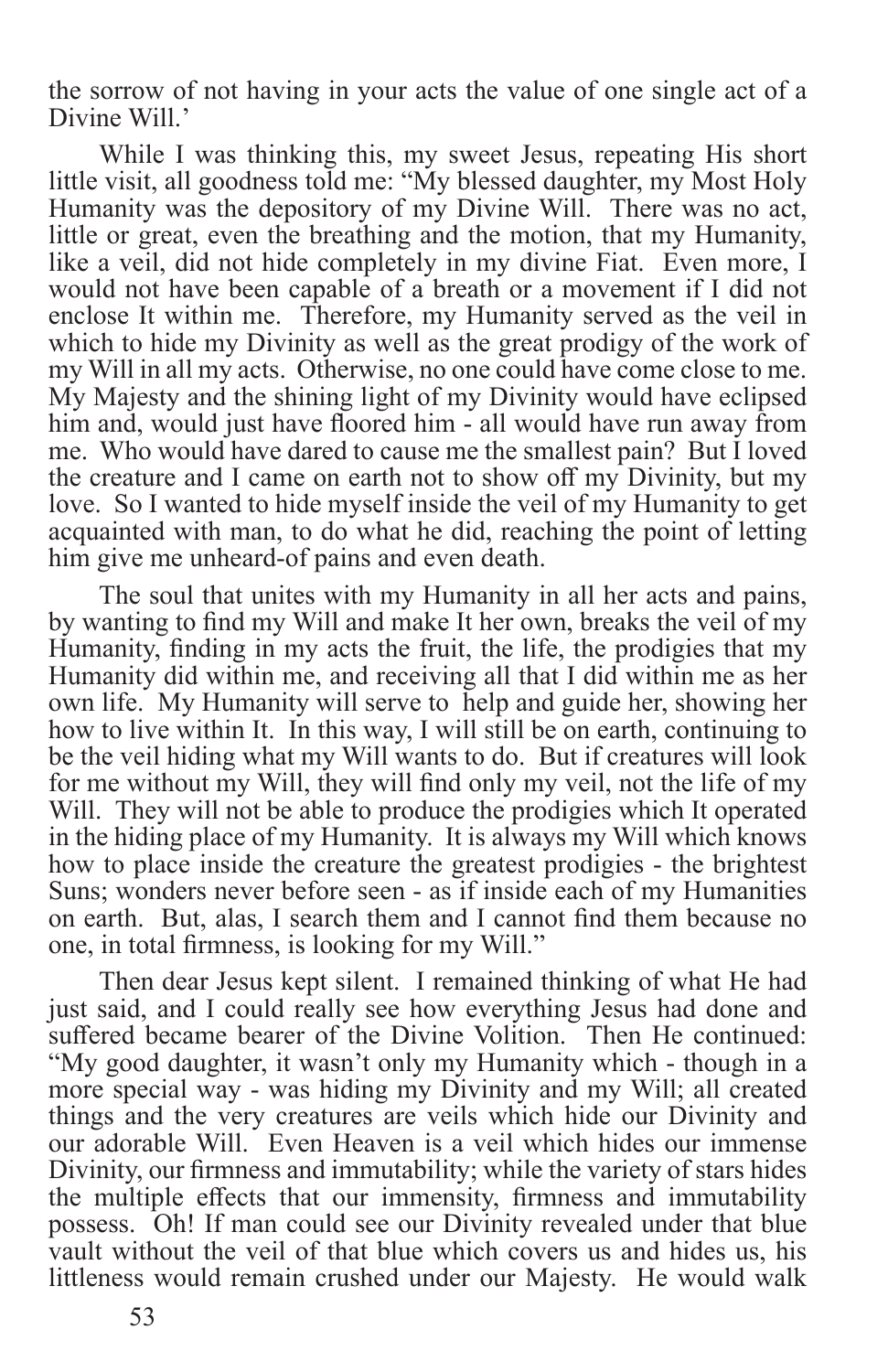trembling, feeling continuously upon him the gaze of a pure, holy, strong and powerful God. But since we love man, we veil ourselves, lending ourselves secretly to all that is needed.

The Sun is the veil which hides our shining Majesty - we must perform a miracle to restrain our uncreated light so as not to scare the creature. Veiled by this light created by us, we approach the creature, kissing her and warming her; we lay this veil of light even under her steps - on the right, on the left, under her head. We even fill her eye with light, and, who knows, maybe the frail pupil of her eye will recognize us; but no, in vain - she takes only the veil of light which hides us and we remain the unknown God in the middle of the creatures. What pain! The wind, too, is a veil which hides our empire; the air is a veil, hiding our life which continuously gives to the creatures; the sea is a veil, which hides our purity, our refreshments and divine freshness - its murmuring hides our continuous love, and when we see we are not listened to, we even storm in huge waves so as to be recognized and loved. For every good that man receives, our life is hidden inside, offering that good to him.

Our Divinity loves man so much that It even hides inside the earth, making it firm and stable under his steps, not allowing him to vacillate. Even in the singing bird, in the flowered fields, in the various sweetnesses of the fruits - Our joys, to make him taste the innocent delights of our Divine Being. And how much more could I tell you about the many prodigies of love by which we are veiled and hidden inside man? We veil ourselves in the breathing, in the heartbeat, in the motion, in the memory, in the intellect, in the will; we veil ourselves in the pupil of his eyes, in his word, in his love, and - oh!, how painful it is not to be recognized or loved. We can say that we live in him, we carry him and we let ourselves be carried by him. He could do nothing without us; but still, we live together without knowing each other. What pain! If only he knew us.

The life of man was supposed to be the first, the greatest prodigy of our love and omnipotence. We had only to offer him, from within its veils, our sanctity and our love, covering him with our beauty making him enjoy our delights. But since he does not recognize us, he keeps us like the far away God - away from himself. If we are not recognized, we cannot give our goods to the blind. He is forced to live under the nightmare of his own miseries and passions. Poor man, who does not recognize us, either in the veils which hide us within him, or in the veils of each created thing; he just keeps running away from our life and from the scope for which he was created; so, many times, when we cannot tolerate his ingratitude, the very goods contained in our veils are turned into chastisement for him. Therefore, do recognize that you are nothing other than a veil hiding your Creator, in order for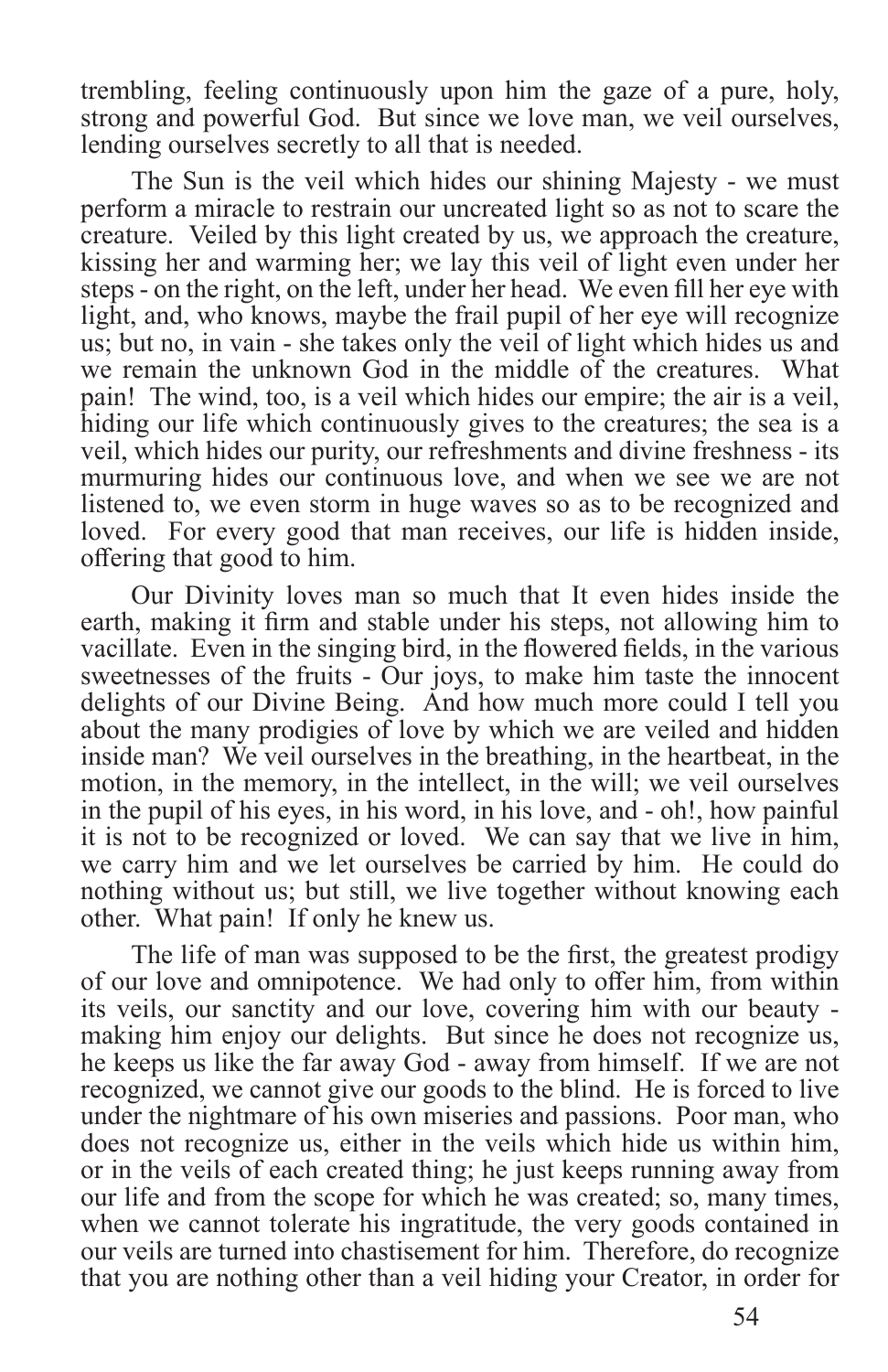you to receive, and for us to administer, our Divine Life in all your acts. Recognize It in the veils of all created things, so that all may help you to receive a great so good."

After this, I was doing my round in the acts of the Divine Volition. How many surprises in this Will, so Holy. It is this Will, which most awaits the creature keeping her aware of all Its works, letting her know how much It loves her, and offering her everything It does. It fidgets to give without ceasing, and It is content with a little 'I love you' from the creature in return. Then I arrived at the Conception of my Mother and Queen: how many wonders. And my sweet Jesus continued: "My blessed daughter, today is the Feast of the Immaculate Conception. It is the most beautiful Feast, the greatest one for Us - for Heaven and for earth. In the act of creating this Celestial Creature from nothing, we made such prodigies and wonders that the Heavens and the earth remained completely filled. We called everyone - nobody was put aside, so that all could be reborn together with Her. It was the new birth of everyone and everything.

Our Divine Being overflowed so much that, in the act of her conception, we put at her disposal seas of love, of sanctity and light, with which she could love all, make saints of all, and give light to all. The Celestial Little One felt an innumerable population being reborn in her little Heart. And what did our Paternal goodness do? First, we donated her to ourselves, so that we could delight and court Her, and She could delight and court us; then, we donated Her to every creature. Oh! How much She loved us, and loved all - with such intensity and fullness that there is no point in which Her love does not arise. The whole Creation - the Sun, the wind, the sea, are filled with the love of this Holy Creature, because they too felt reborn with Her to new glory. They even had the great glory of possessing their Queen, to the extent that when She prays to us for the good of Her people with a love which we cannot resist, she says: 'Adorable Majesty, remember that You offered me. I am yours and I am theirs too; so, by right, you must grant what I ask.'"

#### **Fiat!!!**